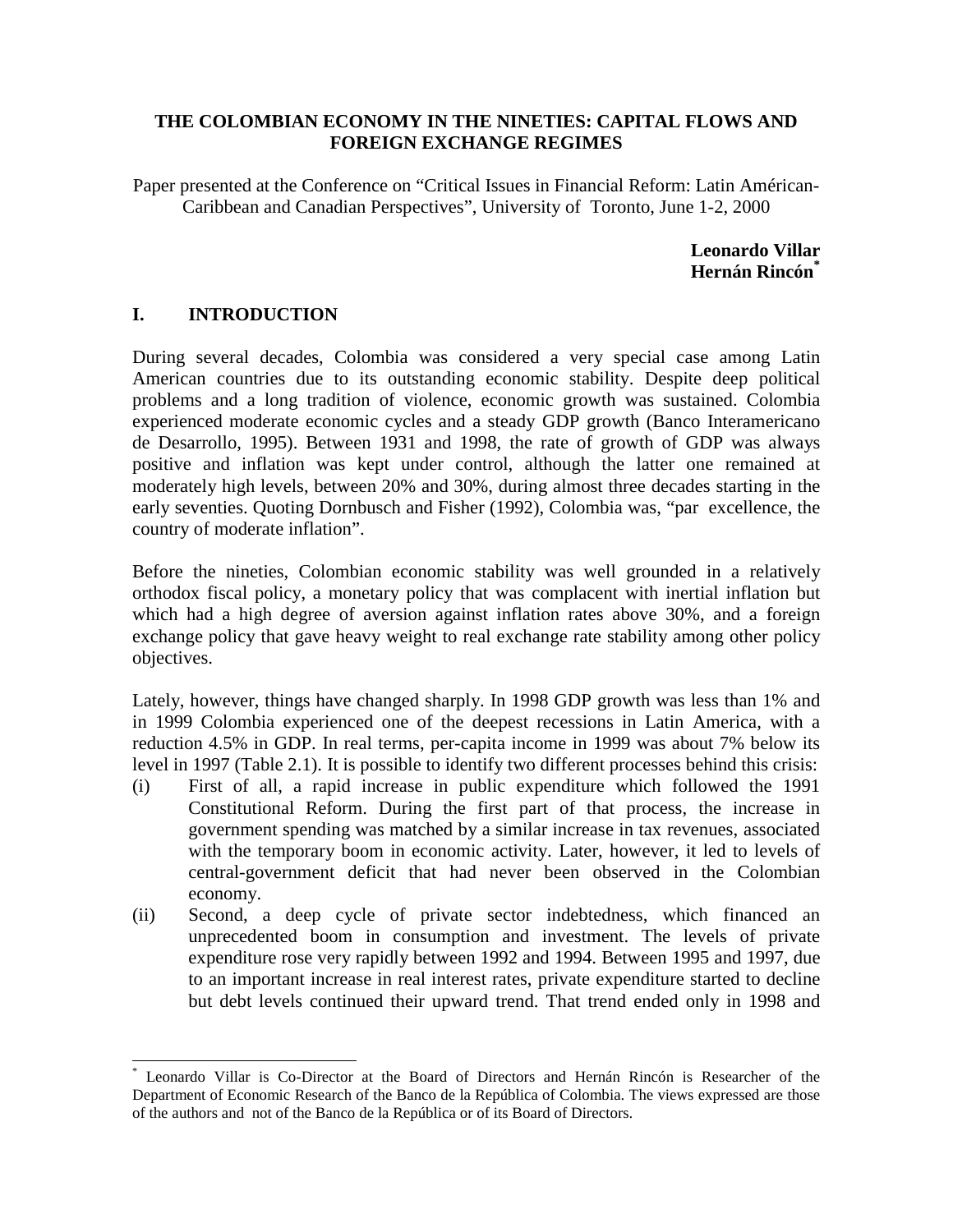1999, in an abrupt and dramatic way, when both foreign and domestic lenders realized that private debt had gone much farther than the capacity to pay.

Both the rapid process of fiscal deterioration and the excess of private expenditure over disposable income were greatly facilitated by huge foreign capital inflows. They allowed the economy to keep a large and increasing current account deficit of the balance of payments between 1992 and 1997. At the same time, they implied that, during most of the nineties, the foreign exchange market was characterized by excess supply of dollars and by a pressure towards a real appreciation of the Colombian peso. A vicious circle was then created. The process of appreciation of the peso promoted a further increase in expenditure and made it apparently cheaper to increase foreign indebtedness and to bring foreign assets into the country.

Given the environment described above, the dilemmas for policy makers were extremely large in the nineties, in particular for a central bank that had become independent in 1991 and that had been assigned by the new Constitution the mandate of bringing inflation down. With monetary and foreign exchange policies as its tools, the newly independent central bank had to work in a context of a recently liberalized economy --both in terms of foreign trade and in terms of access to international capital markets—and was forced to take expansionary fiscal policy as a given.

The main purpose of this paper is to describe and analyze Colombian foreign exchange policy during the nineties. In particular, we will focus on the dilemmas faced by the monetary authorities in choosing exchange rate regimes and in setting regulations on foreign capital inflows.

The paper is organized in five chapters, including this introduction. The second one presents an overview of the behavior of the most important macroeconomic variables during the nineties. The third chapter describes the development of the foreign exchange regime, going from the crawling-peg system that characterized the Colombian economy between 1967 and the beginning of the nineties, to the free floating regime that was put in place in September 1999. We also describe the process of liberalization of foreign capital flows that took place during the nineties as well as the introduction of price-based capital account regulations that, in a similar fashion to the Chilean case, were maintained in Colombia since 1993. We defend the idea that those regulations were effective, although, of course, they were just a marginal element affecting the whole macroeconomic environment. They contributed to reduce the economic vulnerability associated with short-term foreign capital flows. Also, we will argue that they helped authorities in managing the trade off between avoiding an excessive appreciation of the domestic currency and, at the same time, keeping control on the domestic interest rates in order to discourage an excessive level of expenditure in the economy. The fourth chapter presents a simple econometric model for the joint determination of real interest rates and the real exchange rate. The model is estimated with Colombian data for the period 1993-1999 and is useful for the evaluation of the effectiveness of the price-based capital account regulations from the perspective described above. Finally, the fifth chapter presents some conclusions and draws the main lessons from the Colombian experience with exchange rate regimes and with the regulation of foreign capital flows during the nineties.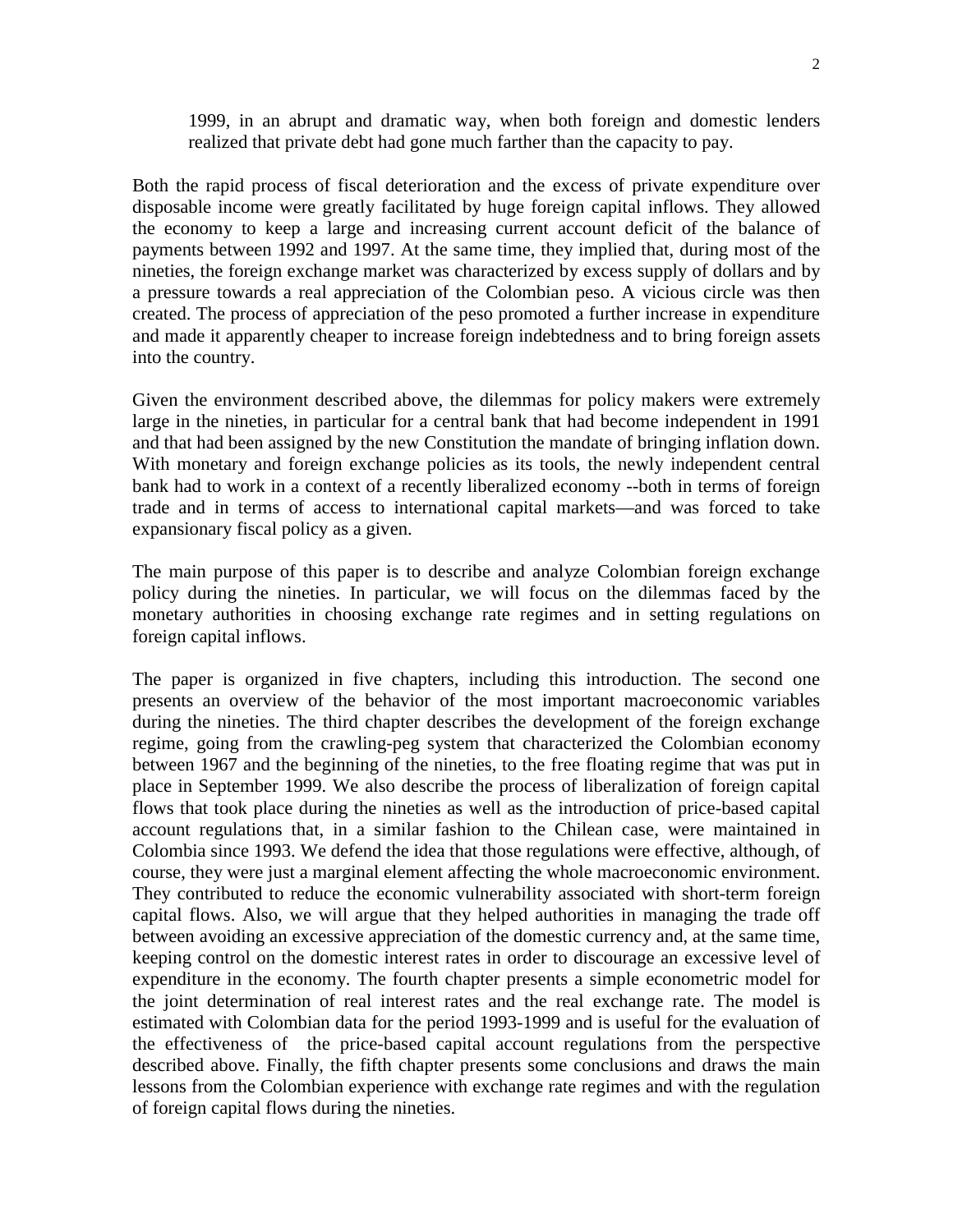#### **TABLE 2.1**

#### **COLOMBIA: SELECTED MACROECONOMIC INDICATORS, 1990-1999**

|                                                     | 1990    | 1991  | 1992                                                                    | 1993  | 1994  | 1995 | 1996   | 1997 | 1998 e/ | 1999 e/ |
|-----------------------------------------------------|---------|-------|-------------------------------------------------------------------------|-------|-------|------|--------|------|---------|---------|
| Population (million)                                | 35,0    | 35,7  | 36,4                                                                    | 37,1  | 37,8  | 38,5 | 39,3   | 40,1 | 40,8    | 41,6    |
| Per-capita GDP (dollars of 1999)                    | 1.887.9 |       | 1.887,0 1.924,5 1.988,8 2.064,3 2.132,6 2.134,7 2.165,6 2.135,3 2.002,3 |       |       |      |        |      |         |         |
| GDP Growth Rate (%)                                 | 4,3     | 2,0   | 4,0                                                                     | 5,4   | 5,8   | 5,2  | 2,1    | 3,4  | 0,5     | $-4,5$  |
| Aggregate Demand (Absorption) Growth rate (%)       | 2,3     | 0,1   | 10,0                                                                    | 12,1  | 12,0  | 5,8  | 1,1    | 4,0  | $-1,1$  | $-8,3$  |
| Tradable sectors: value added growth rate (%) a/    | 5,1     | 2,1   | 0,7                                                                     | 2,0   | 1,3   | 5,8  | $-0,6$ | 0,9  | 0,7     | $-6,2$  |
| CPI Inflation Rate(%)                               |         |       |                                                                         |       |       |      |        |      |         |         |
| end of period                                       | 32,4    | 26,8  | 25,1                                                                    | 22,6  | 22,6  | 19,5 | 21,6   | 17,7 | 16,7    | 9,2     |
| period average                                      | 29,1    | 30,5  | 27,1                                                                    | 22,5  | 22,9  | 20,9 | 20,8   | 18,5 | 18,7    | 11,0    |
| Average Real Exchange Rate(index 1994=100)<br>b/    | 127,0   | 128,3 | 118,2                                                                   | 112,9 | 100,0 | 99,2 | 92,0   | 87,3 | 94,5    | 104,8   |
| Average Nominal 90-Days Deposit Interes Rate (%) c. | 36,4    | 37,2  | 26,7                                                                    | 25,8  | 29,4  | 32,3 | 31,1   | 24,1 | 32,6    | 21,3    |
| Average Real 90-Days Deposit Interes Rate (%) d/    | 5,7     | 5,2   | $-0,3$                                                                  | 2,7   | 5,3   | 9,5  | 8,6    | 4,7  | 11,7    | 9,3     |

a/ Rate of growth of the value added by agriculture and coffee, mining and manufacturing.

b/ Computed on a PPP basis using CPI as deflactor and nominal exchange rate against 20 currencies, weighted by the importance of each

contry in bilateral trade with Colombia.

c/ Average passive rate for 90-days deposits

d/ Deflated by average CPI inflation rate.

e/ Preliminary estimates

Original data from Banco de la República.

Sources: DANE and National Departament of Planning.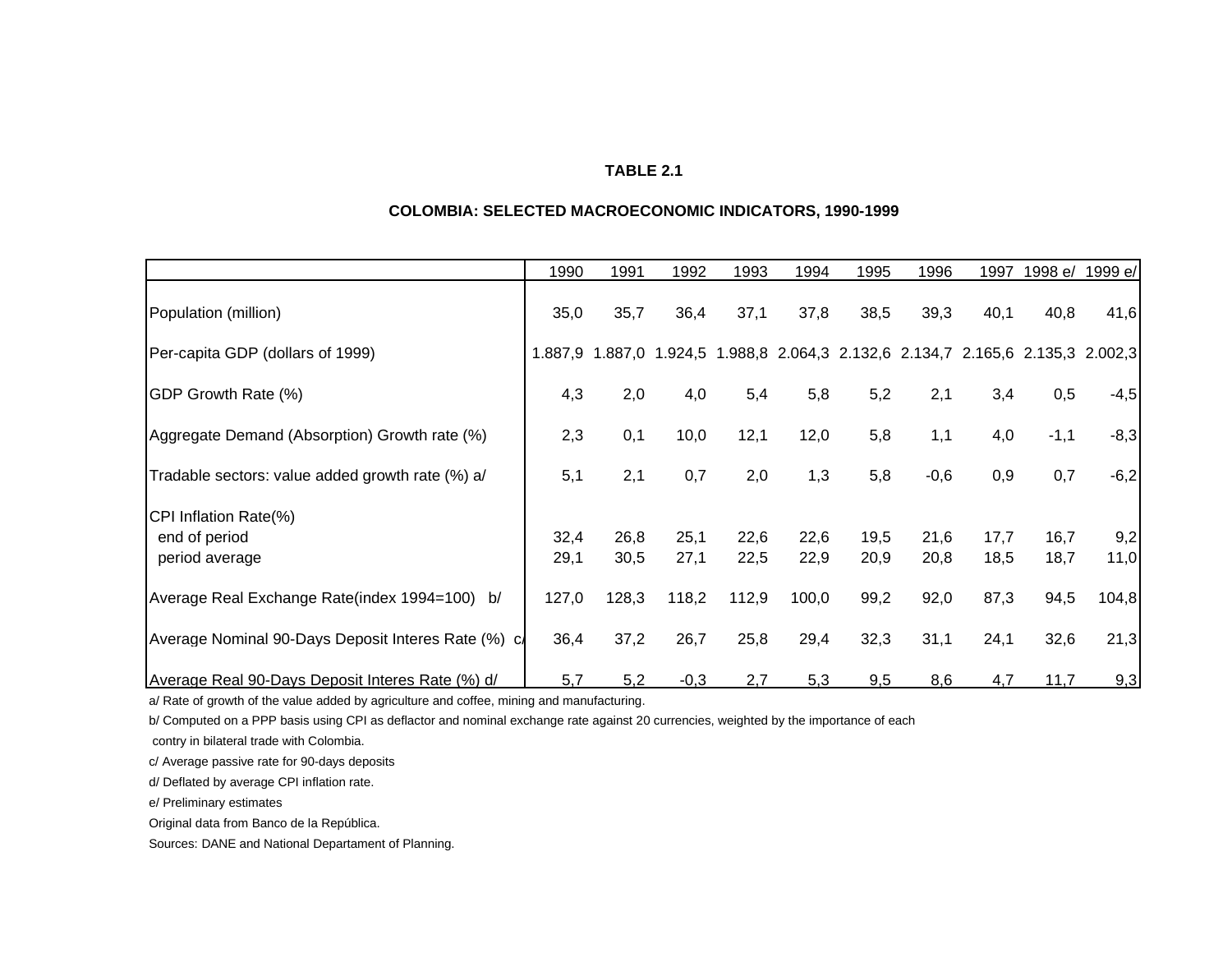

**Graph 2.1 COLOMBIA: MACROECONOMIC INDICATORS**

Source: DANE, National Departament of Planning and Banco de la República - Subgerencia de Estudios Economicos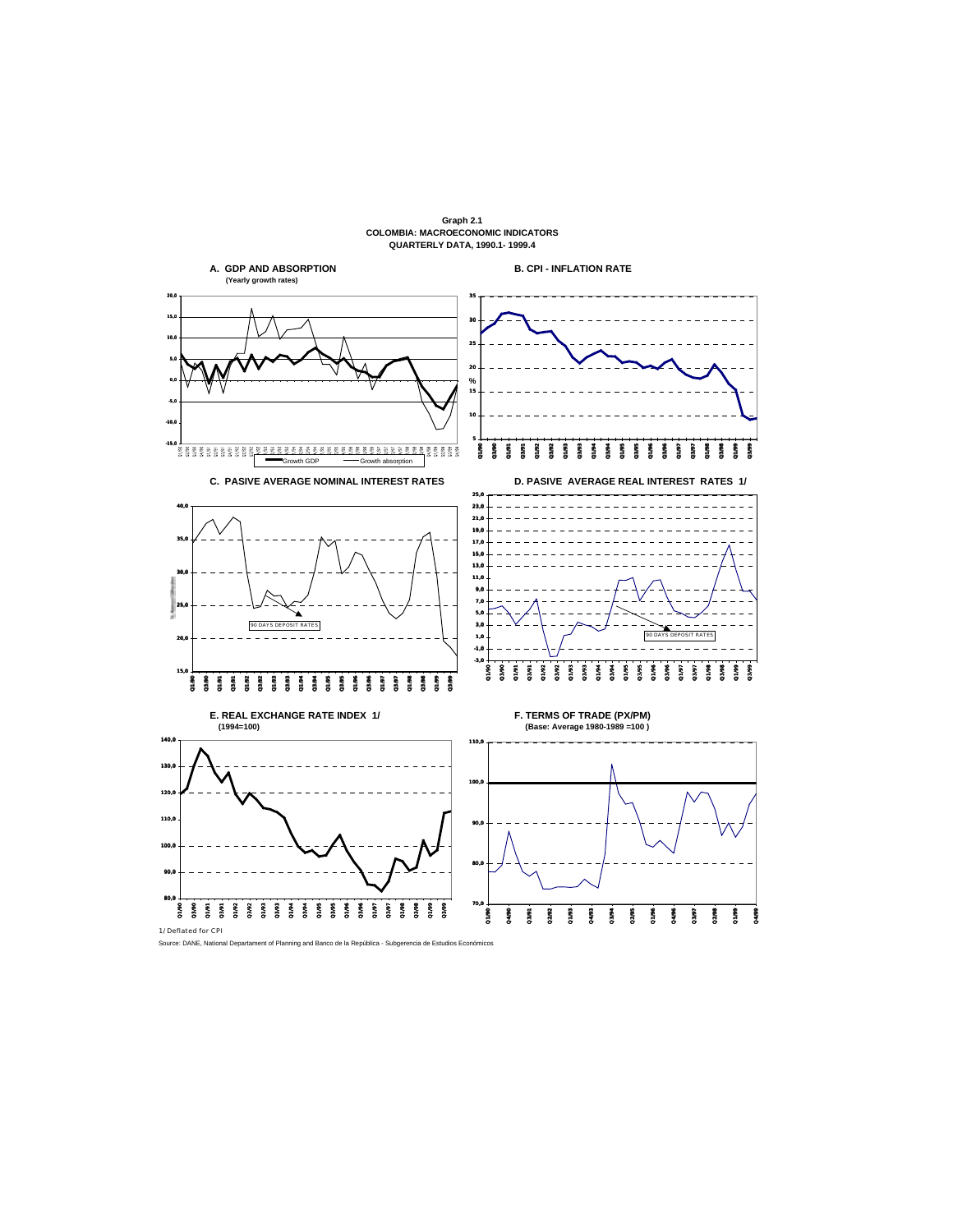## **II. THE COLOMBIAN MACROECONOMY IN THE NINETIES: AN OVERVIEW**

## A. Aggregate demand: The Business Cycle and the Current Account of the Balance of Payments.

During the nineties, Colombia experienced a complete and deep economic cycle. In fact, looking at panel A of Graph 2.1, it is possible to identify three main periods during the decade:

- 1. First, the period between 1990 and 1991, which was characterized by a decline in economic activity. In fact, economic performance had been quite satisfactory in the second half of the eighties, with a yearly average of GDP growth of 4.7% between 1985 and 1989. In the first quarter of 1990, the annual rate of GDP growth had gone even higher and was above 6%. After that, however, dynamism of the economy slowed down. In 1991, economic growth was only 2% and in the first quarter of that year the figure was negative for the first time in any quarter since  $1983$ <sup>1</sup>
- 2. The second period goes from the last quarter of 1991 to the end of 1994. It is characterized by a very rapid recovery from the previous decline, with very high and increasing rates of GDP growth. By the end of this period the yearly rate of GDP growth was 7.7%.
- 3. The third period starts in 1995. It is characterized by a deterioration in economic activity that ends in the deep recession of 1999. It is noticeable, however, that the process of deterioration in this period was temporarily interrupted in 1997, when there was a significant although short-lived recovery.

The cycle in economic activity, as measured by GDP growth, coincides thoroughly with a very similar cycle in aggregate demand by domestic residents (absorption), which is, however, much more pronounced. This can also be appreciated in panel A of Graph 2.1. In the first period, the rate of growth of absorption shows large fluctuations, but is quite low in average. This is reflected in an improvement of the current account of the balance of payments (Graph 2.2). Although it was experiencing a surplus since the beginning of the decade, the magnitude of that surplus went up sharply and reached 5.5% of GDP in 1991. Some analysts have argued that such a huge surplus may in part be explained by hidden capital inflows which, due to the foreign exchange controls that still existed in that period, came as over-invoicing of exports or under-invoicing of imports. There is no doubt, however, that total real absorption decreased and that the current account balance improved significantly in that period.

<sup>&</sup>lt;sup>1</sup> It must be noticed here that official quarterly data for GDP are only available since 1994. Quarterly data presented in Graph 2.1.A for the period 1990-1994 are estimated by the National Department of Planning, on the basis of yearly GDP data produced by DANE and of quarterly data for other variables. Hence, large fluctuations in GDP and Absorption growth rates for this period may partially be explained by methodology problems.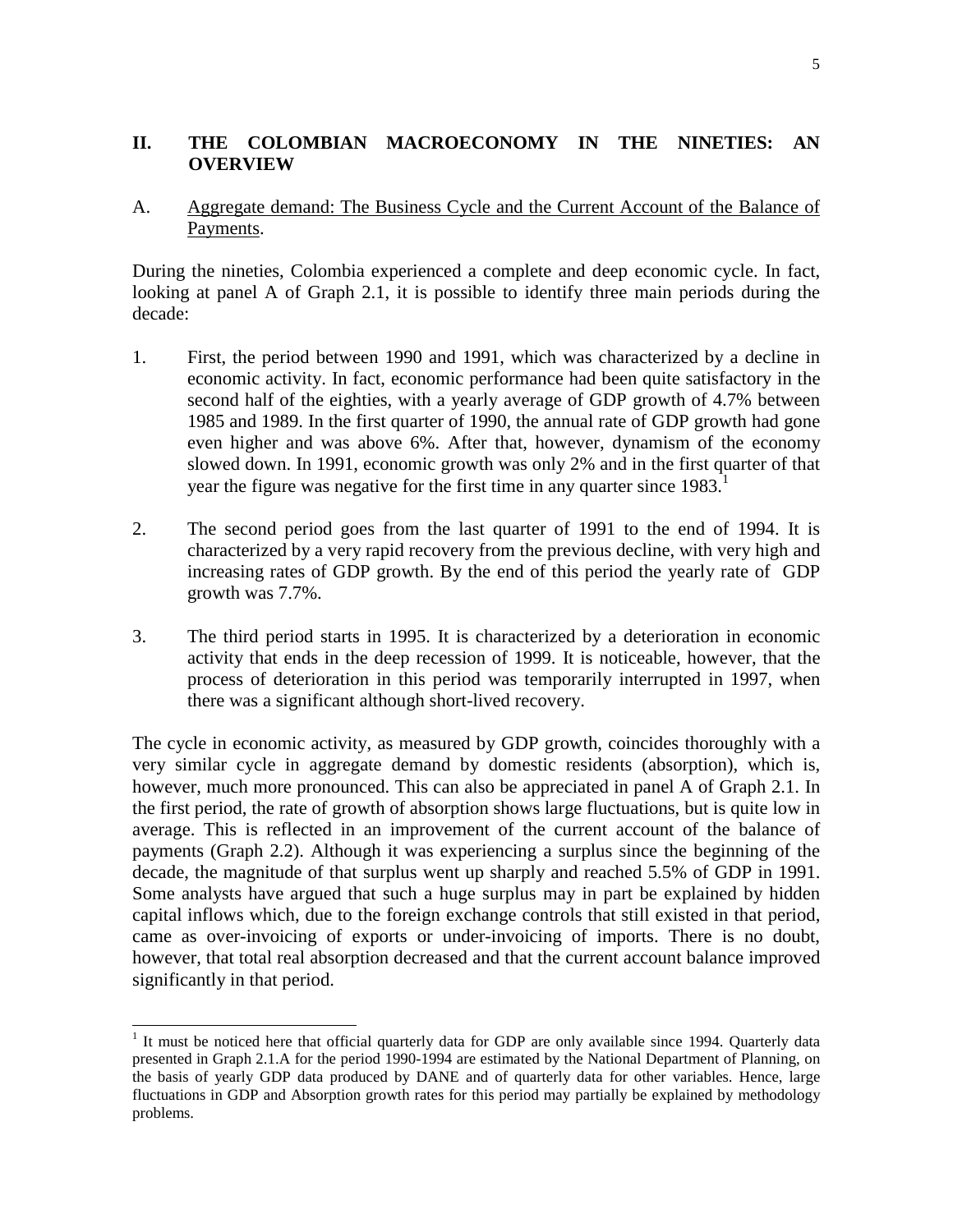In the second period, the annual rate of growth of aggregate demand by domestic residents recovered very rapidly, going up from a negative rate in the third quarter of 1991 to a yearly rate of 17% in the third quarter of 1992. After that, the yearly rate of growth of aggregate demand was higher than 9% for any particular quarter, until the end of 1994. In average, during these two years and a half, the yearly rate of growth of absorption reached 12.4%.

In the third period, which starts in 1995, there was a negative trend in the rate of growth of aggregate demand. However, it is possible to identify two phases in this period. Until the second quarter of 1998, the rate of growth of absorption was not too different from that of GDP. This implies that the rapid process of deterioration of the current account of the previous period did not continue at the same pace. Still, the current account deficit continued to be quite high, with yearly figures around 5% and 6% of GDP between 1995 and 1998. Only in the second phase of this period, after the second quarter of 1998, aggregate demand presented a strong downward adjustment, which coincided with the deep recession in economic activity mentioned above. The rate of growth of absorption was negative in more than 6% in the second half of 1998 and in more than 8% during 1999. As a result, there was a very rapid adjustment of the current account deficit of the balance of payments, which went down from 5.3% of GDP in 1998 to 1.4% of GDP in 1999.



**Graph 2.2 Current Account of the Balance of Payments As a Share of GDP**

Source: Banco de la República - Subgerencia de Estudios Económicos - Sector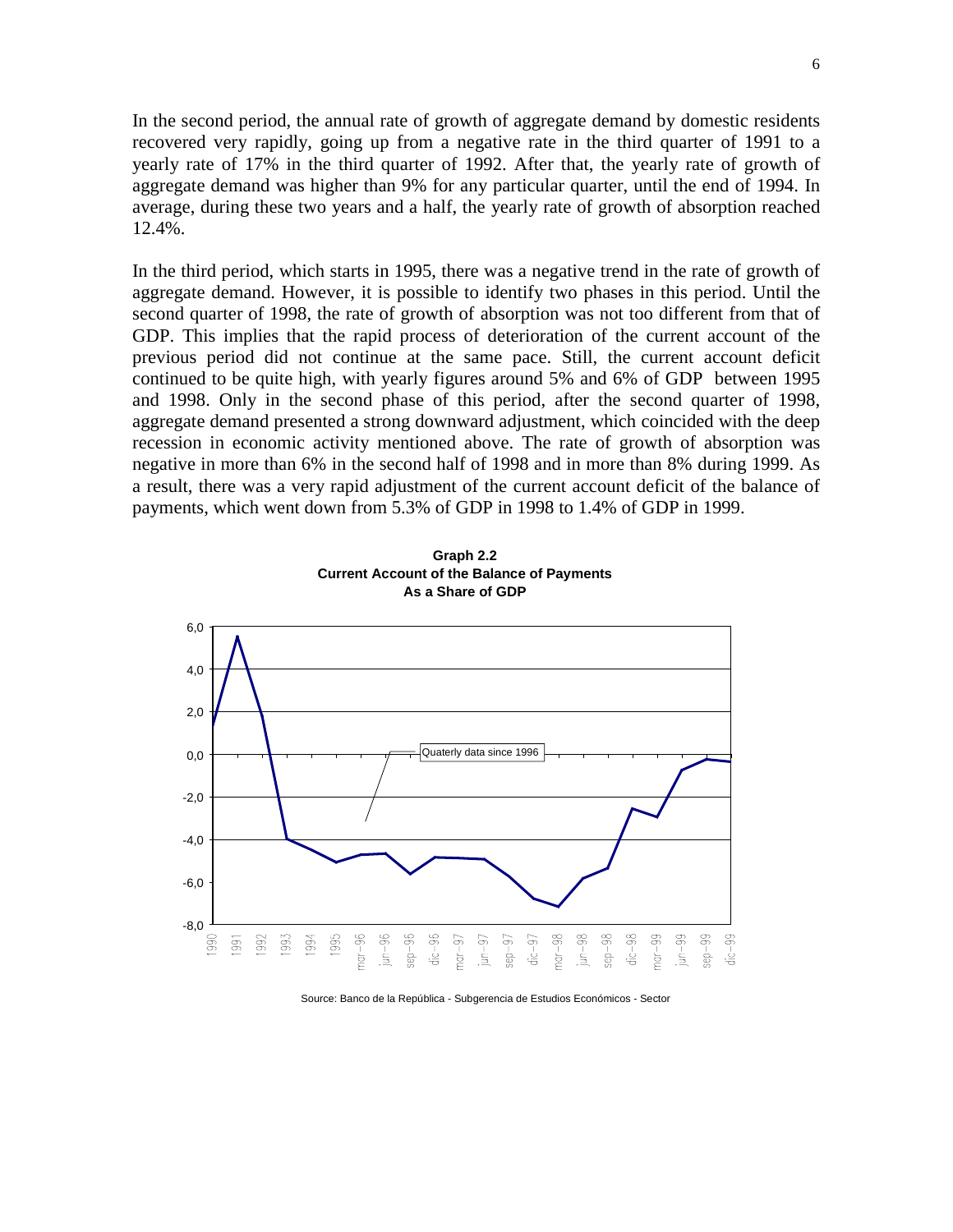#### B. Interest rates in the nineties.

From the previous section, it is clear that the economic cycle in Colombia during the nineties, as measured by GDP growth, coincides with an even more pronounced cycle in absorption. Based on that fact, it might be argued that it was a demand- and not a supplyridden cycle.

In turn, the ample cycle in aggregate demand coincides with a very similar cycle, although in the opposite direction, of interest rates. ${}^{2}$  This can be seen in the panels C and D of Graph 2.1. In fact, the first period identified in the previous section, characterized by a decline in economic activity, coincided with high and increasing nominal interest rates. Due to the high levels of inflation that characterize this period, real interest rates were not so high. As we will see later, however, monetary and credit policies were extremely tight in this period.

The recovery of the economy in 1992 coincides with a drastic drop in interest rates, which reached their lowest levels by the middle of that year, when they were negative in real terms. During 1993 and most of 1994, interest rates remained at historically low levels of around 2% in real terms. Since the last quarter of 1994, interest rates went up sharply and remained at very high levels, above 10% in real terms in average, until the second quarter of 1996.<sup>3</sup> Again, this coincides with the negative trend observed in that period in the rate of growth of both GDP and aggregate demand.

The short lived recovery of economic activity in 1997 was preceded by a significant decline in the real interest rate that took place during the second half of 1996 and coincided with the relatively low levels observed along 1997 (4.7% in real terms in average). Both nominal and real interest rates went up again very sharply since the beginning of 1998, preceding the dramatic fall in aggregate demand and the economic recession observed in 1998 and 1999. Although the nominal interest rates decreased quite rapidly during 1999, the remarkable reduction in inflation that also took place that year implied that real interest rates remained above their historical average of around 7%.

In summary, the behavior of the real interest rate during the nineties is closely associated with the profound economic cycle that characterized this decade. This is an interesting result since it is not clear that in previous decades the relationship between the real interest rate and economic activity was so close. This can be established more formally with a statistical analysis. Appendix 1 presents Granger Causality tests and depicts impulseresponse functions between the real interest rate, the growth rate of aggregate demand (absorption) and the growth rate of real GDP. The exercise suggests that in the nineties real GDP growth was 'caused' by the behavior of both the real interest rate and the growth of

<sup>&</sup>lt;sup>2</sup> Along this paper, we use the 90-days deposit rate (known as DTF in Colombia) as indicator of the market interest rates. Most loan contracts in Colombia use variable interest rates, which adjust quarterly with the DTF. Therefore, although it is a passive rate, its behavior also reflects, fairly well, the behavior of the active interest rates.

<sup>3</sup> During the third quarter of 1995 the Banco de la República imposed temporary controls on the levels of interest rates that could be charged on loans by the financial system. Those controls reduced the whole structure of interest rates but only temporarily.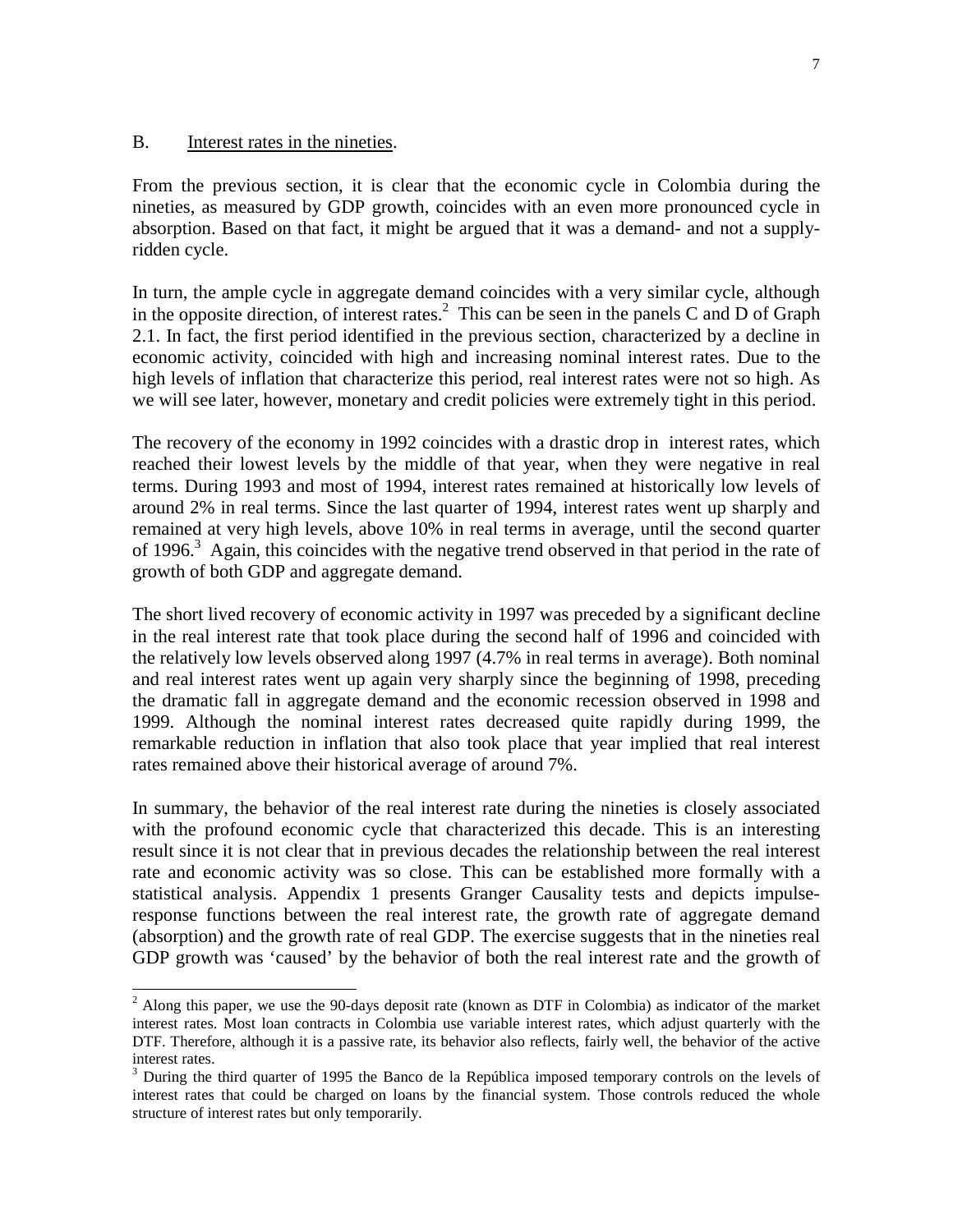real absorption. Interestingly enough, none of these results hold when data from the eighties are included.<sup>4</sup>

The conclusion about the importance of the real interest rate in explaining the economic cycle in the Colombian economy during the nineties does not imply that monetary policy was the main factor behind that cycle. The fundamentals behind the swings in real interest rates deserve further analysis. In the first two years of the decade, the increase in the interest rate can certainly be explained by an explicit monetary and credit policy, addressed to curb the upward trend in inflation that was observed in the last few years of the eighties and in 1990. However, during most of the period after 1991, interest rates were determined mainly by other factors, such as foreign capital flows. As we will show in chapter 4 with an econometric model estimated with data from 1993 to 1999, the behavior of the domestic (*ex-ante*) real interest rate in this period can be mostly explained by the behavior of the foreign interest rate, the Colombian country-risk (measured by the spread over the US treasury bills of the Colombian government bonds in the international market) and the nonremunerated reserve requirement that, as we will describe later, was imposed on capital inflows since 1993.

## C. The Real Exchange Rate.

l

In 1990, the CPI inflation rate rose above 32%, reaching the highest level in Colombian recent history (Panel B of Graph 2.1). Many analysts have argued that one of the reasons behind the upward trend in inflation observed in that period was the acceleration in the rate of nominal devaluation of the peso that, under the crawling peg system, had been adopted by the administration of President Barco (Correa y Escobar, 1990). Rapid devaluation of the nominal exchange rate continued during the first months of the Gaviria administration that took office in August 1990.

Even if the increase in nominal devaluation led to higher inflation, the pass-through was not complete, so the increase in the nominal exchange rate also implied a very important real devaluation.<sup>5</sup> By any measure, the real exchange rate at the end of 1990 and the beginning of 1991 showed the highest levels that have been observed in Colombian history. Moreover, as mentioned above, the current account of the balance of payments was experiencing a very large surplus and the Central Bank was accumulating international reserves at a very rapid pace. In fact, foreign exchange reserves rose by more than 66% in only two years, going up from US\$ 3.9 billions at the beginning of 1990 to US\$ 6.4 billions at the end of 1991.

The objective of keeping a high level of the real exchange rate was so well embedded in the minds of economic authorities in 1990 and the beginning of 1991, that they took it as a given fact and tried to curb the upward trend in inflation with restrictive monetary and

<sup>&</sup>lt;sup>4</sup> The fact that real interest rates appears causing GDP growth in the nineties and not in the eighties may be related with the much higher degree of financial integration in the more recent period. In any case, from the exercises, it is surprising that the real interest rate appears not 'causing' the growth of real absorption in neither period.

<sup>5</sup> According to econometric estimations in Rincón (1999a), the pass-through effects of the nominal devaluation into the inflation rate are relatively low in Colombia.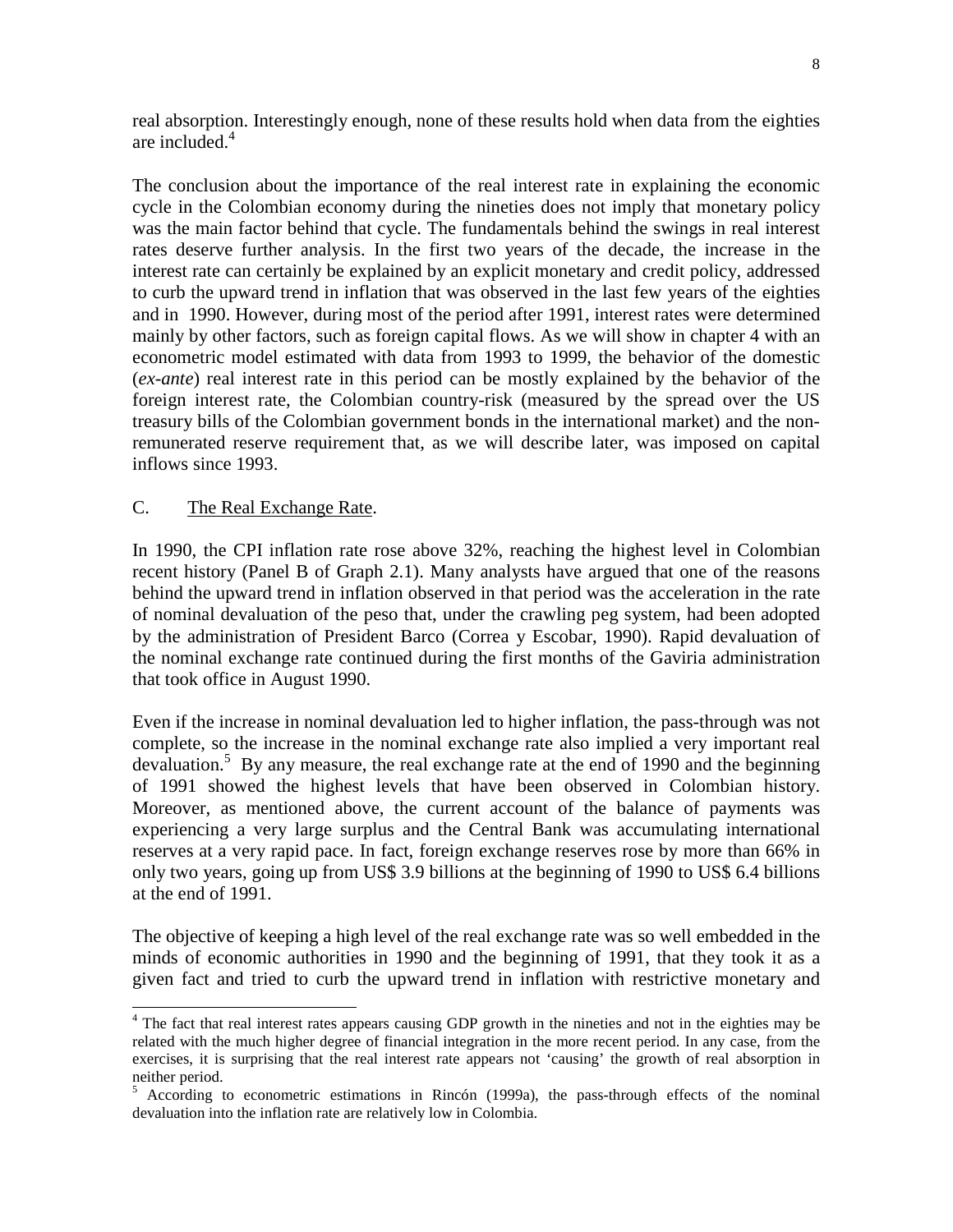credit policies. As stated in the Editorial Notes of the Banco de la República of December 1991, "the initial diagnosis for the causes of the acceleration of inflation assigned a large part of the responsibility to a lack of adjustment in aggregate demand, with excessive availability of credit..." (Ortega, 1991, p. 27). Monetary and credit policies by the end of 1990 and during the first three quarters of 1991 were extremely restrictive, through open market operations at high interest rates and with a marginal reserve requirement on the banking system of 100%. This reserve requirement accounted in practice to a prohibition of any credit creation by the financial system and implied that the degree of restriction imposed by the authorities was much stricter than reflected in the level of the real interest rate. As we will see in chapter 3, these measures created several difficulties for the exchange rate regime, as they increased capital inflows.

At the end, both the nominal and the real exchange rates were forced to appreciate. This can be seen in panel E of Graph 2.1, which shows the evolution of the multilateral real exchange rate index, deflated by the CPI.<sup>6</sup> This index was already at its highest historical level at the beginning of 1990 and experienced an additional increase of almost 15% between the first and the last quarter of that year. After that, however, it started to fall quite rapidly until the second quarter of 1997, in a process that was only temporarily interrupted, in a mild manner, between mid-1995 and mid-1996. The real appreciation of the peso between its peak in 1991 and its trough in 1997 was of almost 40%. The recovery of the real exchange rate would start only in the third quarter of 1997. By the end of 1999, its level had gone up again quite significantly and was above the levels that had been observed in the second half of the eighties.

The deep cycle of the real exchange rate during the nineties was very much related to foreign capital flows. The real appreciation of the peso coincided with large capital inflows that entered to Colombia between 1992 and 1997 to finance both public and private imbalances. In turn, the depreciation of the peso in the following period coincided with a reduction in those capital inflows.

It is worth noticing here that the real appreciation of the peso between 1991 and 1997 cannot be explained by the behavior of the Colombian terms of trade or of traditional primary exports. The terms of trade index that we present in panel F of Graph 2.1 was 15% lower in average during the nineties than during the eighties. Only in two very short episodes, which coincide with the coffee-price "minibonanzas" of 1994 and 1997, that index went up to the levels it had had in average during the previous decade. It must be mentioned, however, that private capital inflows and the corresponding real appreciation of the Colombian peso may have responded in part to the expectations of an oil revenue boom that spread out after 1992 because of the discovery of important oil reserves (Cusiana and Cupiagua) . In any case, it was clear at the end , in 1998 and 1999, that this boom had been over-estimated.

 $6$  The real exchange rate index that we use in this paper is an average of the real exchange rate, deflated by the CPI, against 20 currencies, weighted by the importance of each country in Colombian trade.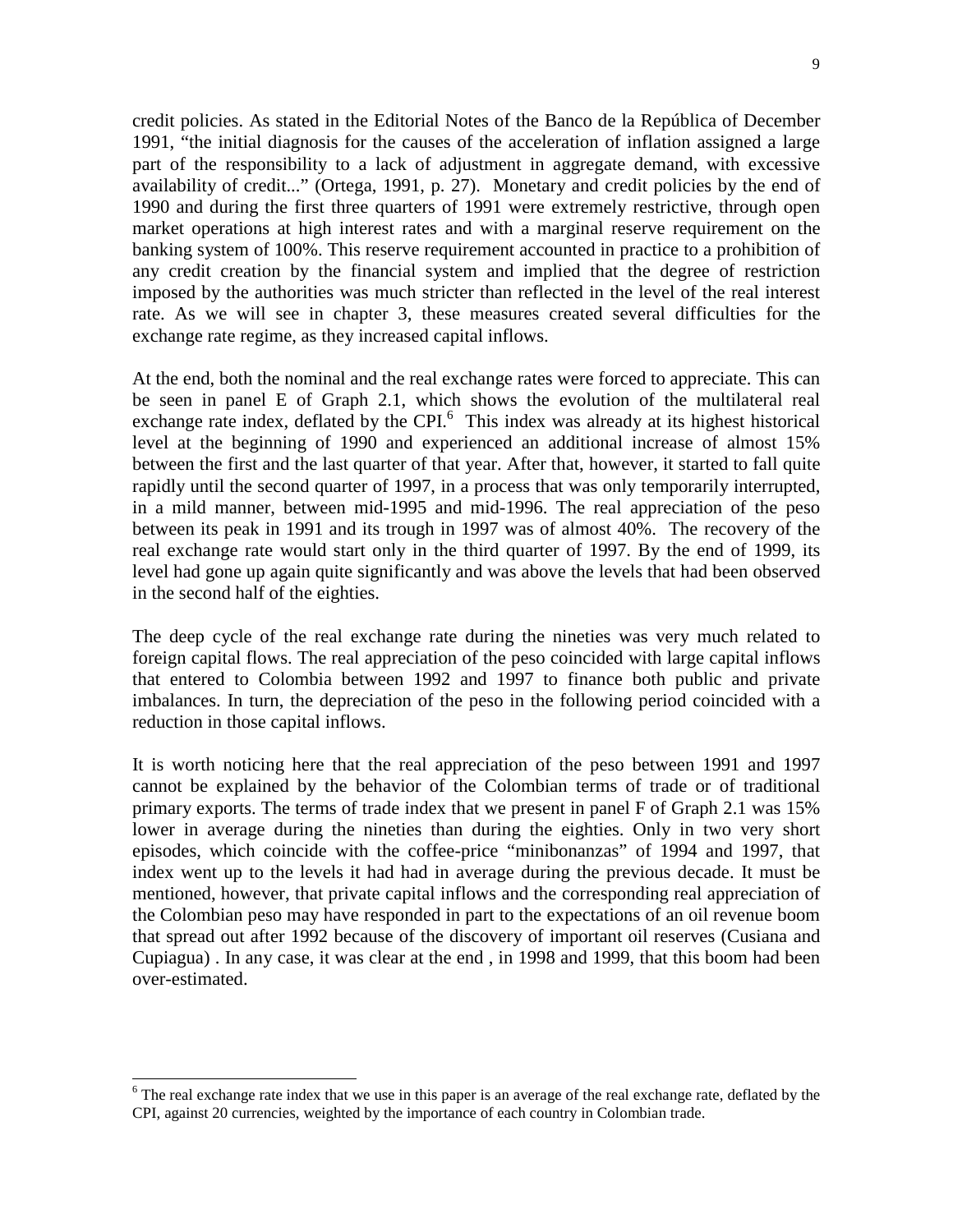## D. Opening-up of the economy and economic activity of the tradable and non-tradable sectors.

The formal process of opening-up of the Colombian economy started in February 1990. During that year, the traditional system of prior-license requirements for imports was virtually dismantled. Also, although tariffs were initially raised to outweigh the potential effects of the elimination of quantitative controls, a program of gradual reduction in those tariffs was put in place and was rapidly accelerated. The average nominal tariff went down from 49.4% at the beginning of 1990 to 36.8% at the end of that year and to 11.7% by the end of  $1991.<sup>7</sup>$ 

It is clear, therefore, that despite the high level of the real exchange rate that was observed in Colombia by the end of 1990 and the beginning of 1991, the real effective exchange rate relevant for imports (this is, the one adjusted for import duties) had gone down since the beginning of 1990. In other words, the relative price of imports, in terms of domestic goods, decreased during 1990 and 1991 as a result of the opening-up of the economy, although the real exchange rate had gone up in that period.

Paradoxically, imports did not react as expected to the opening-up of the economy and to the reduction in their relative price that took place in 1990 and 1991. The reason for this paradox is probably associated with the uncertainty about the pace at which the reduction in import tariffs would happen. Such uncertainty was created by several decisions addressed to accelerate the original timetable for the reduction in import tariffs, as well as by several signals given by the authorities in the new Gaviria Administration on the non-desirability of a gradual approach to that process. The demand for imports remained very low in 1990 and decreased in 1991. This, together with the high real exchange rate and with a satisfactory growth of exports, contributed to explain the improvement in the trade balance in this period (Table 2.2).

During 1992 and 1993, imports reacted vigorously to the already completed reduction in tariffs, to the reduction in the real exchange rate and to the impressive increase in aggregate demand. At the same time, exports stagnated in dollar terms and fell down sharply as a percentage of GDP. As a result, the trade balance deteriorated markedly, going down from a surplus of 7% of GDP in 1991 to a deficit of 3% of GDP in 1993, which would stay close to this level until 1998.

 $<sup>7</sup>$  These numbers include a general surcharge on imports that existed until the end of 1991. For a description</sup> of the process of trade liberalization, see Ocampo and Villar (1992) and Hommes, Montenegro and Roda (1994).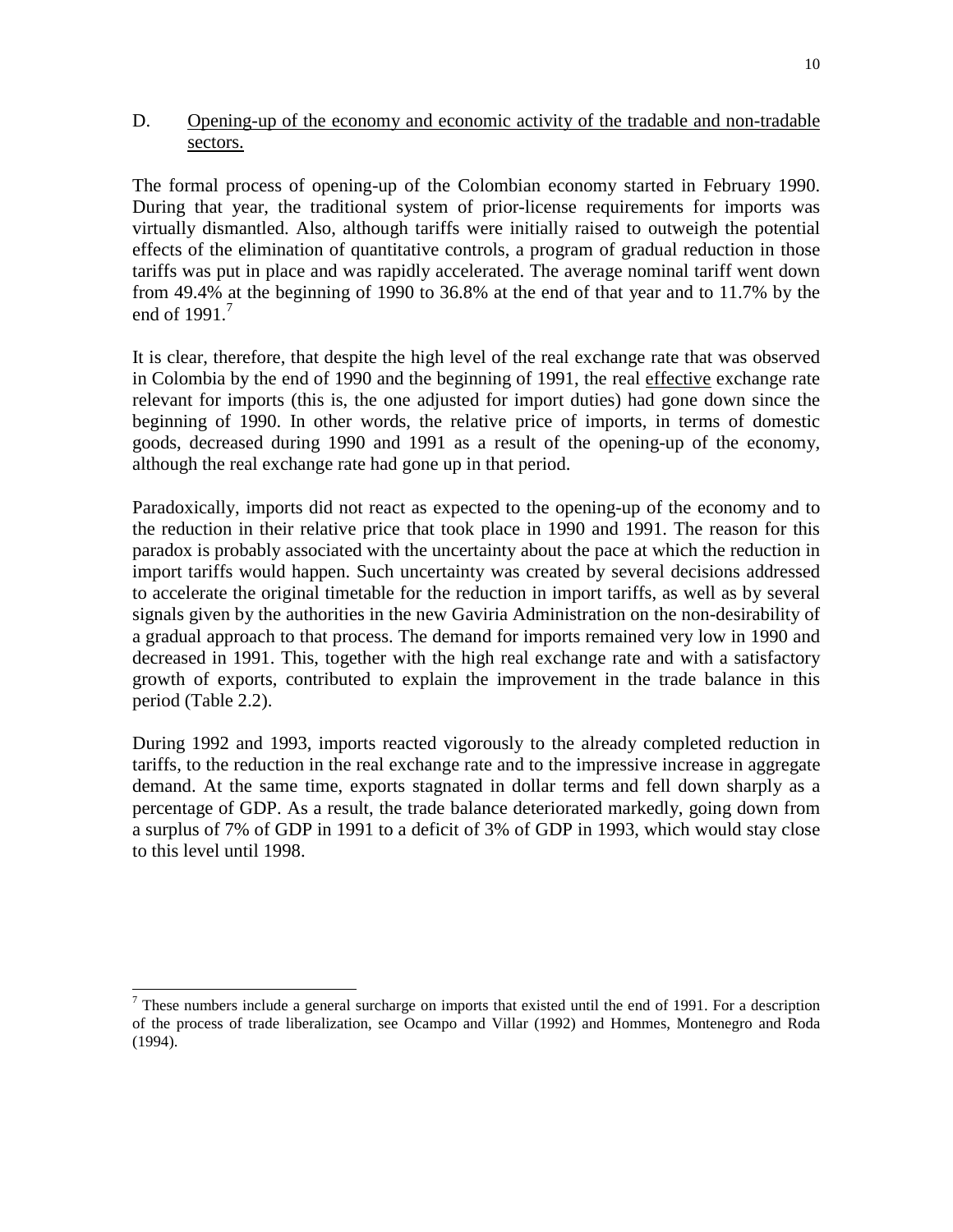# **TABLE 2.2 COLOMBIA : BALANCE OF PAYMENTS**

|                                                  | 1990            | 1991   | 1992   | 1993   | 1994   | 1995   | 1996   | 1997   | 1998 p/        | 1999 p/ |
|--------------------------------------------------|-----------------|--------|--------|--------|--------|--------|--------|--------|----------------|---------|
| A. US\$ BILLION                                  |                 |        |        |        |        |        |        |        |                |         |
| Current Account Balance a/                       | 0,5             | 2,3    | 0,9    | $-2,2$ | $-3,7$ | $-4,7$ | $-4,8$ | $-6,0$ | $-5,3$         | $-1,0$  |
| Trade Balance a/                                 | 2,0             | 3,0    | 1,2    | $-1,7$ | $-2,2$ | $-2,6$ | $-2,1$ | $-2,7$ | $-2,6$         | 1,7     |
| <b>Goods Exports</b>                             | 7,1             | 7,5    | 7,3    | 7,4    | 8,5    | 10,1   | 10,5   | 11,5   | 10,9           | 11,6    |
| of which:                                        |                 |        |        |        |        |        |        |        |                |         |
| Coffee                                           | 1,4             | 1,3    | 1,3    | 1,1    | 2,0    | 1,8    | 1,6    | 2,3    | 1,9            | 1,3     |
| Oil                                              | 2,0             | 1,5    | 1,4    | 1,3    | 1,3    | 2,2    | 2,9    | 2,7    | 2,3            | 3,8     |
| Other Traditional b/                             | 1,2             | 1,3    | 1,2    | 1,4    | 1,1    | 1,4    | 1,4    | 1,4    | 1,2            | 1,2     |
| Non Traditional                                  | 2,6             | 3,4    | 3,4    | 3,6    | 4,1    | 4,7    | 4,7    | 5,2    | 5,4            | 5,3     |
| Goods Imports                                    | 5,1             | 4,5    | 6,0    | 9,1    | 11,1   | 12,9   | 12,8   | 14,4   | 13,7           | 10,0    |
| Net- Interest payments                           | $-1,3$          | $-1,1$ | $-0,9$ | $-0,7$ | $-1,1$ | $-1,2$ | $-1,4$ | $-1,8$ | $-1,7$         | $-1,9$  |
| Net- Dividends and profit remittances            | $-0,8$          | $-0,7$ | $-0,9$ | $-1,0$ | $-0,4$ | $-0,4$ | $-0,7$ | $-0,6$ | 0,0            | $-0,3$  |
| International Reserves (Stock end of year)       | 4,5             | 6,4    | 7,7    | 7,9    | 8,1    | 8,4    | 9,9    | 9,9    | 8,7            | 8,1     |
| Internacional Reserves (months of goods imports) | 11 <sub>0</sub> | 17.3   | 15.4   | 10.5   | 8.6    | 77     | 91     | 8.0    | 7.5            | 9.4     |
| <b>B. PERCENTAGE OF GDP</b>                      |                 |        |        |        |        |        |        |        |                |         |
| Current Account Balance a/                       | 1,3             | 5,5    | 1,8    | $-4,0$ | $-4,5$ | $-5,1$ | $-5,0$ | $-5,6$ | $-5,3$         | $-1,1$  |
| Trade Balance a/                                 | 4,9             | 7,0    | 2,5    | $-3,0$ | $-2,7$ | $-2,8$ | $-2,2$ | $-2,5$ | $-2,6$         | 2,0     |
| Goods Exports a/                                 | 17,6            | 17,7   | 14,7   | 13,3   | 10,5   | 10,9   | 10,8   | 10,8   | 11,0           | 13,7    |
| Goods Imports a/                                 | 12,7            | 10,7   | 12,2   | 16,3   | 13,6   | 14,0   | 13,2   | 13,5   | 13,8           | 11,8    |
| Net- Interest payments                           | $-3,3$          | $-2,7$ | $-1,9$ | $-1,3$ | $-1,3$ | $-1,3$ | $-1,5$ | $-1,6$ | $-1,7$         | $-2,2$  |
| Net- dividends and profit remittences            | $-19$           | $-17$  | $-19$  | $-17$  | $-0.5$ | $-0.4$ | $-0.7$ | $-0.6$ | 0 <sub>0</sub> | $-0.3$  |

a/ Percents of GDP are computed at current prices

b/ Gold, coal, nickel, emeralds

Source: Banco de la República, Subgerencia de Estudios Económicos.

p: Provisional

e: Estimate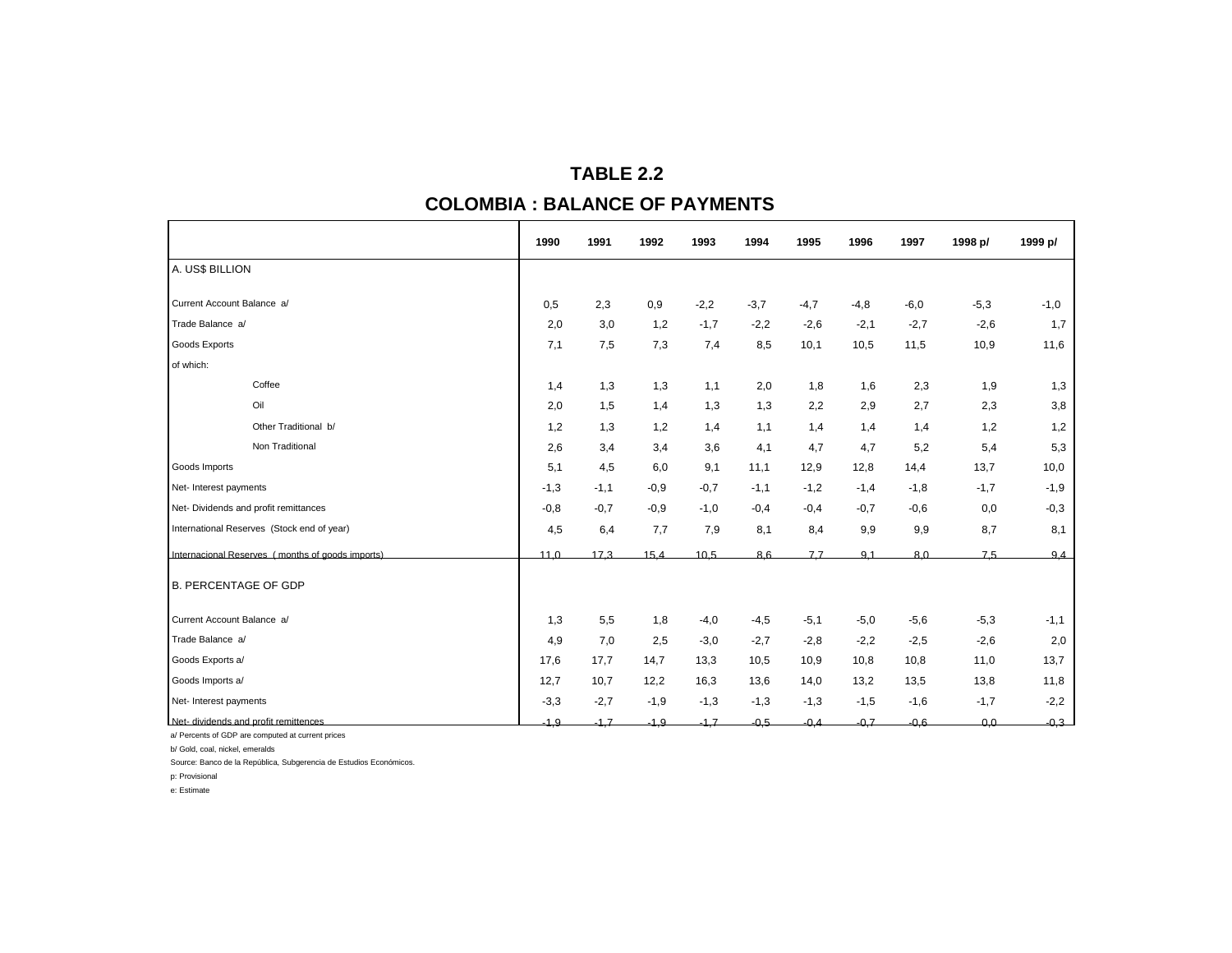The rapid deterioration of the trade balance helps to explain the poor performance of the tradable sectors in Colombia during the nineties. Even in the period of very rapid GDP growth, between 1991 and 1994, the yearly rate of growth of the tradable sectors (measured by the value added by agriculture and cattle, mining and manufacturing industry) was only 1.3 % in average. For the whole decade, the yearly growth rate of the tradable sectors was in average 0.6%, while that for total GDP was 3% (Table 2.1). Moreover, in the particular case of the manufacturing industry, the value added in 1999 was smaller in real terms than in 1990. Tradable goods, therefore, reduced their share in GDP during the nineties, which is a paradoxical result for a period that has been characterized in Colombia by the opening-up of the economy.<sup>8</sup>

#### E. Balance of Payments Financing, Foreign Investment and Foreign Debt.

One of the most important factors behind the deterioration of the trade balance and of the poor behavior of the tradable-goods sectors was the real appreciation of the Colombian peso to which we made reference earlier.<sup>9</sup> That process, in turn, was explained to a large extent by huge capital inflows that entered into the Colombian economy to finance both public and private imbalances.

As we mentioned earlier, Colombia experienced a very large accumulation of international reserves in 1990 and 1991, which can be explained mostly by the current account surpluses. After 1991, despite the huge deficits of the current account of the balance of payments, the foreign exchange market continued to be characterized, until 1997, by excess supply of dollars. This is reflected, on one hand, in the pressure towards a real appreciation of the Colombian peso and, on the other hand, in the continued accumulation of international reserves by the Banco de la República. Between December 1991 and May 1997, foreign reserves of the Central Bank went up from US\$ 4.6 billion to US\$ 10.4 billion.<sup>10</sup> In this sense, foreign credit and foreign investment flows were even larger than required to finance the very large current account deficit between 1992 and 1997. The counterpart of this was that the stocks of both foreign investment and foreign debt grew rapidly in those years. This, of course, reinforced the process of deterioration of the balance of payments, as far as the current account deficit increased with the growth in interest payments and profit remittances (Table 2.2).

<sup>&</sup>lt;sup>8</sup> If we take agriculture and cattle, mining and manufacturing industry, as a proxy for the tradable-goods sectors, the share of tradable goods in total value added, measured in constant prices of 1994, went down from 37.3% in 1990 to 31.9% in 1999. This result suggests that the share of the economy exposed to foreign competition decreased during the nineties, which contrasts with the fact that, in constant prices of 1994, total trade (exports + imports of goods and services) went up from 22.1% of GDP in 1990 to 36.9% of GDP in 1999. See Villar (2000).

<sup>&</sup>lt;sup>9</sup> Using cointegration techniques, Rincón (1999b) shows that the real exchange rate does play a role in determining the short- and long-run equilibrium behavior of the Colombian trade balance and that "trade balance cannot be treated as exogenous with respect to the exchange rate".

<sup>&</sup>lt;sup>10</sup> Although the coverage of international reserves in terms of months of goods imports halved in this period, going down from 17.3 months in 1991 to a level close to 8 months in 1997 (Table 2.2), they continued to be considered high enough by the monetary authorities.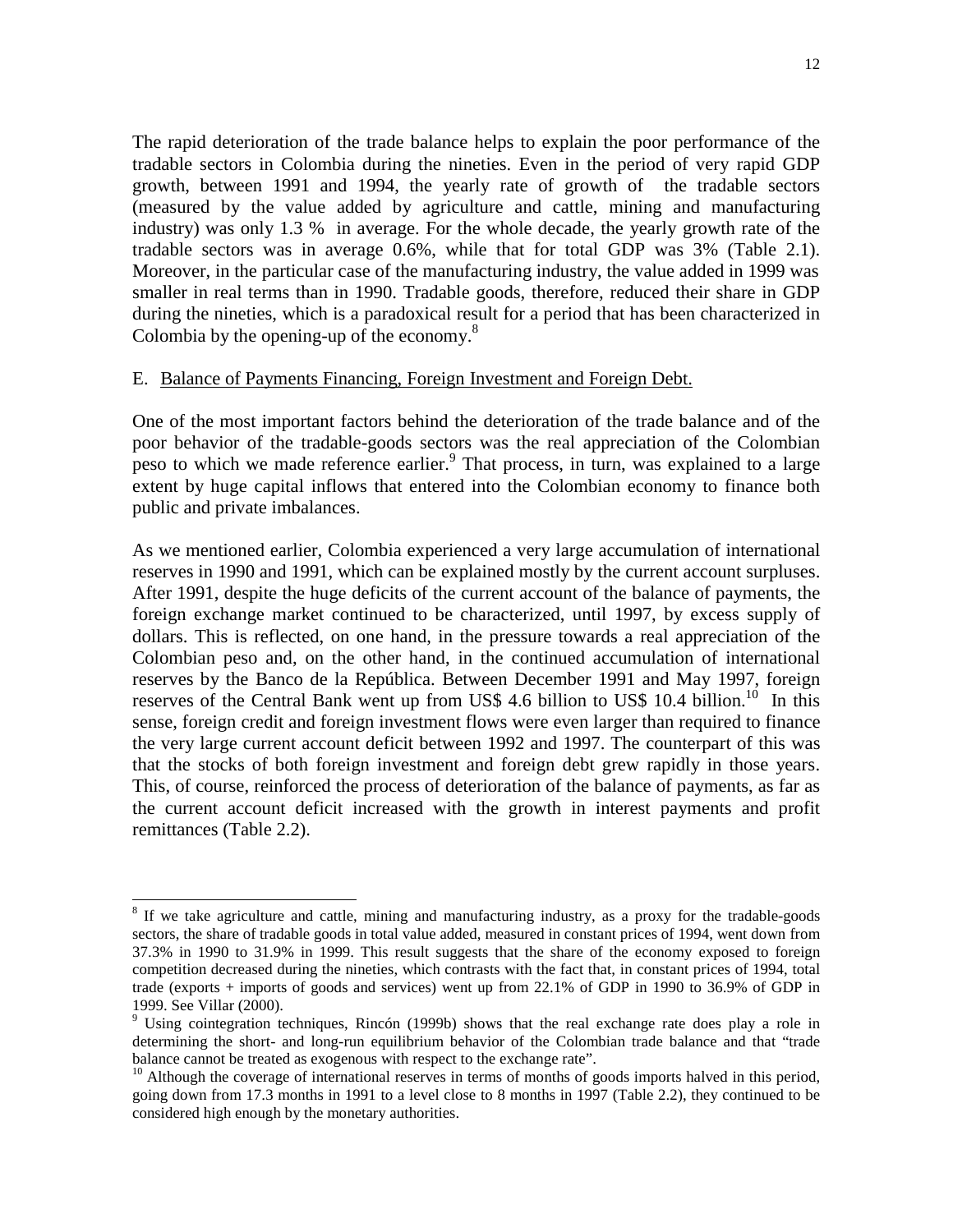Graph 2.3 presents the evolution of private and public foreign debt in the nineties.<sup>11</sup> The private foreign debt, which at the beginning of the nineties was only US\$ 3.9 billion and had gone down to US\$ 3.4 billion at the end of 1991, went up sharply in the following years, reaching a peak of US\$ 17.3 billion at the end of 1997. During 1998 and 1999, coinciding with the crisis in economic activity, the process of private indebtedness ceased. It must be noticed, however, that even at the end of 1999 the private debt stock remained above US\$ 16 billion. Hence, although there was an important process of private debt repayment in those two years, it was not so massive, probably reflecting the fact that the average maturity of foreign private debt was relatively high, due to the regulations imposed by the Colombian authorities to which we will refer in chapter 3.



Together with the increase in private foreign debt, the current account deficit of the balance of payments that was observed during most of the nineties was financed by very large inflows of foreign investment. By the beginning of the decade, the yearly flow of net foreign investment in Colombia accounted for less than US\$ 0.5 billion (Graph 2.4). That figure went up to around US\$ 1.4 billion in average between 1993 and 1995 and in the following two years it experienced a noticeable increase: to US\$ 3.4 billion in 1996 and more than US\$ 6.2 billion in 1997. Later, during the years of the crisis, foreign investment

 $11$  The breakdown that we use between private and public debt in Graph 2.3 differs somewhat from the official figures, as far as we include as private debt the foreign debt of public financial intermediaries, which goes to the private sector as its ultimate beneficiary.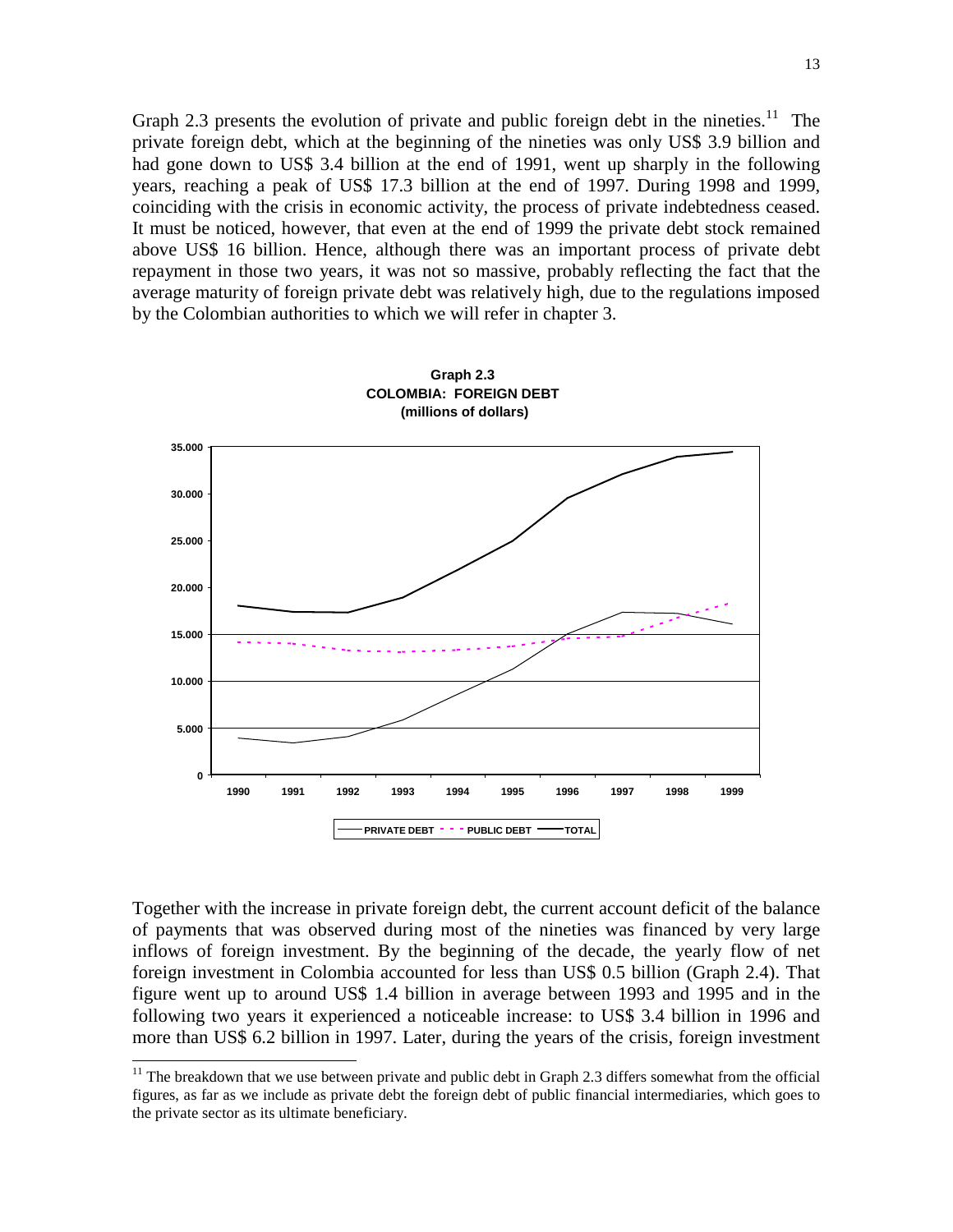went back down very rapidly. Even in those years, however, it continued to be much higher than it had been at the beginning of the decade.





It is worth mentioning three characteristics of foreign investment in Colombia during the nineties:

(i) The first one is that it was mostly direct investment, as opposed to portfolio investment. The net flows of portfolio investment were significant only between 1994 and 1997, but even in those years they were less than US\$ 0.4 billion in average. In 1998 and 1999, net flows of portfolio investment were negative but their negative impact was relatively small, as far as the stock had never gone too high.

(ii) The second characteristic is that foreign investment was associated to some extent with the development of the oil camps (Cusiana and Cupiagua) that started production in 1997. In some sense, therefore, the effect of this foreign investment was to anticipate part of the oil exports boom that was expected for 1998 and did not take place because of the dramatic fall in oil prices in that year.

(iii) The third characteristic is that the peaks in foreign direct investment that were observed in 1994, 1996 and, most outstanding, in 1997, were very much explained by the privatization of public banks and of public entities in the energy and telecommunication sectors. This implies that direct foreign investment in Colombia during the nineties was to a large extent associated with the financing of the public sector deficit, which, as we will see in the next section, was quite large in the second half of the decade.

**Source: Banco de la República**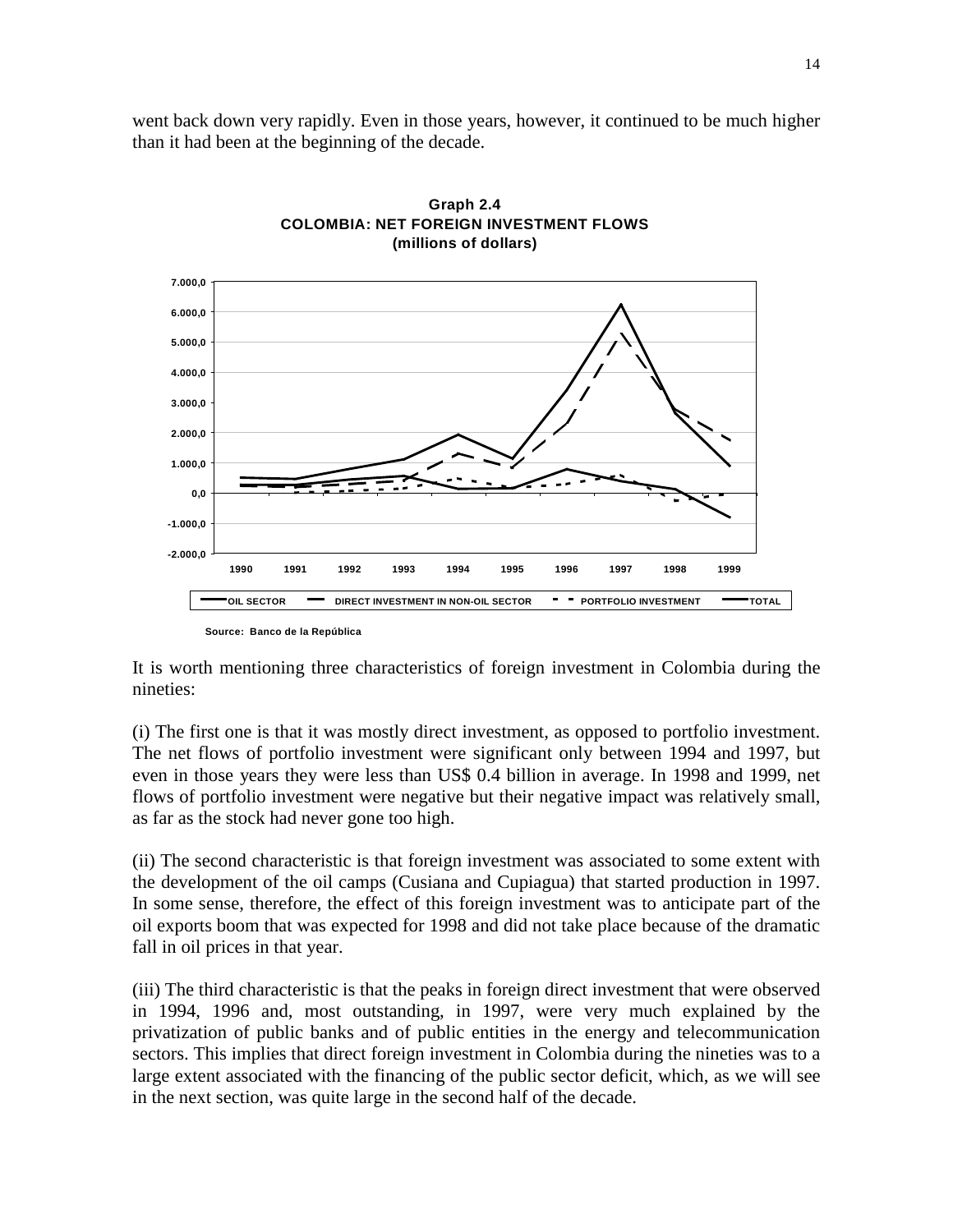The ability of the public sector to be financed mainly by the privatization of public entities and by domestic debt allowed it to keep a relatively low level of foreign debt during the nineties. The level of foreign public debt decreased during the first three years of the decade and, between 1994 and 1997 experienced only a very gradual increase. At the end of 1997, the foreign public debt was US\$14.7 billion, only slightly higher in nominal dollar terms than in 1990. Only in 1998 and 1999 the level of foreign public debt rose at a relatively rapid pace, going up to almost US\$ 18.5 billion.

In summary, we can say that the very large imbalances that Colombia experienced in the external current account after 1991 were financed mainly by private debt and by foreign investment until 1997. During 1998 and 1999, net foreign investment flows remained positive and the public sector received larger net flows of foreign credit than in previous years. However, the partial repayment of private debt implied that the current account deficit could not be fully financed. This led to a rapid drop in international reserves and strong pressures towards a devaluation of the Colombian peso. Before entering into a more detailed description of the foreign exchange regimes, with which this situation was managed, it is important to complete the overview of the Colombian economy with a closer look at the public and of the private sector balances during the period.

## F. Government Spending and Fiscal Deficit.

l

As we mentioned in the introduction, one of the most remarkable characteristics of the Colombian economy in the nineties was the very large increase in government spending that followed the 1991 Constitutional Reform. In the case of the central government, total expenditure represented around 10% of GDP in 1990 and 1991, levels that are in the range in which these figures had traditionally been in previous decades. In 1999, that figure had gone up to 18.8% of GDP, almost doubling the traditional level (Table 2.3).

For the consolidated non-financial public sector, there are methodology problems with the data because of the difficulties in the identification of net transfers among public entities. Data from the National Department of Planning reproduced in Table 2.4 suggests that the increase in total public expenditure was even larger than that of the central government. According to that source, public expenditure would have increased from 20.4% of GDP in 1990 to 36.6% of GDP in 1999.

The reasons behind the increase in public spending during the nineties, both for the central government and at the decentralized level, have been extensively analyzed during the last few years.12 Three characteristics of the process are:

(i) First, that the increase in public expenditure was partially associated with the decentralization process and with the fact that according to the new Constitution, an increasing share of the central government current revenues should be transferred to the municipalities and departments. The increase in transfers from the central government to

 $12$  See, in particular, Comisión de Racionalización del Gasto y de las Finanzas Públicas (1997) and Clavijo (1998).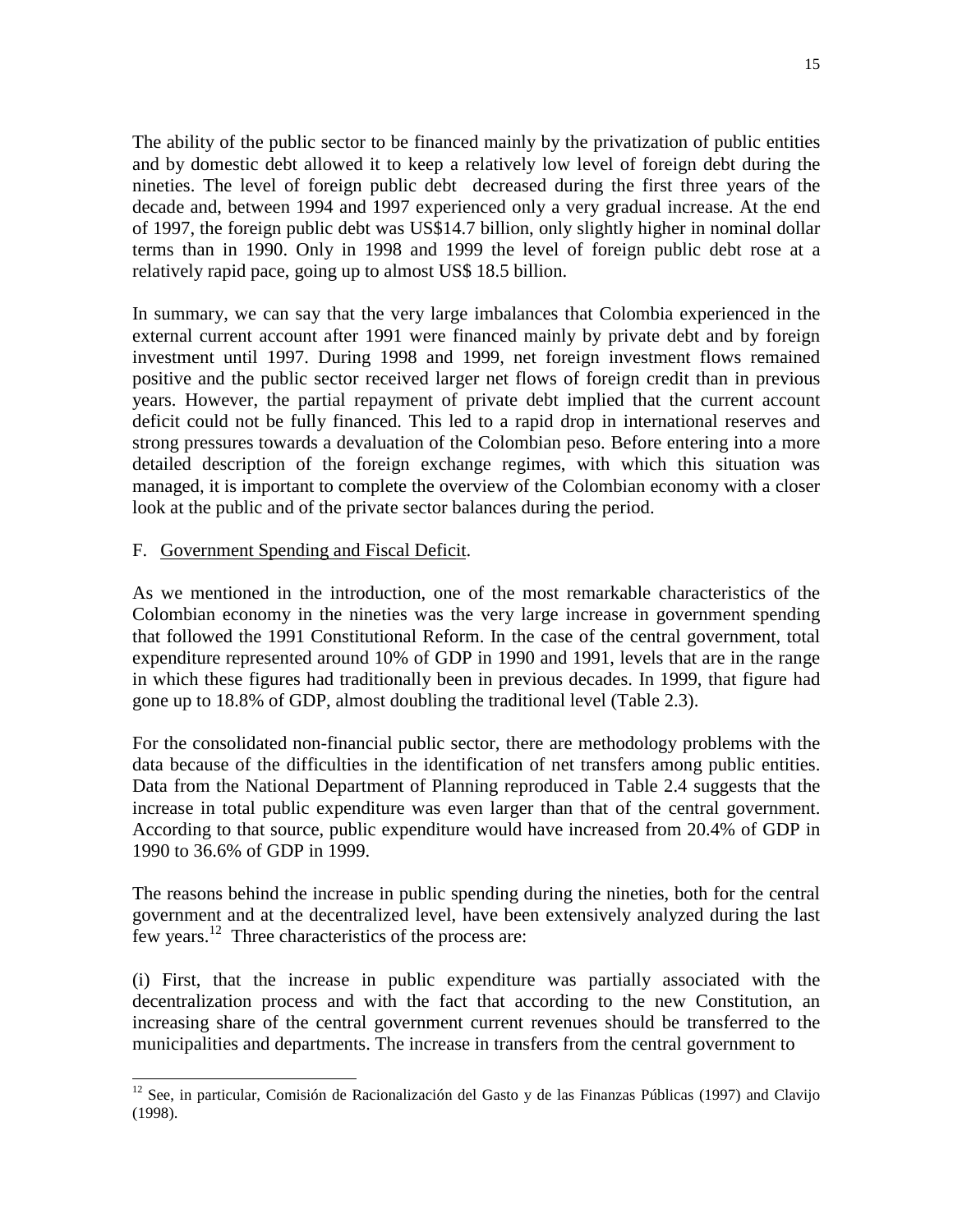local and regional governments accounted for almost three percentage points of GDP between 1990 and 1999 (Table 2.3). Total expenditure of departments and municipalities increased by even more than that. According to Table 2.4, it rose by more than five percentage points of GDP, going up from 8.2% of GDP in 1990 to 13.4% of GDP in 1998.

(ii) Second, that an important part of the increase in the figures of government spending in the nineties corresponds to an enhanced transparency of the fiscal accounts with respect to earlier decades. In particular, this is the case of interest payments on the central government domestic debt, which in the past had been implicitly subsidized by the central bank, and of the transfers from the central government to the social security system.<sup>13</sup> The increase in interest payments and in the transfers to the social security system accounted for more than 3.7 percentage points of GDP between 1990 and 1999 (Table 2.3).

(iii) Third, that the central government spending, net of transfers and interest payments, grew quite significantly between 1990 and 1992 (it went up from 5.1% to 7.1% of GDP), and stabilized around 7% during the rest of the decade. Hence, the decentralization of revenues was not reflected in a reduction of the central government spending.

In any case, the increase in public expenditures is a fundamental element in explaining the very rapid increase in domestic demand during the first half of the nineties and the fact that it remained so high with respect to GDP during the second half. In other words, the increase in public expenditures is closely associated with the large imbalances in the current account of the balance of payments and with the process of real appreciation of the peso that was experienced during most of the nineties.<sup>14</sup>

Paradoxically, as we have seen, net foreign debt of the public sector did not increase during the nineties, an exception made in 1998 and 1999. However, the way in which the public sector financed its increase in spending helps to explain the mechanisms through which the current account of the balance of payments was financed during the decade.

<sup>&</sup>lt;sup>13</sup> Before the social security law of 1993, contributions from the government to the social security system on public employees were very low. This implied that the increase in the implicit public debt, for future retirement payments, was not properly registered in the fiscal accounts. On the implicit subsidies by the central bank to the government, see Ocampo (1997a) and the debate on his arguments in Herrera (1997b), Fainboim and Alonso (1997) and Ocampo (1997b).

 $14$  The econometric model in chapter 4 illustrates the close relationship between government spending and the behavior of the real exchange rate in Colombia during the nineties.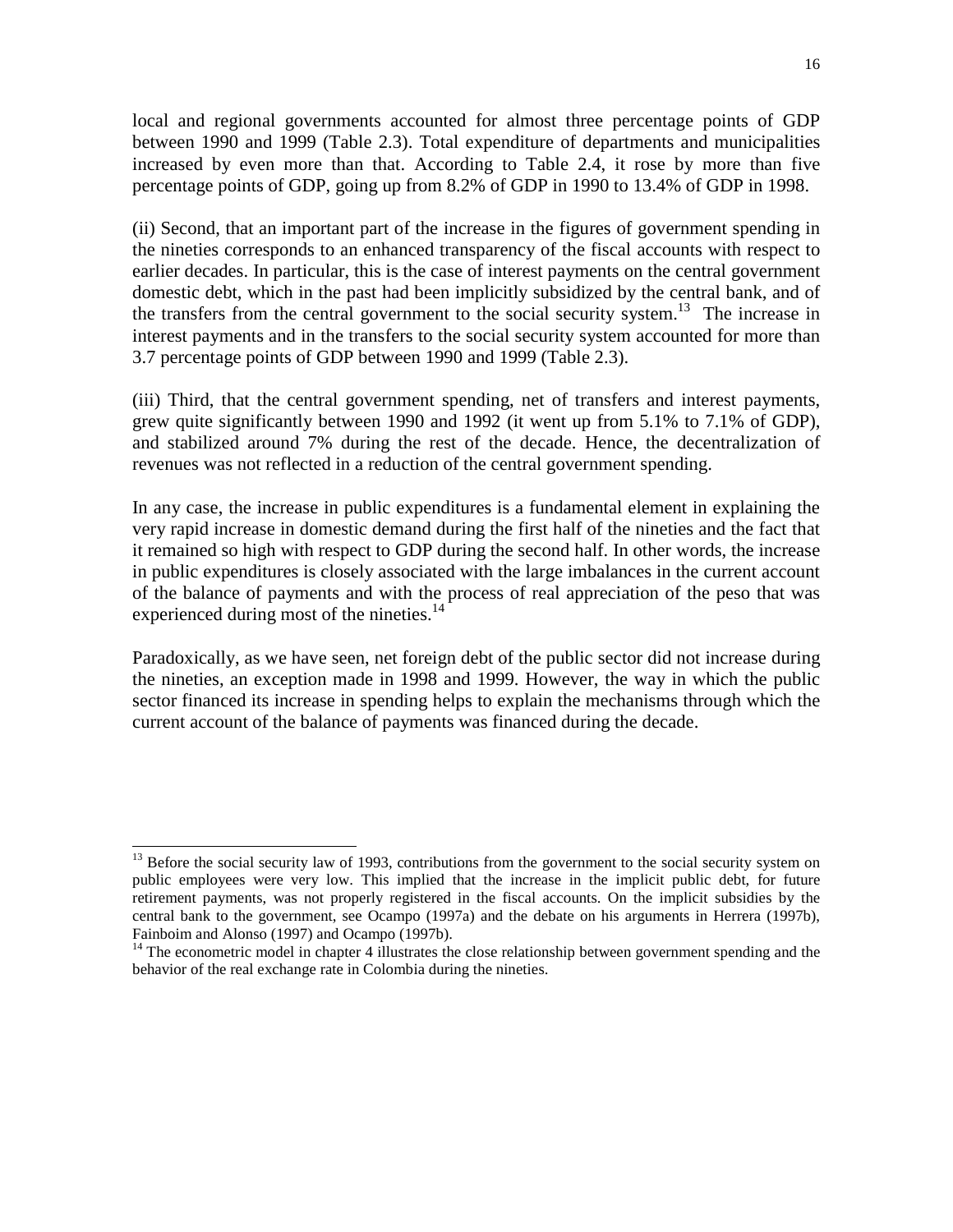#### **TABLE 2.3**

#### **COLOMBIA: CENTRAL GOVERMENT**

#### **Shares of GDP**

|                                                                   | 1990          | 1991          | 1992          | 1993         | 1994         | 1995         | 1996         | 1997         | 1998           | 1999 pr          |
|-------------------------------------------------------------------|---------------|---------------|---------------|--------------|--------------|--------------|--------------|--------------|----------------|------------------|
| <b>Total Expenditures</b>                                         | 9,63          | 10,63         | 12,45         | 12,29        | 12,78        | 13,57        | 15,66        | 16,26        | 16,81          | 18,77            |
| Interest payments<br>Transfers to departaments and municipalities | 1,11<br>2,59  | 1,20<br>2,78  | 1,04<br>3,34  | 1,14<br>3,55 | 1,16<br>3,66 | 1,23<br>3,65 | 1,87<br>4,51 | 2,04<br>4,51 | 2,89<br>4,79   | 3,32<br>5,52 e   |
| Transfers to the Social Security System<br>Other                  | 0,79<br>5,14  | 0,84<br>5,81  | 0,96<br>7,11  | 1,04<br>6,56 | 1,32<br>6,65 | 1,61<br>7,09 | 1,85<br>7,44 | 1,85<br>7,85 | 2,06<br>7,08   | 2,34 e<br>7,60 e |
| <b>Total Revenues</b>                                             | 8,86          | 10,41         | 10,78         | 11,55        | 11,40        | 11,28        | 11,96        | 12,56        | 11,91          | 13,14            |
| Surplus (or Deficit)                                              | (0, 76)       | (0, 22)       | (1,67)        | (0, 74)      | (1, 37)      | (2,30)       | (3,70)       | (3,70)       | (4,90)         | (5,63)           |
| Privatizations                                                    | 0,00          | 0,00          | 0,00          | 0,00         | 2,09         | 0,01         | 0,74         | 0,35         | 0,00           | 0,00             |
| Surplus (or Deficit) net of privatizations                        | (0,76)        | (0, 22)       | (1,67)        | (0, 74)      | 0,72         | (2, 29)      | (2,96)       | (3,35)       | (4,90)         | (5,63)           |
| Debt Stock                                                        | 17,04         | 14,19         | 16,06         | 14,48        | 12,67        | 13,51        | 14,41        | 17,86        | 22,03          | 27,82 1/         |
| Domestic<br>External                                              | 4,13<br>12,91 | 2,95<br>11,24 | 5,49<br>10,57 | 5,62<br>8,87 | 5,12<br>7,54 | 6,06<br>7,45 | 7,19<br>7,23 | 9,30<br>8,57 | 10,97<br>11,06 | 13,18<br>14,63   |
|                                                                   |               |               |               |              |              |              |              |              |                |                  |

Source: CONFIS - Contraloria General de la República and Banco de la República.

1/ Stock of goverment debt to September 1999

pr: Preliminary

e: Estimate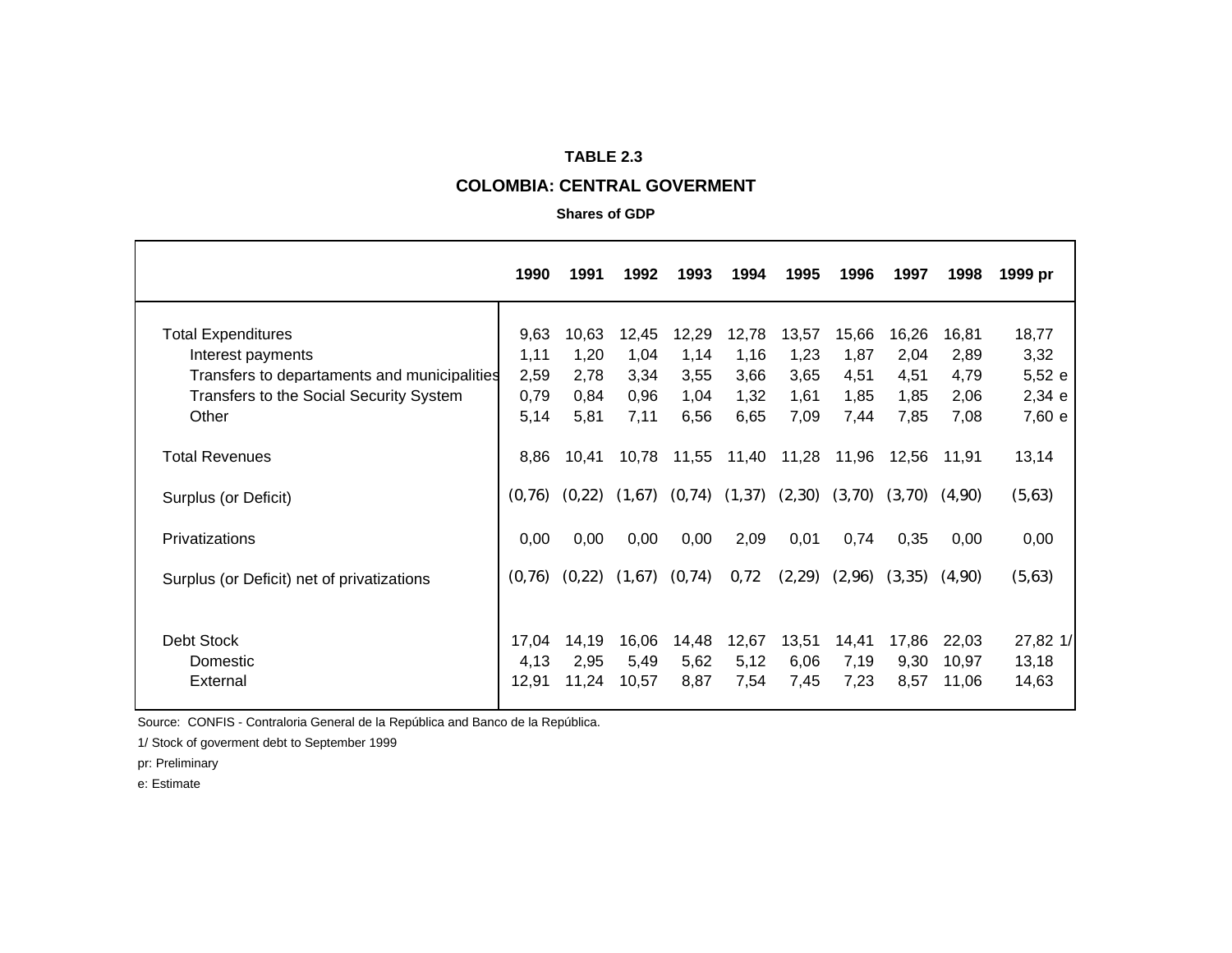### **TABLE 2.4** (Shares of GDP) **Colombia: Non Financial Public Sector Indicators \***

|                                                                                        | 1990    | 1991    | 1992    | 1993    | 1994        | 1995    | 1996    | 1997    | 1998 pr | 1999 py |
|----------------------------------------------------------------------------------------|---------|---------|---------|---------|-------------|---------|---------|---------|---------|---------|
| Total Expenditure (Net of Transfer)                                                    | 20,35   | 21,64   | 23,10   |         | 24,12 26,06 | 28,11   | 32,65   | 34,13   | 33,90   | 36,60   |
| <b>Central Government</b>                                                              | 5,15    | 5,07    | 6,95    | 7,59    | 7,54        | 7,98    | 9,03    | 9,97    | 10,05   |         |
| National Social Security System                                                        | 2,58    | 2,66    | 2,66    | 3,28    | 3,89        | 4,67    | 5,57    | 6,13    | 6,84    |         |
| National Descentralized Entities and Non Financial Public Enterprises                  | 4,38    | 5,32    | 4,72    | 4,94    | 3,97        | 4,61    | 4,86    | 4,92    | 3,60    |         |
| Departments and Municipalities **                                                      | 8,24    | 8,59    | 8,76    | 8,31    | 10,66       | 10,85   | 13,20   | 13,10   | 13,41   |         |
| Non Financial Public Sector Surplus (+) or Deficit (-)                                 | $-0,51$ | 0,03    | $-0,19$ | 0,22    | 0,11        | $-0,31$ | $-1,70$ | $-2,81$ | $-3,64$ | $-4,54$ |
| Central Government                                                                     | $-0,76$ | $-0,22$ | $-1,67$ | $-0,74$ | $-1,37$     | $-2,30$ | $-3,71$ | $-3,70$ | $-4,90$ | $-5,78$ |
| National Social Security System                                                        | $-0,12$ | $-0,05$ | 0,12    | 0,52    | 1,06        | 1,92    | 2,04    | 1,15    | 1,20    | 0,62    |
| National Descentralized Entities and Non Financial Public Enterprises                  |         |         |         | $-0,08$ | 0,75        | $-0,20$ | 0,17    | $-0,13$ | 0,33    |         |
| Departments and municipalities **                                                      |         |         |         | 0,51    | $-0,34$     | 0,27    | $-0,20$ | $-0,13$ | $-0,27$ |         |
| Privatizations                                                                         | 0,00    | 0,00    | 0,00    | 0,00    | 2,24        | 0,25    | 0,83    | 3,26    | 0,53    | 0,00    |
| Non Financial Public Sector Surplus (+) or Deficit (-)<br><b>Net of Privatizations</b> | $-0,51$ | 0,03    | $-0,19$ | 0,22    | 2,35        | $-0,06$ | $-0,86$ | 0,44    | $-3,11$ | $-4,54$ |

Source: DNP - UMACRO

**\*** Net of Transfer

**\*\*** Included: Local Government and local enterprises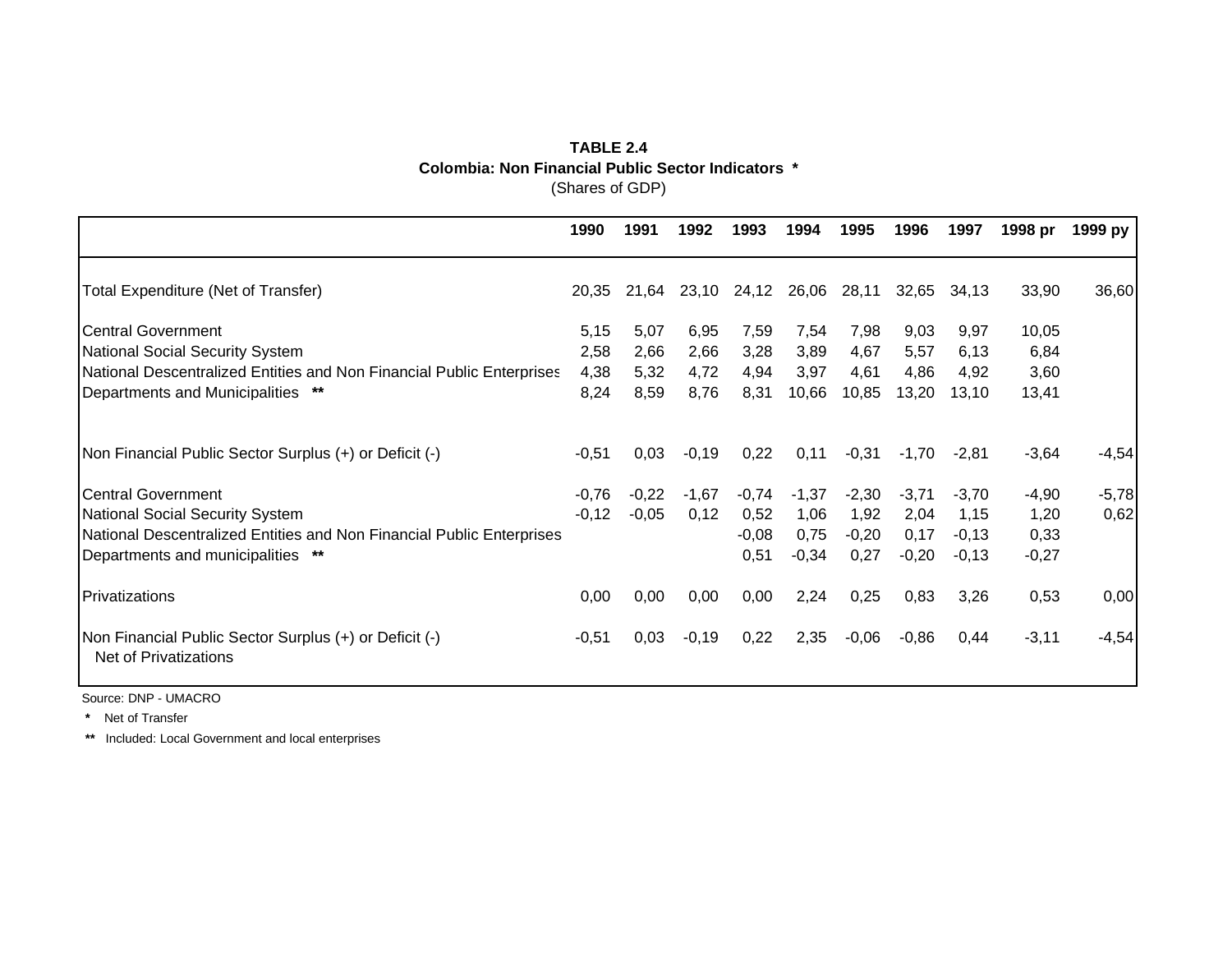Between 1992 and 1995, the public sector was able to finance its increased expenditure with higher current revenues, particularly through increased taxation. In fact, during this period, the fiscal accounts for the consolidated non-financial public sector were relatively balanced (Table 2.4). As a result, as we saw earlier, the public sector foreign debt did not increase. Increased taxation, however, may have been associated with the increase in private debt during that period at least through two different channels. On one hand, the

reduction in disposable income of the private sector as a share of GDP, that was produced by the higher levels of taxes, was an important part of the explanation of the reduction in domestic private savings that we will illustrate in the following section<sup>15</sup>. Therefore, it may have contributed to the increase in the private foreign debt through that channel. On the other hand, increased tax revenues were associated with the boom in the private sector expenditure that was observed during this period and that was fuelled by the access of that sector to cheap foreign financing.

After 1995, current revenues of the public sector did not match the increase in expenditure. As a consequence, the consolidated non-financial public sector deficit rose from near equilibrium in 1995 to 1.7% of GDP in 1996 and 2.8% of GDP in 1997. Such a deficit, however, was financed mainly by the privatization of public entities, notably in the banking and the electricity sectors. An important part of that process of privatization was financed by foreign direct investment, which presented a very important surge in these two years. Only in 1998 and 1999, when the public sector deficit rose to 3.6% and 4.5% of GDP, respectively, and when privatization proceeds were almost null, the public sector net debt had to increase at a relatively rapid pace.

Although the consolidated public sector did not require a significant increase in net debt before 1998, the central government clearly did. In fact, the central government deficit started growing rapidly since 1993, when it was only 0.7% of GDP, until 1996, when it reached 3.7% of GDP. In 1997, the deficit remained at the same level of the previous year but in 1998 and 1999 the process of deterioration resumed, going up to 4.9% and 5.6% of GDP, respectively<sup>16</sup>. Moreover, privatization revenues were not so important for the central government as they were for the decentralized public sector. As a consequence, the debt stock of the central government, which had fallen quite significantly during the first half of the nineties (from 17% of GDP to 12.7% of GDP between 1990 and 1994), went up again very rapidly, reaching a level of almost 28% of GDP in 1999 (Table 2.3).

Most of the increase in the central government debt was concentrated in domestic debt rather than in foreign debt. As a share of GDP, foreign debt of the central government fell down from almost 13% in 1990 to 7.2% at the end of 1996. Afterwards, it rose again, specially in 1999, when it was 14.6% of GDP. By contrast, domestic debt of the central government experienced a continuous increase since 1991, going up from less than 3% of GDP to more than 13% of GDP in 1999. Most of this increase is represented in marketable bonds (TES) issued by the Treasury. During the nineties, therefore, there was an important

<sup>&</sup>lt;sup>15</sup> See Lopez (1998) and Lopez and Ortega (1998).

<sup>&</sup>lt;sup>16</sup> The arguments on the non-sustainability of the Central Government fiscal accounts are particularly clear in Hernández y Gómez (1998).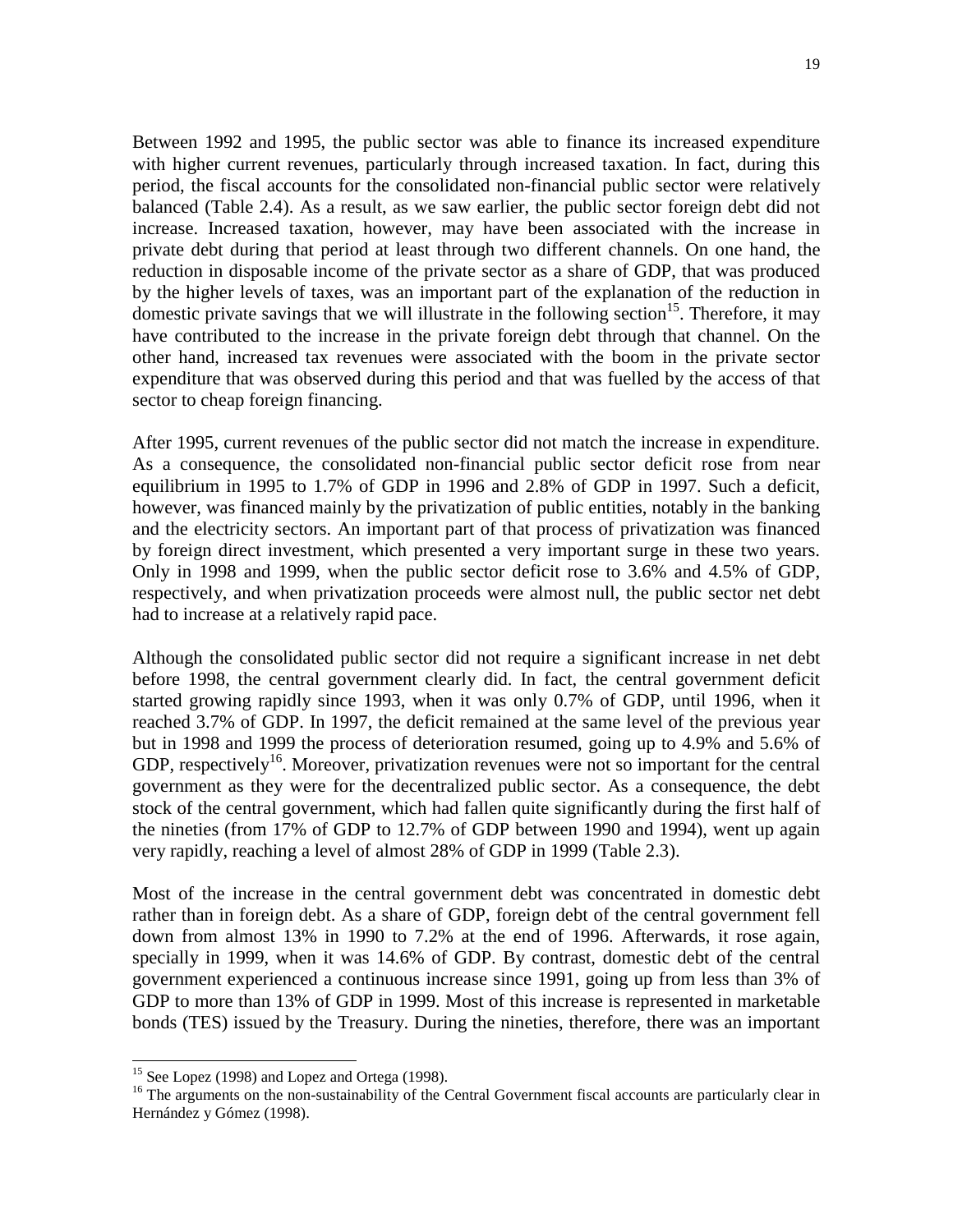development of the domestic public debt market which at the beginning of the decade was almost non-existent. $17$ 

## G. The Cycle in Asset Prices, Private-sector Debt and the Financial System.

The previous section made it clear that the deterioration of the current account of the balance of payments that took place during the first half of the nineties and the large deficits that where observed during the second half were closely associated with the increase in public expenditure during the decade. In the period that goes from 1992 to 1995, however, those deficits were also explained to an important extent by the imbalance between private saving and investment.

Unfortunately, the data for private saving and investment are not quite accurate and present inconsistencies depending on whether we use the old system of National Accounts, base 1975, or the new system, base 1994. Despite these inconsistencies, looking at Graph 2.5 we can draw at least two general conclusions:

- (i) First, private investment experienced an important increase between 1992 and 1994 (period in which the boom was particularly noticeable in house building, rather than in manufacturing investment) and a negative trend thereafter.
- (ii) Second, private savings experienced a very strong negative trend along the nineties. According to the old system of National Accounts, which provides the most widely known data, private savings dropped from about 14% of GDP in 1990 to 6% of GDP in 1998. The new system of National Accounts suggests that the level of private savings is higher than shown by the old system but, still, it confirms the strong negative trend in private savings as a share of GDP. Besides, it suggests that such a negative trend continued during  $1999$ .<sup>18</sup>

<sup>&</sup>lt;sup>17</sup> A large part of the stock of Treasury Bonds is held by the decentralized public sector, notably by the Social Security Institute (ISS). However, between 1996 and the beginning of 1998 a significant part of that stock was held by foreign investors. This coincides with the surge in foreign portfolio investment that was observed in that period and entirely reversed afterwards. According to data from the Stocks and Securities Superintendency, the stock of foreign portfolio investment in Treasury bonds (TES) was null until May 1996, went up to US\$ 448 million in March 1998 and back to almost zero in February 1999. A complete description of the public debt domestic market in Colombia during the nineties can be found in Correa (2000).

 $18$  The causes of the negative trend in private savings during the nineties have been extensively analyzed in the Colombian literature but the empirical results are not entirely conclusive. Among the reasons that have been mentioned are (i) the decline in the private disposable income as a share of GDP because of the increase in taxes, (ii) the relaxation of liquidity constraints (because of the new access to foreign financing, the financial reform, the severance payments reform and the abolition of double taxation on the distribution of corporate dividends), (iii) the reduction in relative prices and the higher availability of durable consumption goods after the opening up of the economy and (iv) the expectations of an oil boom after the discovery of the oil reserves of Cusiana and Cupiagua. In any case, the rapid decline of private savings in a period in which public spending was rising very rapidly strongly suggests that the Ricardean Equivalence hypothesis does not hold in the Colombian economy. See Cárdenas y Escobar (1997), López (1998), Lopez and Ortega (1998), Carrasquilla y Rincón (1990), Carrasquilla (1999, chapter 21), Flórez y Avella (1998), Echeverry (1999) and several papers published in Sanchez (compilador, 1998).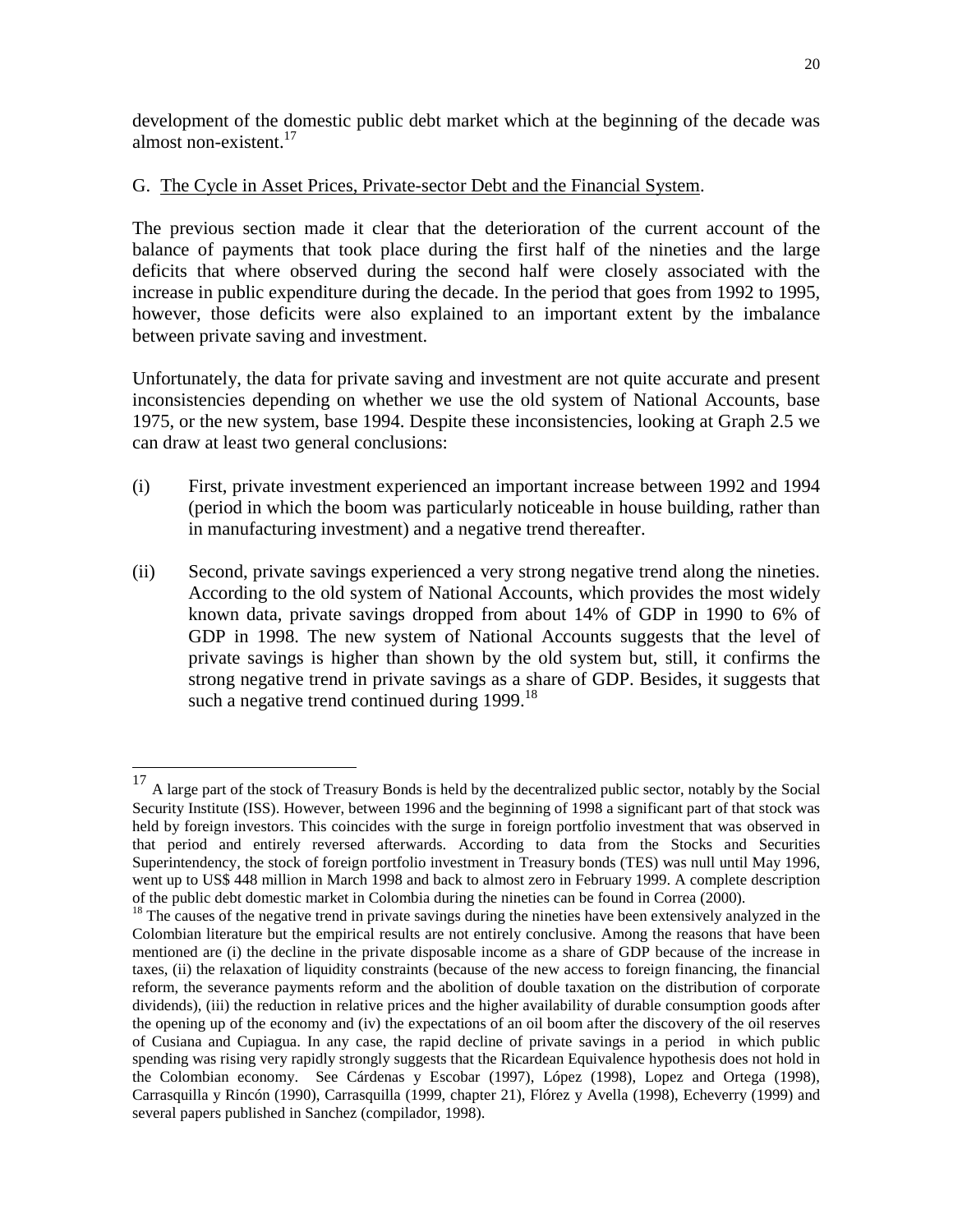

(pj) Projection. (na) Not available

Source: DANE and National Departament of Planning

As a consequence of the negative trend in savings during the decade and of the increase in investment during the period 1992-1994, the private sector was forced to increase its level of debt not only with foreign creditors but also with the domestic financial system. The rapid increase of the level of private indebtedness is, without doubt, one of the main reasons behind the deep crisis that the Colombian economy experienced in 1998 and 1999.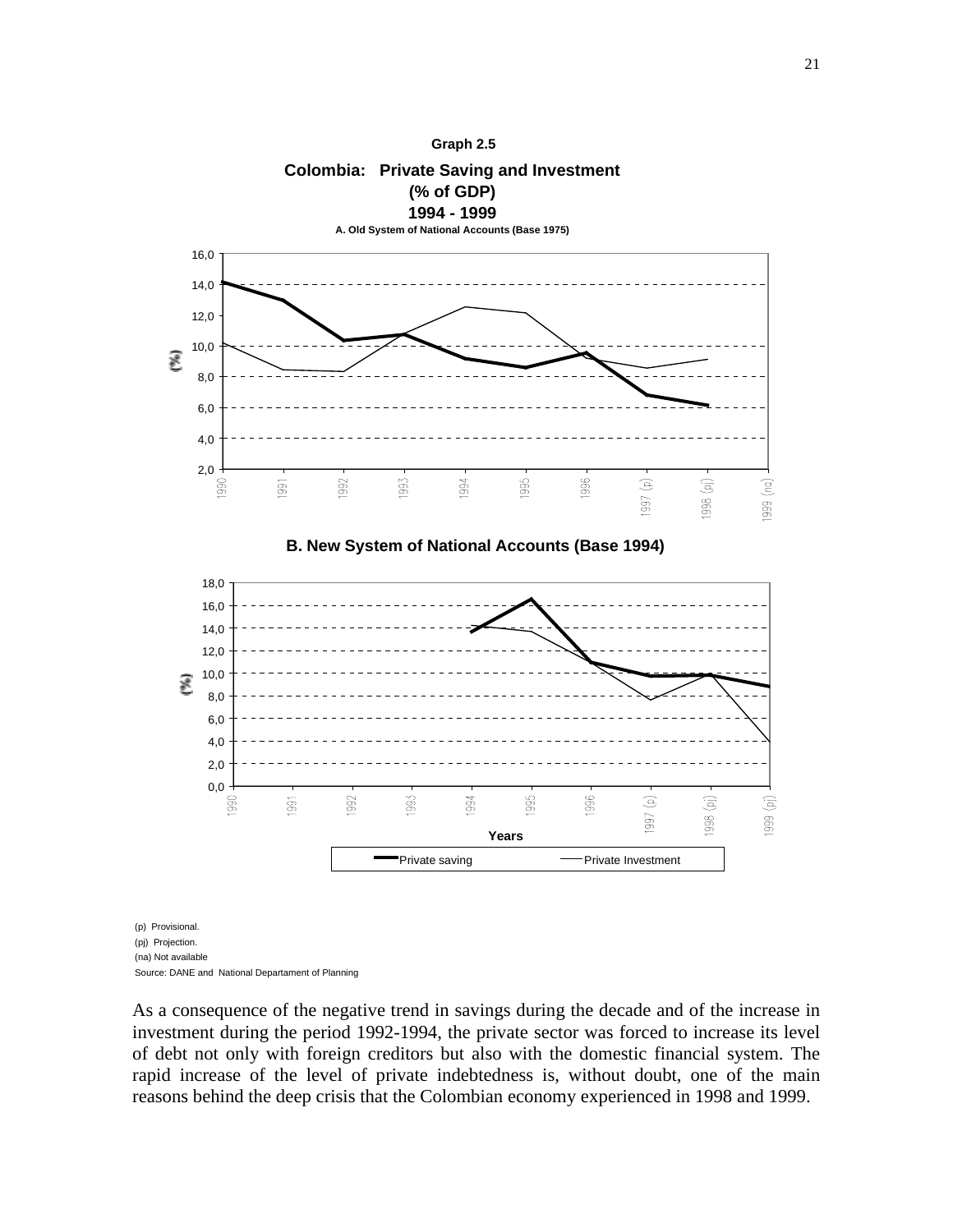# **TABLE 2.5 COLOMBIA: PRIVATE DEBT**

|                                         | 1990  | 1991  | 1992  | 1993  | 1994  | 1995   | 1996   | 1997   | 1998 pr/ | 1999 pr/ |
|-----------------------------------------|-------|-------|-------|-------|-------|--------|--------|--------|----------|----------|
|                                         |       |       |       |       |       |        |        |        |          |          |
| <b>SHARES OF GDP</b><br>А.              |       |       |       |       |       |        |        |        |          |          |
| Domestic (Peso-denominated) debt        | 24,2  | 21,8  | 24,0  | 29,4  | 27,4  | 27,5   | 32,7   | 29,1   | 29,9     | 29,7     |
| Foreign (Dollar-denominated) debt<br>2. | 9,6   | 7,9   | 8,2   | 10,4  | 10,5  | 12,1   | 15,4   | 16,2   | 17,3     | 19,0     |
| a. Through Domestic Financial System    | 5,0   | 3,9   | 4,2   | 5,0   | 4,1   | 4,5    | 4,8    | 5,1    | 4,9      | 3,8      |
| b. Direct Foreign Lending               | 4,7   | 4,1   | 4,0   | 5,4   | 6,4   | 7,7    | 10,6   | 11,1   | 12,4     | 15,1     |
| Total Private debt (1+2)<br>3.          | 33,8  | 29,7  | 32,2  | 39,8  | 37,9  | 39,6   | 48,1   | 45,4   | 47,2     | 48,6     |
| MILLIONS OF US DOLLARS<br><b>B.</b>     |       |       |       |       |       |        |        |        |          |          |
| Total Foreign private debt              | 3.876 | 3.369 | 4.042 | 5.799 | 8.551 | 11.233 | 14.998 | 17.319 | 17.191   | 16.063   |
| a. Through Domestic Financial System    | 1.995 | 1.646 | 2.071 | 2.784 | 3.354 | 4.143  | 4.664  | 5.485  | 4.825    | 3.234    |
| b. Direct Foreign Lending               | 1.881 | 1.722 | 1.971 | 3.015 | 5.196 | 7.090  | 10.334 | 11.835 | 12.366   | 12.830   |

Source: Banco de la República, Subgerencia de Estudios Económicos

pr: Preliminary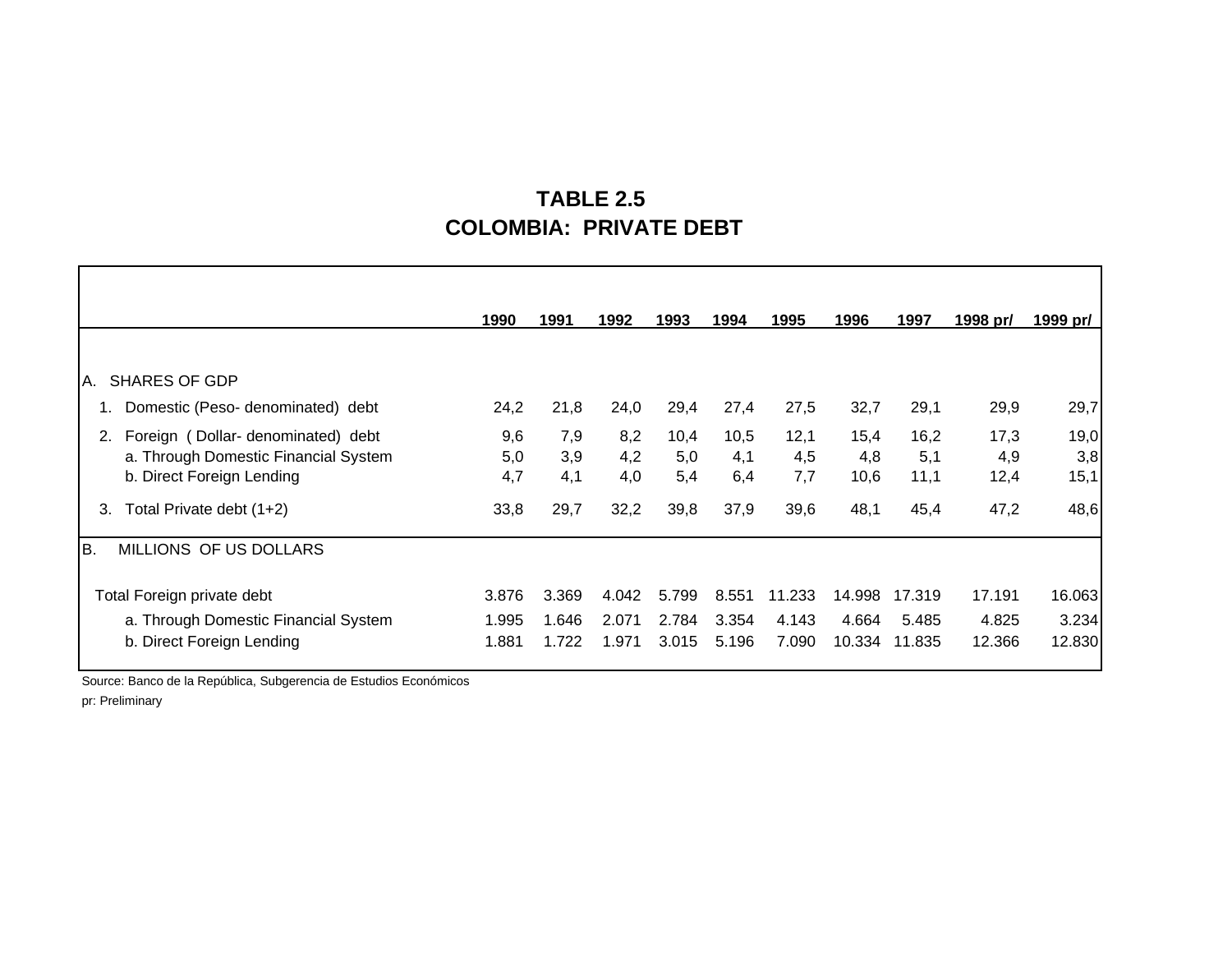The behavior of private debt during the nineties is summarized in Table  $2.5^{19}$ . As already mentioned, private foreign debt experienced a cycle with a very rapid growth between 1991 and 1997 and with a relatively important decline in the following years. It is interesting to notice that such decline was concentrated in the part that is channeled through the domestic financial system (which went down from US\$ 5.5 billion at the end of 1997 to US\$ 3.2 billion at the end of 1999). This component of foreign private debt is mostly short term and is strongly associated with trade financing. To an important extent, therefore, the decline in foreign private debt in 1998 and 1999 was induced by the decline in imports that took place in these years. In contrast, the net flow of direct lending from foreign creditors continued to be positive, even in the years of the crisis. It is worth noticing also that despite the decline in the total foreign debt of the private sector between 1997 and 1999, as measured in dollars, it continued rising as a share of GDP because of the real devaluation of the peso. As a consequence, while foreign private debt represented less than 8% of GDP in 1991 and 1992, it went up to 20.6% of GDP at the end of 1999.

The domestic private debt in Table 2.5 corresponds to the peso-denominated loan portfolio of the financial system. It also experienced a very important increase between 1991 and 1997, going up from less than 22% to 33% of GDP. After 1997, it stagnated around 32% of GDP.

As a whole, total private debt rose from less than 30% of GDP in 1991 to more than 48% of GDP at the end of 1997 and remained around that level until 1999. If we have in mind that during this decade, private disposable income went down as a share of GDP, it is clear that the relationship between the level of indebtedness and the disposable income of the private sector grew by much more than 70%.

The rapid increase in private indebtedness was accompanied during its initial steps by a boom in asset prices. This is illustrated by the relative price of new housing in Bogotá, which went up by about 60% between the beginning of 1992 and mid-1994 (Graph 2.6). The increase in the real interest rate that was observed after mid-1994, stopped the upward trend in real asset prices which, however, remained at very high levels until the end of 1995. Since the beginning of 1996, they started to fall very rapidly until 1999, when their real levels were similar to those of the beginning of the nineties.

The sharp decline in asset prices during the last part of the decade, together with the very high level of the private sector debt, created the conditions for the financial crisis that exploded in 1998 and 1999.<sup>20</sup> As we have seen, since the beginning of 1998, following the East Asian crisis, the flows of foreign financing decreased sharply and were not anymore enough to cover for the large current account deficit that Colombia had accumulated. This situation implied a rapid increase in both the real interest rates and the real exchange rate, which was reinforced during the second half of that year, when the Russian crisis reduced even further the Colombian access to international financial resources. Under such

 $19$  As in Graph 2.3, the foreign debt of the public financial intermediaries that goes to the private sector as its ultimate beneficiary is classified as private foreign debt in Table 2.5.

 $20$  The bubble in asset prices by the middle of the decade and its relationship with the financial crisis and the recession of 1998-1999 is analyzed in Urrutia (2000).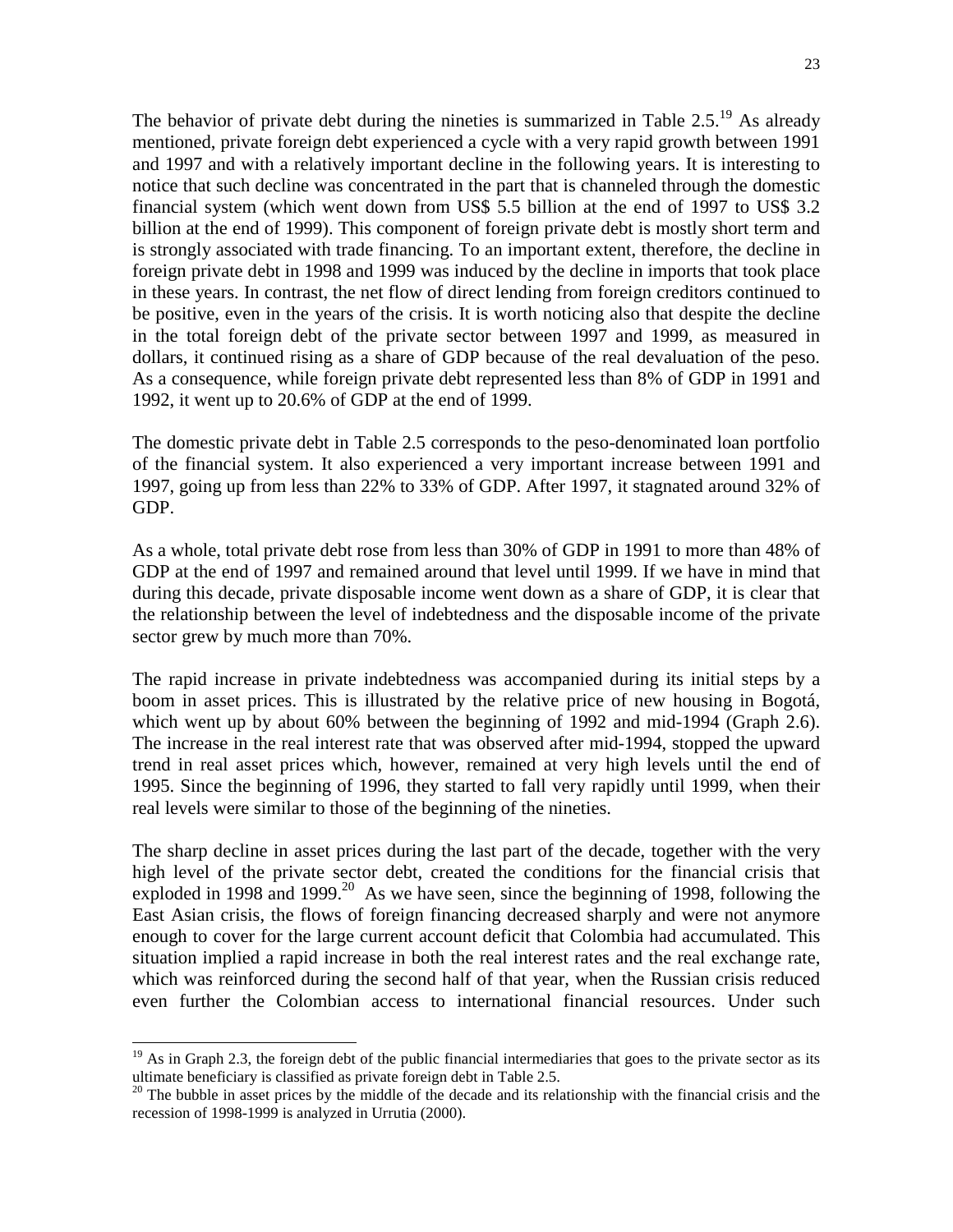circumstances, the Colombian private sector was facing a dramatic increase in the real burden of its outstanding liabilities, due both to higher interest payments on the domestic debt stock and to the effects of the real devaluation on the real costs of the foreign debt. This happened in a context of both scarcity of new credit flows and rapid reduction in private sector wealth, represented in real state and company shares.



The obvious consequence of this situation was, on one hand, a dramatic contraction of private demand. Preliminary estimates of the National Department of Planning indicate that household consumption decreased by 4.9% in real terms and private fixed capital investment fell 65% in 1999<sup>21</sup>. On the other hand, this implied a very rapid deterioration in the quality of the loans that had been extended by the domestic financial sector. Past due loans at the beginning of 1998 represented less than 7% of total loan portfolio. By end-1999, that figure had reached about 13%.

By the second half of 1998, it was clear that the financial sector was entering into a deep crisis and that several financial institutions had to be closed or intervened by the government. The largest Saving and Loan Corporation (Granahorrar) was taken over by the government in October and a State of Emergency was declared in November of that year. A special tax on financial transactions was introduced to finance the intervention of several

 $21$  Carrasquilla (2000) shows that the sharp decline in household consumption in 1999 cannot be satisfactorily explained by a traditional model of flow variables and that the explanation improves when wealth effects (with real asset prices) are included.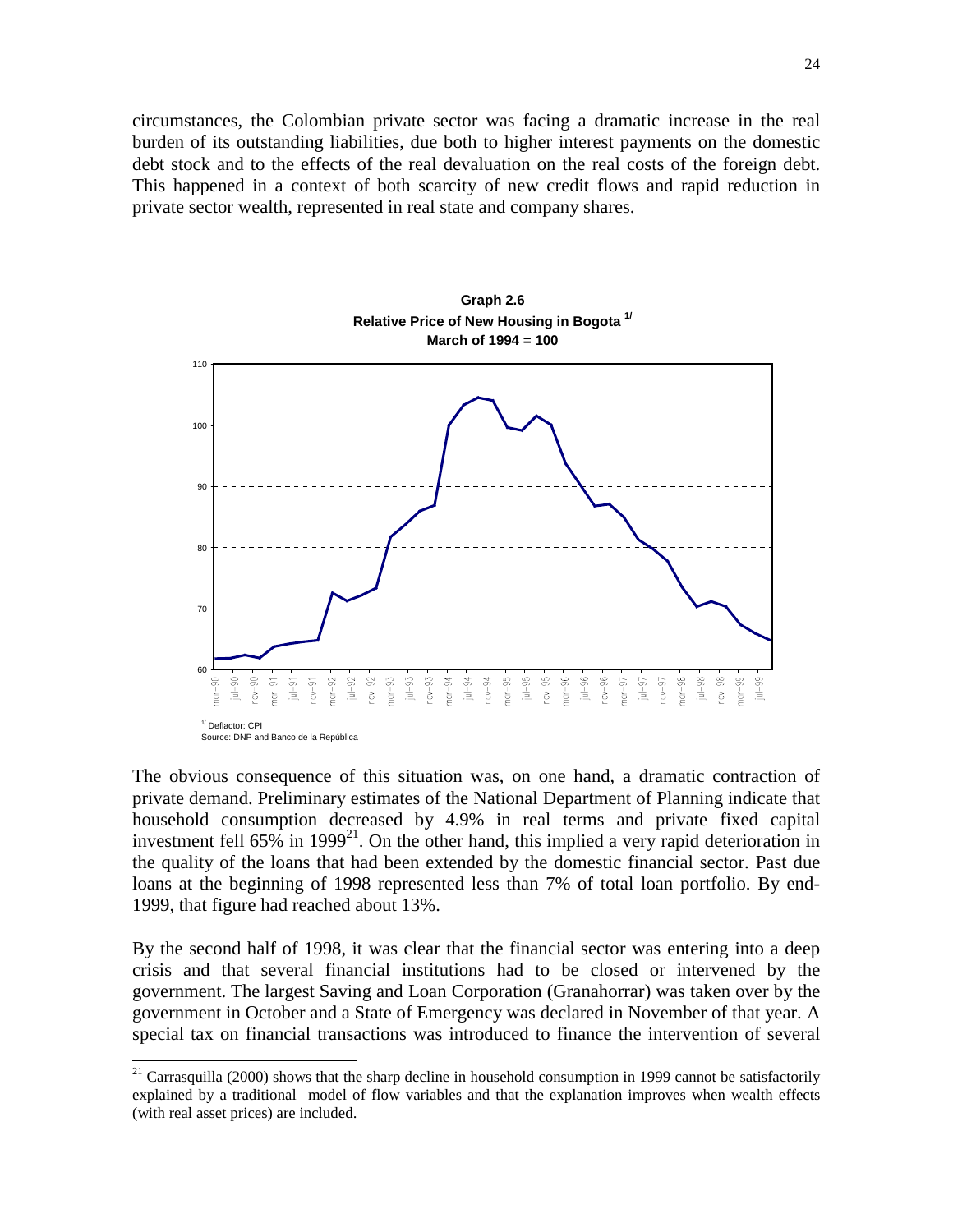cooperatives and the capitalization of public banks. The process of deterioration, however, continued during the first three quarters of the following year. In May 1999, two medium size banks were closed and by the middle of the year the government specified the mechanisms through which the Deposit Insurance Fund (FOGAFÍN) would finance a recapitalization of several other financial institutions. In the case of public banks, the deep crisis in which they were involved led the government to substitute the traditional agricultural bank (Caja Agraria) by a new and much smaller one (Banco Agrario) and to close other financial institutions (like Banco del Estado and Banco Central Hipotecario, the biggest mortgage bank). It is still too early to have a good estimate of the fiscal and quasifiscal costs of the financial crisis. However, it might be no less than 5% of GDP.

The financial crisis deteriorated public confidence in the financial institutions and created an environment of restriction on the supply of credit, which was particularly evident in public banks. This situation reinforced the Colombian economic recession of 1999, which implied that yearly GDP fell for the first time since 1929 and did so by 4.5%. The recession, in turn, reduced government tax revenues and aggravated the process of deterioration of the fiscal accounts. Consequently, the sustainability of the fiscal account was severely questioned by the international financial community, so access to foreign financing was further restricted, both for the private and for the public sector. Hence, despite the fact that the current account deficit of the balance of payments experienced a substantial correction, the pressure on the foreign exchange market continued. Until September 1999, the Central Bank had lost more than US\$ 600 million of its international reserves. In that context, the Colombian authorities decided to enter into an agreement with the IMF in order to undertake a process of structural adjustment with particular emphasis in the reduction of the fiscal deficit and, more generally, in the correction of the very negative trend of the fiscal accounts that characterized the 1990s.

In summary, it is clear that the deep recession faced by the Colombian economy in 1999 is understandable only when we have in mind both the dramatic increase in public spending that took place along the nineties and the increase in private spending during part of the decade. This implied a dramatic deterioration of the current account of the balance of payments which could be financed for some years but that, in 1998 and 1999, could not be financed anymore. Private capital flows played a very important role in the process that led to the crisis. During a long period, they financed the external deficit and allowed the Colombian peso to experience a significant real appreciation, which reinforced the deterioration of the external accounts. The increase in private debt was however unsustainable. The increase in real asset prices and the real appreciation of the peso associated with private capital flows and with the increase in private debt were bubbles bound to explode. In fact, they exploded in a very bad international context during 1998 and 1999.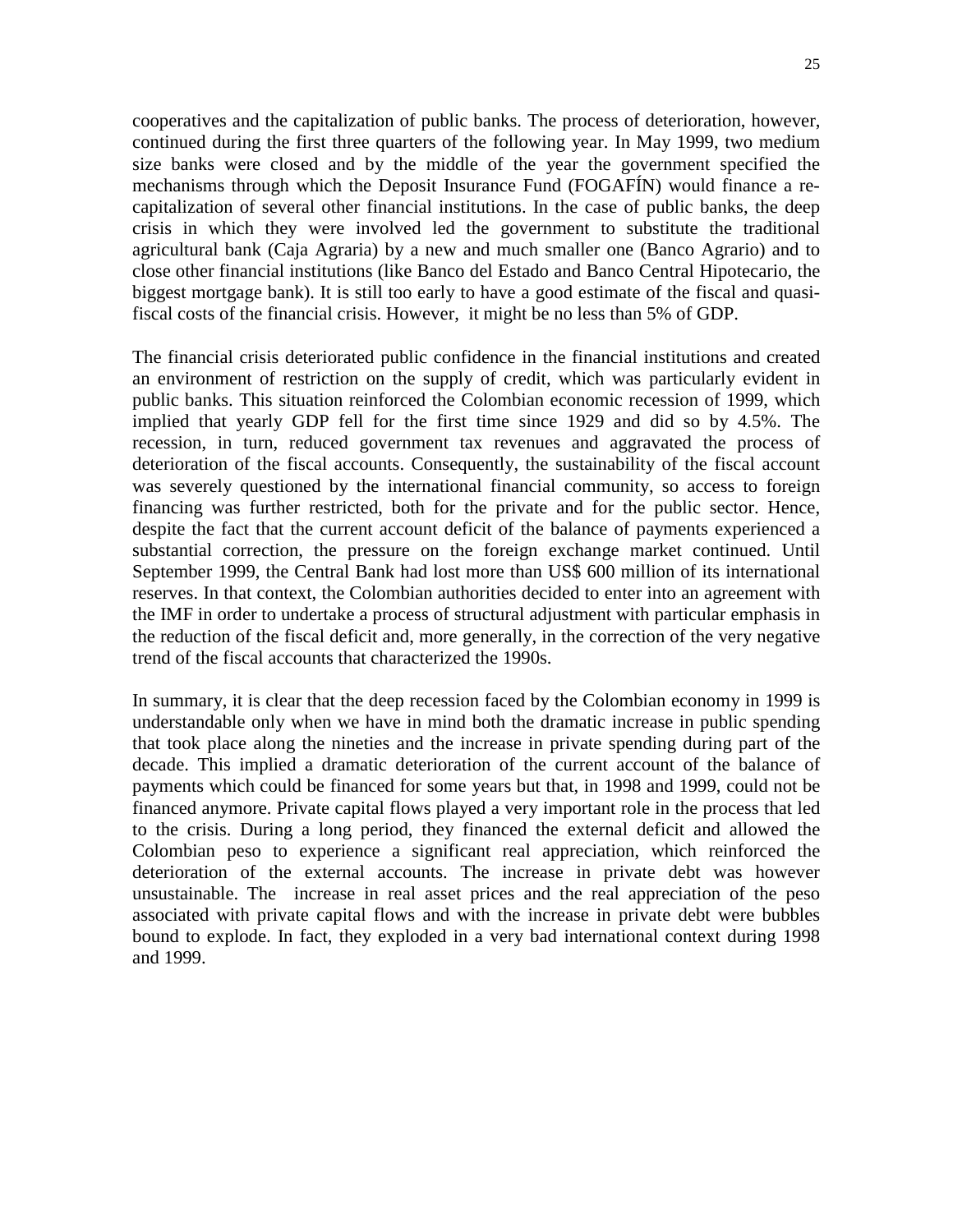## **III. THE EXCHANGE RATE REGIMES AND REGULATION OF FOREIGN CAPITAL FLOWS IN THE NINETIES.**

#### A. The Exchange Rate Regimes: From Crawling-Peg to Free Floating.

The deep recession of the Colombian economy in 1999 has led to a public debate over the responsibility of the Banco de la República and, in particular, of the exchange rate regime and interest rate policy. Some analysts argue that a more flexible exchange rate regime in 1998 and 1999 would have avoided the costs of the increase in the real interest rate that Colombia faced in those two years and, therefore, their negative impact on aggregate demand and on economic activity. Other analysts argue that monetary policy in the period 1992-1994, in which the real interest rate was extremely low, was the real cause of the increase in the private debt and, therefore, that it should be blamed for the bubble in asset prices and for the subsequent financial crisis.

A definite answer on the questions posed in this debate will perhaps never be available. The truth is that the central bank faced very serious dilemmas during the nineties which, as we mentioned in the introduction, were particularly difficult as far as it had been assigned the reduction of inflation as its primary task. A higher interest rate during the period would have implied a stronger appreciation of the Colombian peso and perhaps, through that channel, a deeper deterioration of the current account of the balance of payments in that period. In turn, lower interest rates in the crisis years would have been consistent with a more rapid devaluation of the exchange rate, with likely destabilizing effects on inflation and on the solvency of a highly indebted private sector.

These dilemmas marked the evolution of the foreign exchange regimes in Colombia during the nineties, which can be described as a process of gradual shift from a managed peg towards a free floating. We can distinguish four periods in the Colombian foreign exchange regimes during the nineties. The traditional crawling-peg regime, which lasted until June 1991. The period of the exchange rate certificates, which goes from June 1991 to February 1994. The period of currency bands, that covers since February 1994 until September 1999. And, finally, the free floating period that starts in the last quarter of 1999.

1. The Crawling-peg period: 1990- June 1991.

During 1990 and the first half of 1991, Colombia maintained the traditional crawling peg system, with a thorough control of foreign exchange transactions, that had been in place since 1967. All foreign exchange transactions had to be made through the Banco de la República. The exchange rate for those transactions was announced one day in advance and increased every day following a crawling devaluation rate.

Since 1989 the authorities had taken the decision to increase the rate of crawl in order to compensate for the decline in coffee prices after the collapse of the International Coffee Agreement and to prevent negative effects of the opening up of the economy on the trade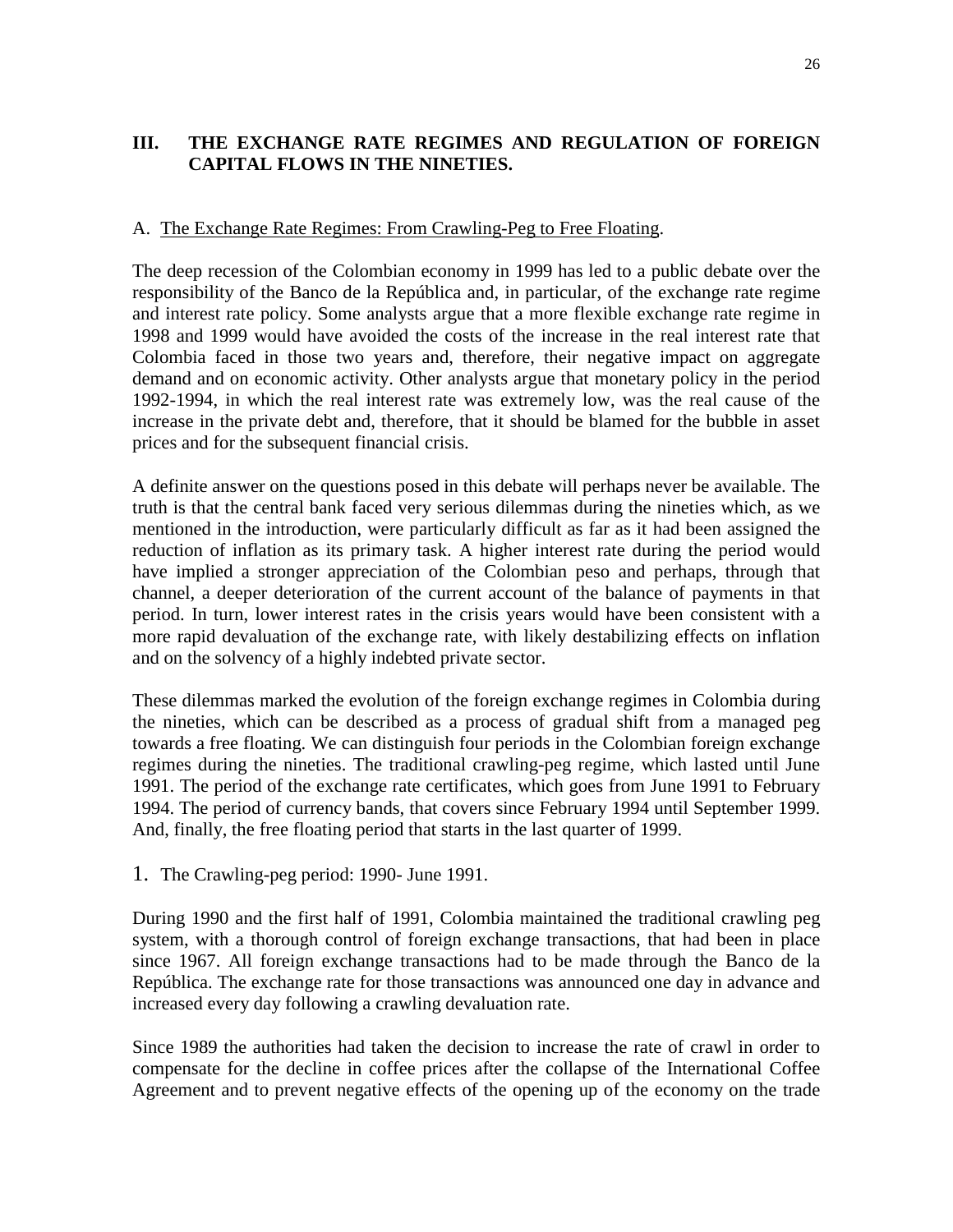balance and on the domestic production of tradable goods. However, this strategy rapidly proved inconsistent with the contractionary monetary policy that the Banco de la República was trying to undertake in order to curb inflationary pressures in the economy.

In fact, as we described in chapter 2, the Banco de la República had introduced a marginal reserve requirement of 100% that accounted in practice to a prohibition of any credit creation by the domestic financial system and was undertaking huge open market operations at high and increasing interest rates. However, the contractionary effects of these measures were outweighed by the monetary effects of the very rapid accumulation of international reserves that was taking place simultaneously. A vicious circle was then created as a result of large inflows of foreign exchange induced, in part, by the large differential between the domestic and the foreign interest rate. By the middle of 1991, it was clear for the authorities that it was extremely costly and eventually impossible to continue targeting a high level of the exchange rate while keeping very high interest rates.

2. The Transition Period Towards Exchange Rate Bands: The Exchange Rate Certificates (June 1991-February 1994).

A fundamental reform in the foreign exchange regime was introduced by Congress through Law 9 of 1991 and by the Monetary Board through Resolutions 55 and 57, issued in June of that year. These regulations replaced Decree 444 of 1967, which had been the cornerstone of the foreign exchange regime for a quarter of a century.

The main innovation that came out of Law 9 was a decentralization of foreign exchange transactions which were not anymore required to pass through the central bank. Still, capital transactions and most of the current account transactions continued to be highly regulated, as far as they had (and still have today) to be channeled through intermediaries legally allowed to operate in the market.  $^{22}$ 

By itself, the decentralization of foreign exchange transactions did not imply the abolition of the crawling-peg regime. However, through Resolutions 55 and 57 of June 1991, the Monetary Board introduced an additional important reform that created the conditions for the development of a foreign exchange market. Although the authorities would continue to daily announce an 'official exchange rate', following the crawling system, the Banco de la República would not buy foreign exchange against pesos but against dollar-denominated bonds with a given maturity: the Exchange Rate Certificates ("Certificados de Cambio"). The 'official exchange rate' was the rate at which those Certificates could be redeemed. A market for foreign exchange was then created and its exchange rate was freely determined. However, the authorities could affect that rate by changing the maturity of the Exchange Rate Certificates, the domestic interest rate or the expectation of devaluation of the 'official exchange rate'. Thus, it was a managed-floating regime. Obviously, at any time, the market

<sup>&</sup>lt;sup>22</sup> See Ortega (1991) and Ocampo y Tovar (1999, chapter III). Law 9 of 1991 introduced a distinction that still exists between the free market of foreign exchange, which essentially includes transactions related with personal services, and the "mercado cambiario", which includes all foreign exchange transactions related with trade and capital flows.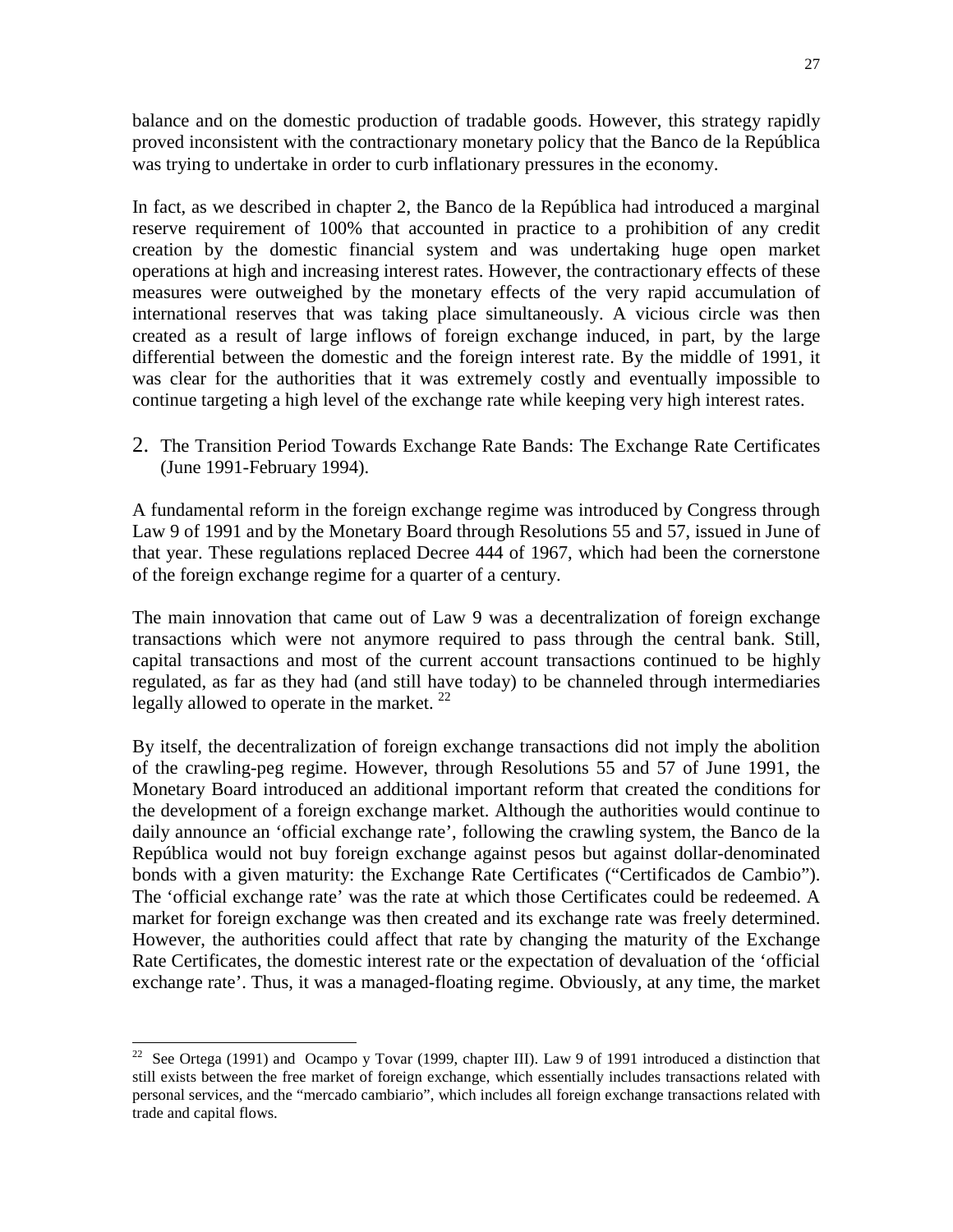exchange rate could only be lower than the 'official' one.<sup>23</sup> Maturity of the Exchange Rate Certificates was initially set at 90 days. This implied a nominal appreciation of the market exchange rate which marked an important shift in the policy strategy that had been in place in the previous period (Graph 3.1).



**Graph 3.1 Nominal Exchange Rate and Exchange Rate Certificates January 1990 - January 21 1994**

l

In September 1991, just after the Constitutional Reform and the central bank independence had been approved, the newly appointed board of the Banco de la República accelerated the change in the policy mix. A further appreciation of the peso was allowed through an increase in the period of maturity of the Exchange Rate Certificates to one year but, simultaneously, a drastic relaxation in monetary policy was introduced in order to reduce pressures towards further appreciation of the peso and accumulation of international reserves (Ortega, 1991). Since the last quarter of 1991, both nominal and real interest rates went down sharply and stayed at historical lows until the first half of 1994.<sup>24</sup>

Despite the fact that the foreign exchange transactions continued to be highly regulated, the reforms introduced in 1991 included a fairly complete liberalization of foreign direct investment. In contrast, foreign lending continued to be restricted according to the maturity of the loans and the final use of the resources. Only trade financing was allowed when the

Source: Banco de la República - Subgerencia de Estudios Económicos.

 $23$  The Banco de la República also kept an open window to buy dollars against pesos at a significant discount of 12.5% over the 'official exchange rate'. This window was in practice the lower limit for an implicit band in which the market exchange rate could float.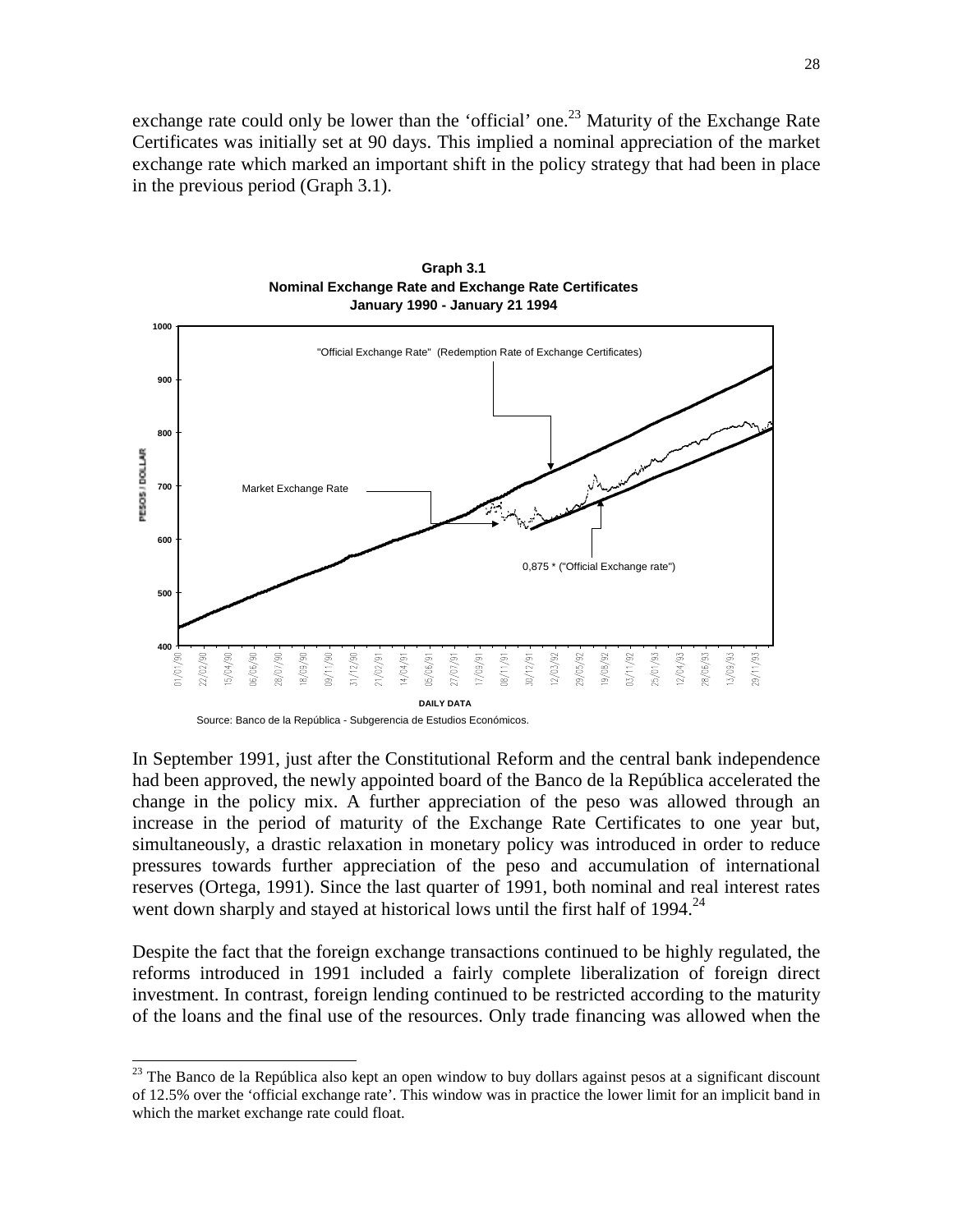maturity was shorter than one year and, even for a longer maturity, foreign financing could only be used for investment, exports or imports.

The process of liberalization of foreign lending started with Resolution 7 of February 1992 of the Board of Directors of the Banco de la República. The non-financial private sector was allowed to contract foreign loans for any purpose (including working capital) with foreign financial institutions, provided that they had a maturity longer than one year. Still, however, the domestic financial system could not intermediate working-capital foreign loans.

The following and most important step in the process of liberalization of foreign lending was included in Resolution 21 of September 1993, through which most administrative controls were lifted. Financial institutions were allowed to intermediate foreign loans and all restrictions on the maturity of the loans and final use of the resources disappeared for domestic residents. Even today, however, domestic financial institutions cannot have foreign liabilities except for foreign-exchange-denominated lending with equal or shorter maturity. $25$ 

The liberalization of foreign lending in September 1993 was accompanied by the requirement of a dollar-denominated, and non-remunerated, deposit in the Banco de la República for short term loans different from trade financing. This deposit, to which we will refer to as a reserve requirement, had the effects of a tax on short term capital inflows.<sup>26</sup> Hence, the measures adopted by the Colombian authorities can be interpreted as a substitution of administrative controls for price-based regulations.

Initially, in September 1993, only foreign loans with a shorter than 18-month maturity were required to make the non-remunerated deposit in the Banco de la República. The amount of the deposit was equivalent to 47% of the foreign loan dollar-value and it should be kept during 12 months, or alternatively redeemed with a discount that reflected the opportunity cost of those resources.

<sup>&</sup>lt;sup>24</sup> An interpretation of the policy mix pursued by the new 'independent' central bank is that, in contrast with earlier crawling-peg periods, the exchange rate policy was going to be "actively used to bring down inflation" (Jaramillo, Steiner and Salazar, 1999). It is clear however that the 'independent' central bank was still worried about the dangers of a too large appreciation of the peso. Otherwise it would be difficult to understand the reasons for the sharp decline in interest rates that was promoted by the Banco de la República in the period 1992-1994, characterized by very rapid growth of aggregate demand.

<sup>&</sup>lt;sup>25</sup> Besides the rules on inflows of foreign credit, the Resolution 21 of 1993 included important reforms in the foreign exchange regime. Domestic residents were allowed to extend loans to foreign residents and to buy assets abroad "in order to facilitate outflows of foreign exchange and moderate trends towards appreciation of the peso" (Urrutia, 1993, p.10). Also, the Resolution 21 set the basic rules for the development of a market of derivatives for the exchange rate and commodity prices.

 $26$  In Appendix 1 we derive the tax equivalent of this reserve requirement on capital inflows, following the methodology suggested by Ocampo and Tovar (1999).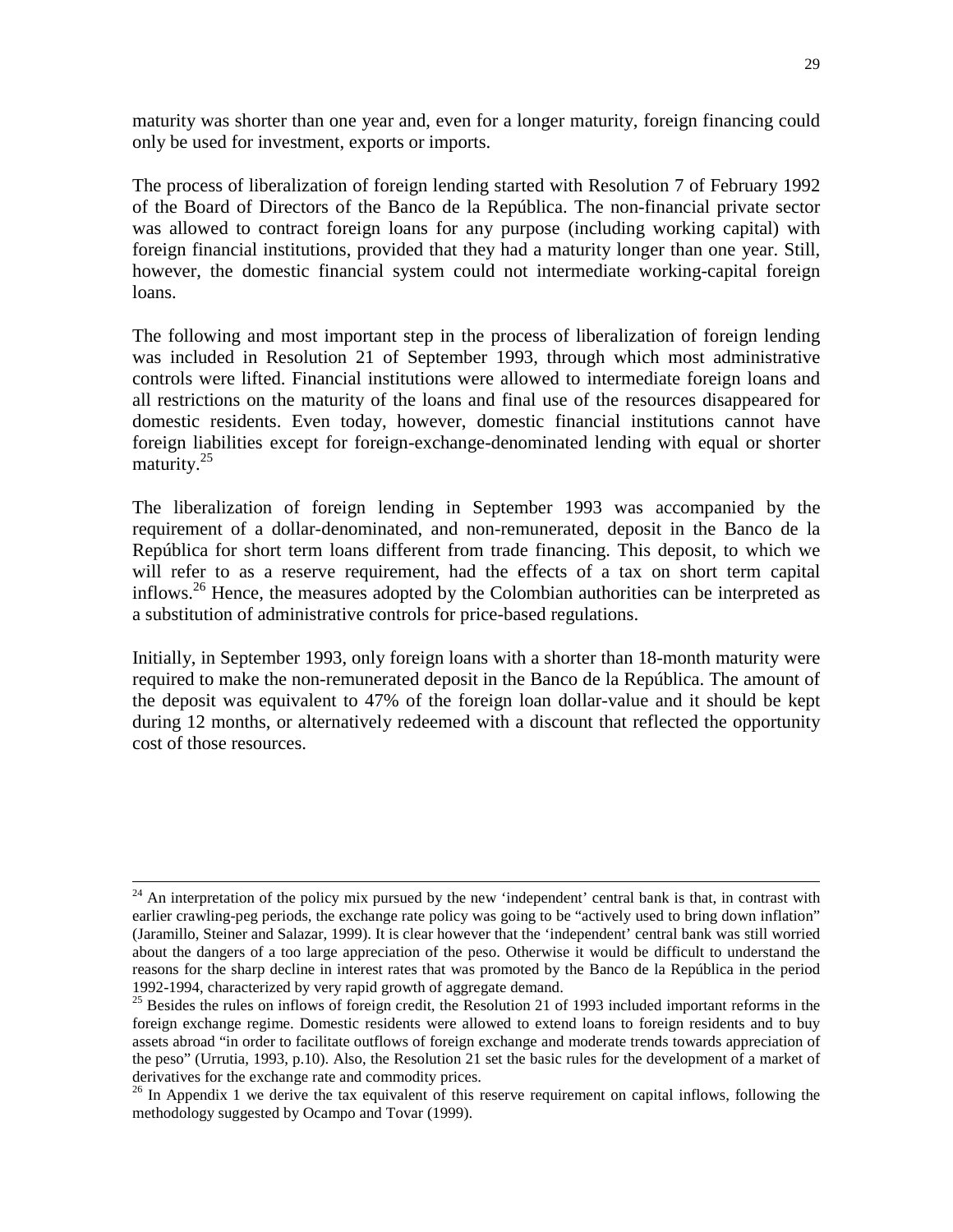#### 3. The Exchange Rate Bands (February 1994-September 1999).

As we said before, between mid-1991 and 1994 the domestic real interest rate was at historical lows but still capital inflows were very large and the Colombian peso appreciated at a relatively rapid pace. Initially, the exchange rate certificates had the desired effect of postponing the monetary expansion created by the accumulation of international reserves. Soon, however, they started to be a problem. In fact, by the end of 1992, their stock represented almost 50% of the money base and their redemption along 1993 created difficulties from the point of view of monetary control. As the economy was booming, an increase in interest rates was urgently needed and regaining control on monetary variables became an important policy objective.

In January 1994, "with the purpose of reestablishing some degree of monetary control without issuing dollar-denominated debt", the board of directors of the Banco de la República decided to discontinue the exchange rate certificates mechanism (Urrutia, 1995, p. 12). An exchange rate band mechanism was then introduced (Graph 3.2). The center of the band was the current level of the market exchange rate the day in which the decision was taken and the upper and lower limits were set 7% above and 7% below, respectively. In contrast with other exchange rate bands, the Colombian one was never supposed to be an anchor for inflationary expectations. As stated by the Governor of the central bank, "options were essentially two: the first one was to anchor the economy to the exchange rate and to fix a trajectory for this variable; the second one was to try to regain monetary control and to set, not an exchange rate anchor, but monetary type anchors. The board choose the second way" (*Ibid*). This is the reason why the currency band was relatively wide since the beginning. Also, this explains why the limits of the band increased every day at a predetermined crawling rate that was initially set at 11% yearly.

In any case, the introduction of the exchange rate bands was a step forward towards a free floating regime. The main characteristic of the band was its remarkable flexibility. The Banco de la República only intervened inside the band with small amounts of resources in order to reduce short run volatility of the exchange rate. Moreover, the flexibility of the new regime is reflected in the fact that the limits of the band were shifted in several opportunities, when there was enough evidence that the macroeconomic fundamentals had changed and that the medium and long run equilibrium level of the exchange rate was not anymore inside the current limits. In this sense, the currency band was not supposed to create obstacles in the process of adjustment of the exchange rate but to guarantee a more orderly and gradual adjustment when such a process was grounded in fundamental macroeconomic changes (Villar, 1999).

The exchange rate band was shifted downwards in December 1994 as a consequence of the increase in long run foreign capital inflows and of the expectation of additional inflows of foreign exchange associated to the development of the recently discovered oil camps of Cusiana and Cupiagua. Later, the exchange rate band was shifted upwards in September 1998 and in June 1999, as a response to the drastic drop in foreign exchange inflows and the reduction in domestic spending that was taking place in that period. When the band was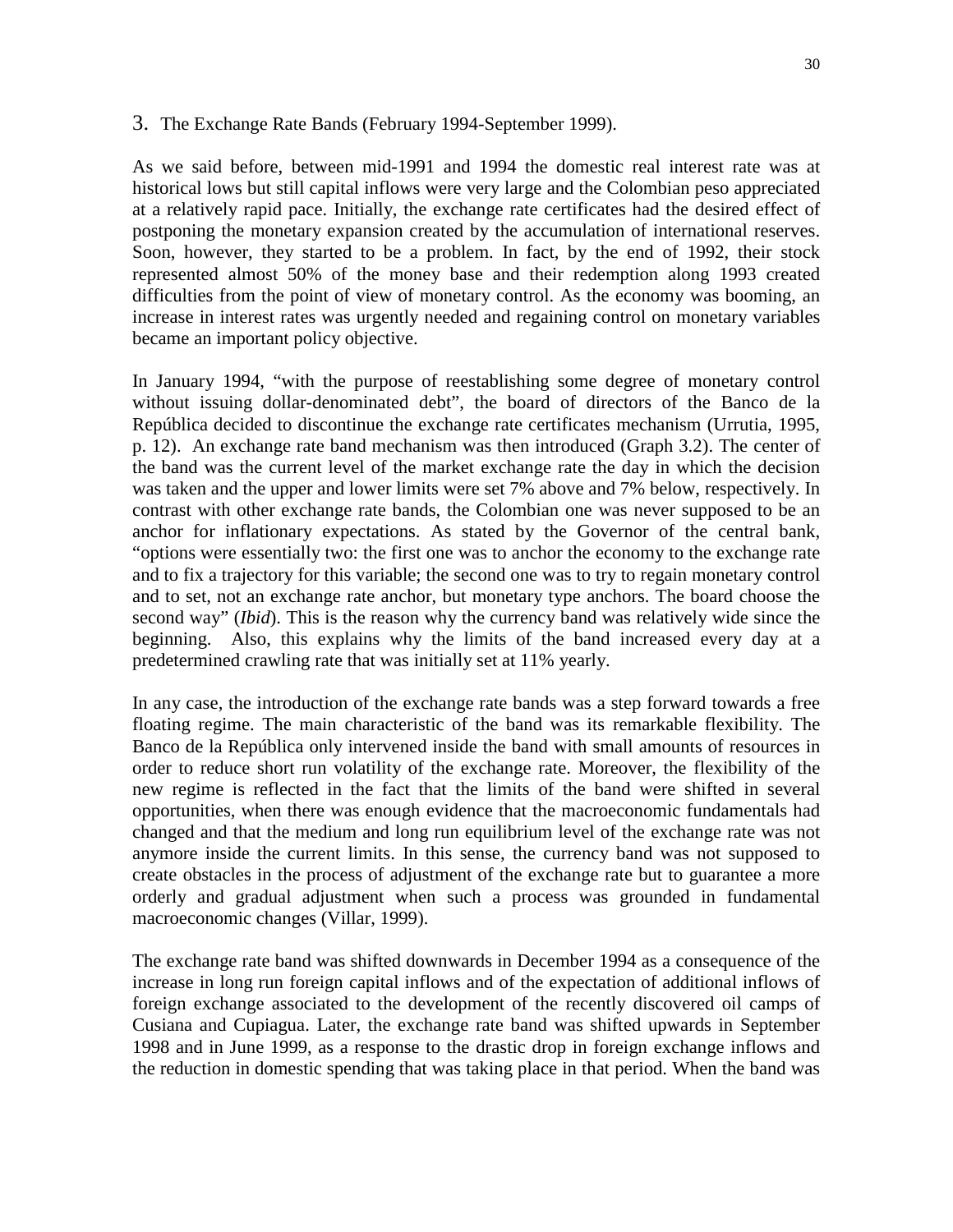**Nominal Exchange Rate and Exchange Rate Bands January 24 1994 - April 2000** 2.100 1.900 PESOS / DOLLAR PESOS / DOLLAR 1.700 1.500 1.300 1.100 900 700 DAILY DATA<br>DAILY DATA 27-feb-95 22-aug-96  $2 - feb - 98$ 26-nov-98 3-apr-99 9-gus-5. 05-jan-00 24-jan-94 24-jan-94 03-jun-94 03-jun-94 14-oct-94 14-oct-94 27-feb-95 13-jul-95 24-nov-95 24-nov-95 09-apr-96 09-apr-96 22-aug-96 29-sep-97 12-feb-98 02-jul-98 26-nov-98 13-apr-99 25-aug-99 05-jan-00 03-jan-97 19-may-97 29-sep-97 03-jan-9

shifted in June 1999, the distance between the center and the upper and lower limits was also widened from 7% to 10%.

**Graph 3.2**

Source: Banco de la República - Subgerencia de Estudios Económicos

Despite the flexibility of the band system in Colombia, the limits of the band were effective in reducing the risk of overshooting during some periods of time in which the foreign exchange market was under stress. A very illustrative example is what happened along 1996. Between February and June of that year, the political crisis of President Samper, who was being judged by Congress for allegedly illegal resources used in his presidential campaign, marked important pressures towards a devaluation of the peso. Later in the year, a strong pressure towards an appreciation of the peso took place when it became clear that President Samper would stay in office and large inflows of foreign exchange were coming into the country, in part, as a result of expectations of appreciation of the peso associated with the privatization of important public entities. The amplitude of the exchange rate band allowed the peso to depreciate during the first half of the year and to appreciate during the second half. But the limits of the band avoided the overshooting that would have probably occurred had the limits of the band not existed. The fact is that, following the rules of the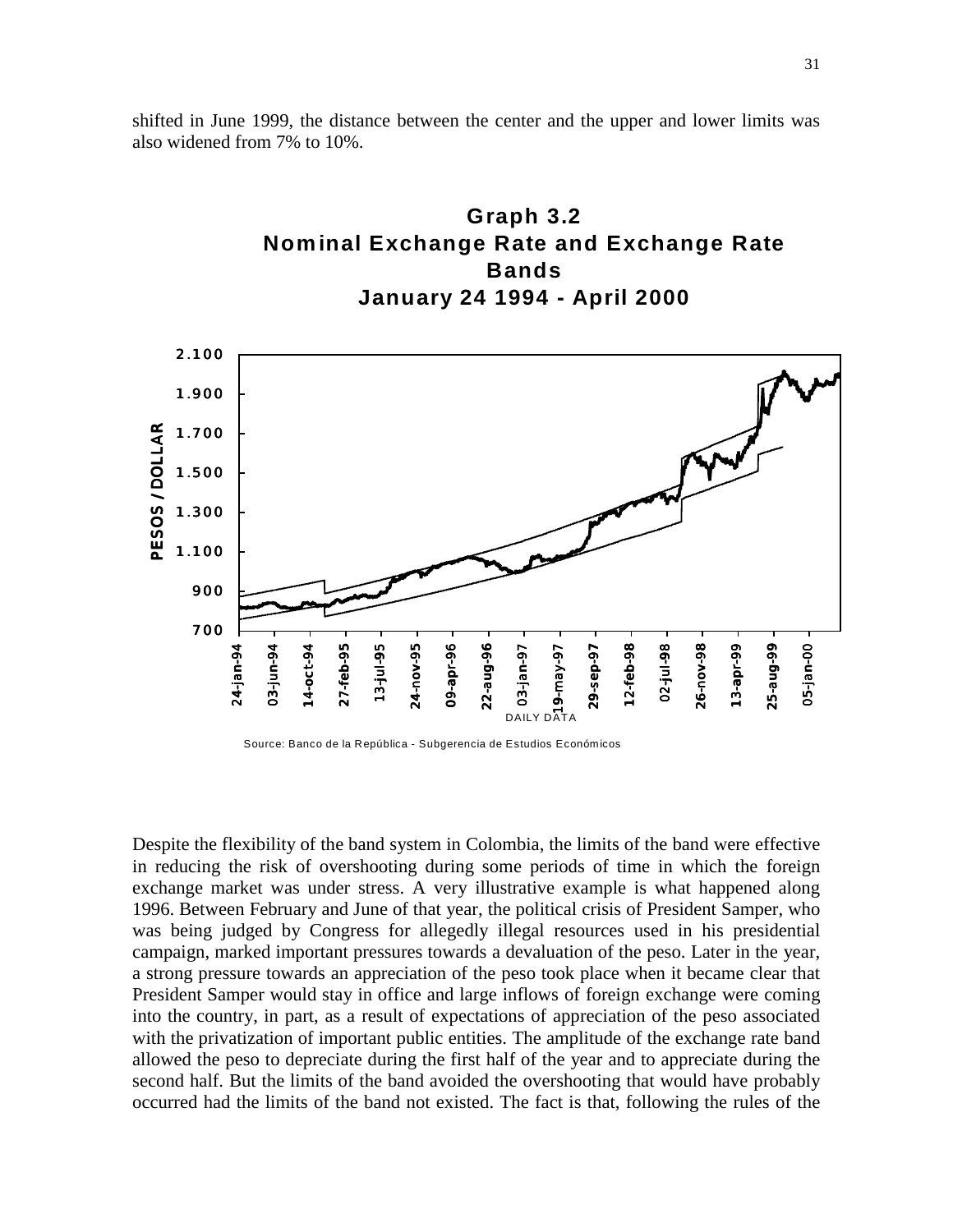band, the international reserves of the central bank were reduced in almost US\$ 400 million during the first half of the year and increased again in almost US\$ 2.000 million during the second half. The mechanism proved therefore to be stabilizing.

The experience of 1998 and 1999 also showed the benefits of the stabilization properties of the exchange rate band. Since the final months of 1997, after the Asian crisis, the exchange rate had depreciated and was hitting the upper limit of the band, so the central bank was forced to sell important amounts of foreign exchange. The danger of an overshooting of the nominal exchange rate, with important inflationary and destabilizing effects, was relatively large in the absence of the limits of the band, not only because of the large imbalances that characterized the Colombian economy in the external and in the fiscal fronts but because of the noticeable political uncertainty around the presidential elections of mid-1998. The upward shift in the currency band was decided only in September 1998 when a macroeconomic program for 1999 was completed and the commitment of the new Pastrana administration with the fiscal adjustment process had gained some credibility. Meanwhile, the speculation against the upper limit of the currency band had to be managed with large sales of international reserves by the central bank and with extremely high interest rates.

After a short lived overshooting, the new currency band announced in September 1998 worked smoothly during the last quarter of that year and the first quarter of 1999. The central bank stopped losing international reserves and the domestic interest rate experienced a downward trend at a relatively rapid pace. After April 1999, however, the financial crisis, the deeper than expected recession, and the further deterioration of the fiscal accounts damaged the credibility in the macroeconomic program and new pressures towards a devaluation appeared.

In June 1999, together with the new upward shift and with the widening of the band, a new macroeconomic program was announced. It was already clear at that time, however, that the credibility of economic agents in the ability of the authorities to recover the long run viability of the fiscal accounts was greatly reduced. As a result, the central bank and the government agreed to design an IMF backed program as the only alternative to recover confidence from the international financial community.

The agreement with the IMF, on a three year macroeconomic adjustment program, was negotiated during the third quarter of 1999. By that time, however, both national and international support for the currency band system had rapidly deteriorated. At the national level, the fact that the band had been shifted twice in less than one year led to the idea that the central bank would not use important amounts of foreign exchange in order to defend the upper limit of the band. At the international level, the success of other Latin American countries (notably Brazil and Chile) with their new floating regimes created strong pressures against the band system and facilitated the appearance of speculative attacks. Even though most analysts considered that the real exchange rate in Colombia was already close to the long-run equilibrium level, the currency band continued to be under stress. It was dismantled at the end of September 1999, immediately after the agreement with the IMF was reached.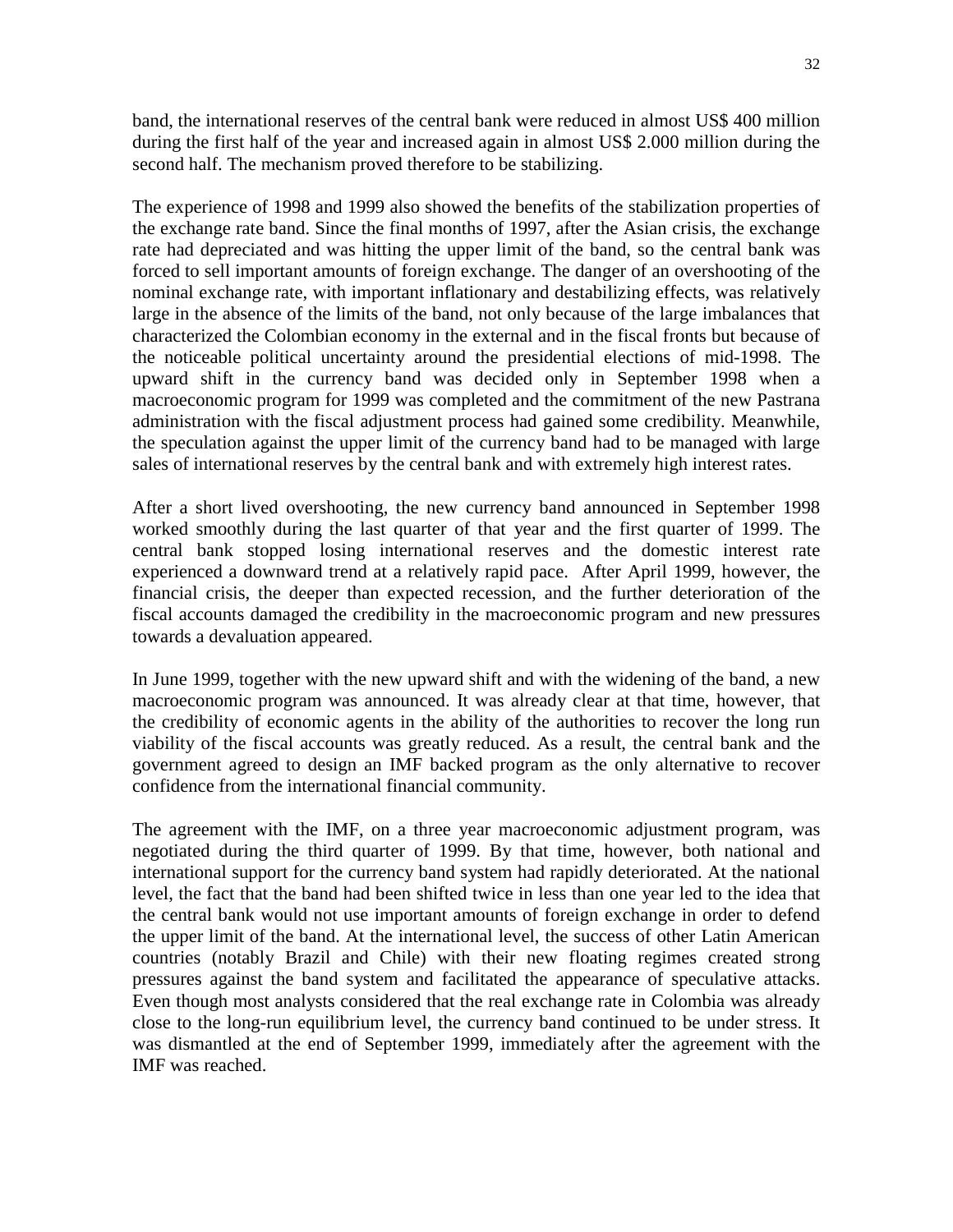Along the period in which the exchange rate bands were operating, the essence of the nonremunerated reserve requirement on capital inflows did not change. However, the specific parameters of the system varied several times as a response to changes in the macroeconomic and international environment. $^{27}$ 

In March 1994, just after the currency band system had been introduced, and coinciding with the purpose of regaining monetary control, the regime on foreign lending became more restrictive. The minimum maturity for foreign loans to be exempted from the reserve requirement was increased from 18 months to three years and the size of the requirement for lower maturity loans was increased. This happened again in August 1994, soon after the Samper administration took office. In this opportunity, the minimum maturity for the exemption was increased to five years. In February and March 1996, when the exchange rate was at the upper limit of the band and the central bank was loosing reserves, the reserve requirements were lessened and the minimum maturity for the loans to be exempted went down to four and three years, respectively.

After the huge increase in international reserves that took place in the last part of 1996, the Government issued in January 1997 an State-of-Emergency Decree which, among other measures, established an explicit Tobin tax on all capital inflows (trade financing included), in addition to the reserve requirement regulated by the central bank. The Decree was declared unconstitutional in March 1997 but the central bank rapidly increased the reserve requirement again.

In May 1997, the Banco de la República introduced several changes in the reserve requirement system, making it simpler and more similar to the one used in Chile. A flat deposit in local currency (instead of a dollar denominated deposit) was required for all loans, independently of the maturity. The minimum maturity was thus abandoned but the new mechanism implied that the tax equivalent of the deposit was lower the longer the maturity of the corresponding loan. Initially, the size of this reserve requirement in local currency was 30% of the size of the loan and had to be kept during 18 months. These numbers were reduced in January 1998 and again in September of that year as a response to the reduction in foreign exchange inflows. Between September 1998 and May 2000 the reserve requirement was equivalent to 10% of the size of the foreign loan and had to be kept during 6 months. As in the original mechanism, there was a possibility to anticipate the redemption of the deposit with a pre-established discount rate that highlights the interpretation of this reserve requirement as a tax. As shown in Appendix 3, the tax equivalent of the reserve requirement in this period was approximately 2% for an 18-month maturity loan, 0.8% for a 36-month loan and less than 0.5% for a 60-month loan. In June 2000, the reserve requirement was reduced to zero.

l  $^{27}$  A summary of those changes is in Ocampo and Tovar (1999), Table 1.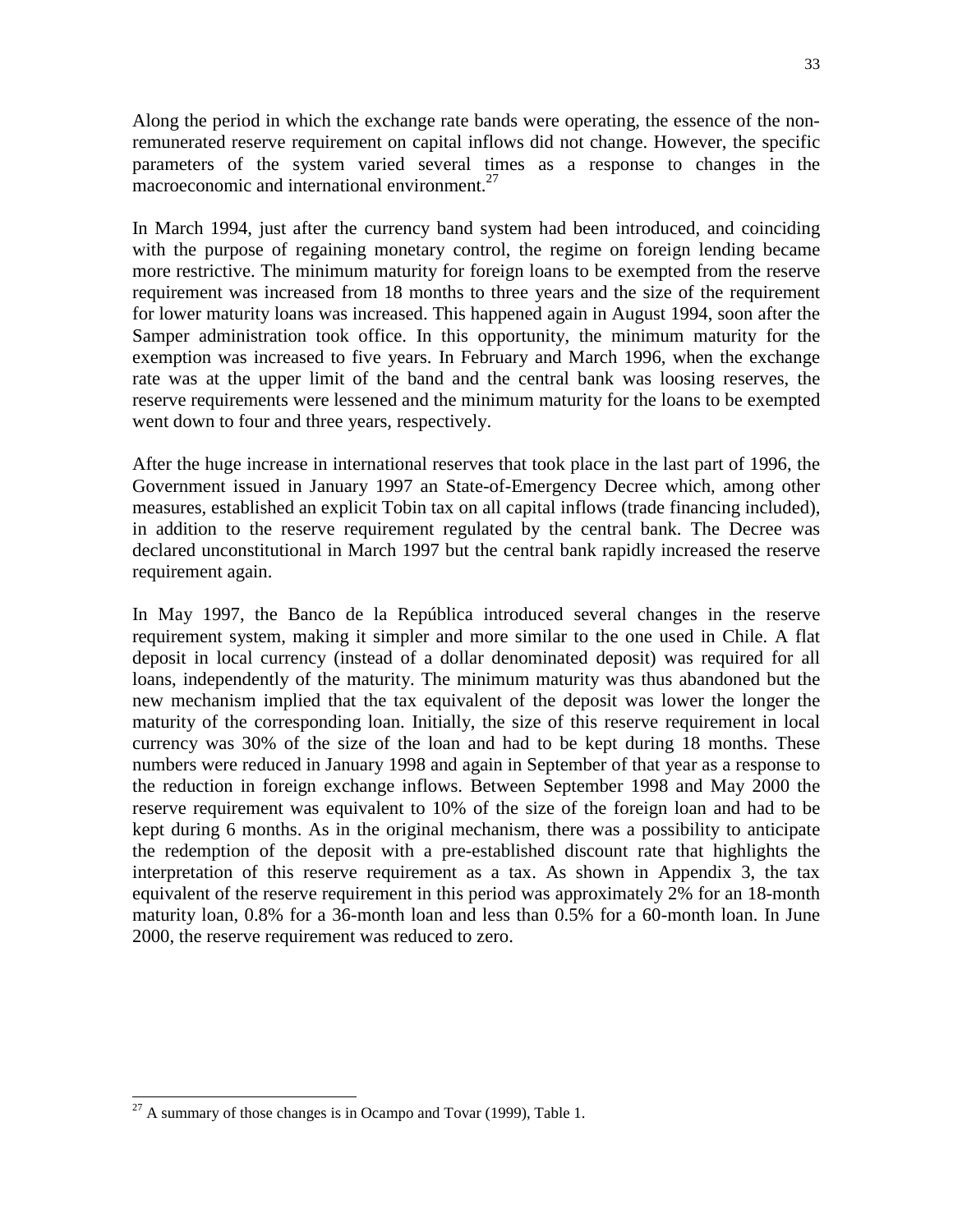#### **4**. The Free Floating Experience (October 1999 onwards).

Since the currency band was dismantled and the Colombian peso entered into a floating regime, the exchange rate has behaved very quietly. There has not been significant overshooting. On the contrary, the exchange rate has gone down towards the center of the dismantled band despite the fact that the domestic interest rate has also shown a very rapid decline. The success of this experience essentially reflects two facts: (i) that the exchange rate had already adjusted to a sustainable equilibrium level and (ii) that the abolishment of the band was decided together with an agreement on a credible adjustment program with the IMF, which immediately allowed the Colombian government to get important financial resources from both the multilateral agencies (IMF and World Bank) and with foreign portfolio investors (through bond issuing). $^{28}$ 

The exchange rate regime adopted in Colombia since September 1999 is close to a free floating. However, the Banco de la República has announced that it will intervene in the market through two publicly known and transparent mechanisms: (i) The first one is addressed to accumulate international reserves. For this purpose, following a system that had been previously introduced in Mexico, the central bank auctions a limited amount of foreign exchange *put options* at the end of every month.<sup>29</sup> (ii) The second mechanism is addressed to reduce extreme short run volatility of the exchange rate and consists of additional auctions of *put* or *call* foreign exchange options, whenever the average exchange rate of a given day is more than 5% above or below its 20-day moving average. Since December 1999, the first mechanism has been working successfully and has allowed the Banco de la República to buy more than US\$ 300 million. The second mechanism has not been used as far as exchange rate volatility has been low and the trigger condition has not taken place.

B. The Rationale for the Non-Remunerated Reserve Requirement on Foreign Capital Inflows and Critical Survey of Existing Studies on their Effectiveness in Colombia.

The introduction of a tax under the form of a non-remunerated reserve requirement on foreign debt inflows since 1993 has led to an extensive debate in the Colombian literature that to some extent reproduces the international debate around the Chilean experience with the same type of instrument.

Before entering into the arguments in favor of this type of price-based regulation of capital inflows, it is important to highlight four working hypothesis that must be taken in mind in the analysis:

 $2<sup>28</sup>$  These facts are forgotten by many analysts who argue that many problems of the last two years would have been avoided had the currency band been dismantled much sooner. See FEDESARROLLO (1999).

 $^{29}$  Owners of those options have the right to sell the corresponding amount of dollars to the central bank in any day during the next month at the average market exchange rate of the previous day, provided that this average is bellow a 20-day moving average of the market exchange rate. This is a market mechanism by which the central bank guarantees that it only buys dollars when they are relatively cheap.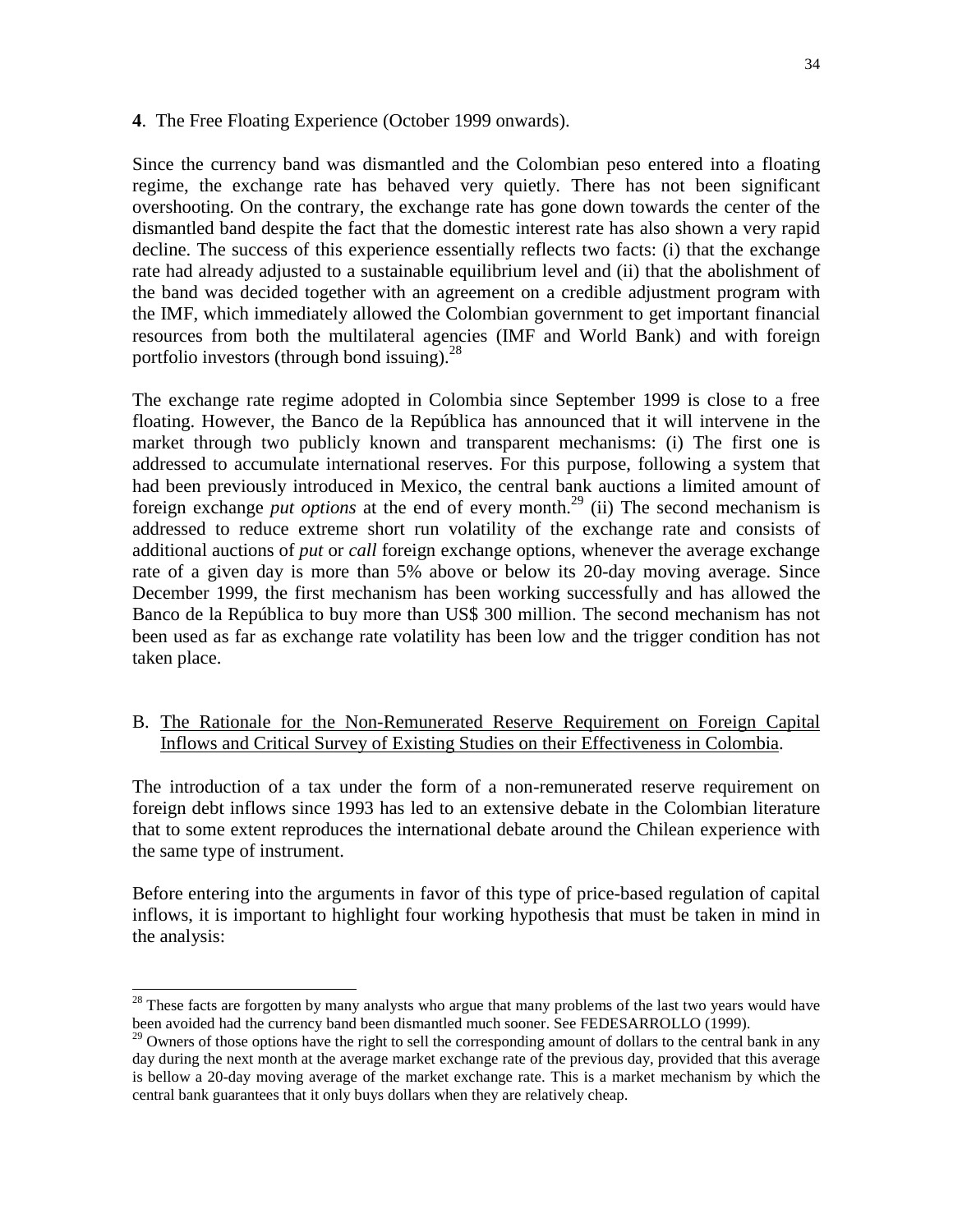- (i) The first one is that the rapid increase in gross capital flows during the nineties is not only a positive fact, which provides enormous advantages and new possibilities to the emerging economies, but a permanent and irreversible process. As illustrated in World Bank (1997), the rapid process of financial integration that has taken place in the recent period reflects a deep and sustainable structural change. In this context, it is clear that the benefits that emerging countries may obtain from capital inflows are much larger than they would be if they were just part of a cyclical process. Also, it is clear that administrative controls on capital flows become increasingly costly and ineffective. Price-based regulations are supposed to affect in the margin the costs and incentives to bring capital inflows into the country and not to isolate it (as a VAT tax is not addressed to eliminate retail sales or a reserve requirement on domestic deposits are not supposed to make financial intermediation impossible).
- (ii) Any regulation on capital flows may have marginal positive or negative effects but is not a substitute for sound policies in other fronts, notably sound fiscal policies. The contrast in economic results between Chile and Colombia, two countries that used similar non-remunerated reserve requirements on capital inflows but with very different fiscal policies, is a good illustration of this point.
- (iii) International financial integration implies that, independently of any tax on capital inflows, the economy becomes an open economy in the Mundell-Fleming sense. This implies that in the new international context, exposure to potentially huge foreign capital flows drastically reduce, on a permanent basis, the ability of the central banks to affect interest rates in a fixed or semi-fixed exchange rate regime.<sup>30</sup> In the Colombian case, the process of transition towards a free floating regime that we described in the previous section is closely related with the rapid loss of effectiveness of monetary policy when trying to achieve a predetermined target in either the nominal or the real exchange rate. Recovering simultaneous control on the exchange rate and the monetary policy is just impossible in the new historical context. The relevant question is whether or not a tax on capital inflows may have significant effects, in the margin, on the behavior of either the exchange rate or the interest rate.
- (iv) Finally, even if the central bank is able to affect the behavior of the nominal exchange rate (with a necessary loss of monetary control), it is not clear that it would affect the real exchange rate in the long run through that mechanism. This is a long debate both theoretically and empirically in the Colombian literature. Our working hypothesis is that the nominal exchange rate might have some real effects

 $30$  The characterization of the Colombian economy as an open-to-capital-flows economy is particularly clear in the nineties. However, several authors have suggested that this was the proper characterization for the Colombian economy even in earlier decades, when strong administrative controls on capital flows were in place. See for example Toro (1987), Rennhack and Mondino (1989) and Gómez (1996). Also, Herrera (1997a) uses the Feldstein-Harioka methodology with Colombian data from 1952 to 1993 to conclude that capital mobility was high. With a different methodology, Posada (1999) uses data for the whole twentieth century to show that the Colombian real interest rate, in the long-run has been approximately equal to the real interest rate of the United States, plus a spread that has ranged between 2.8% and 4.8%. He concludes that excluding some short-run periods, which can be characterized as crisis periods, the behavior of the Colombian real interest rate is the behavior that can be expected for an open-to-capital-flows economy.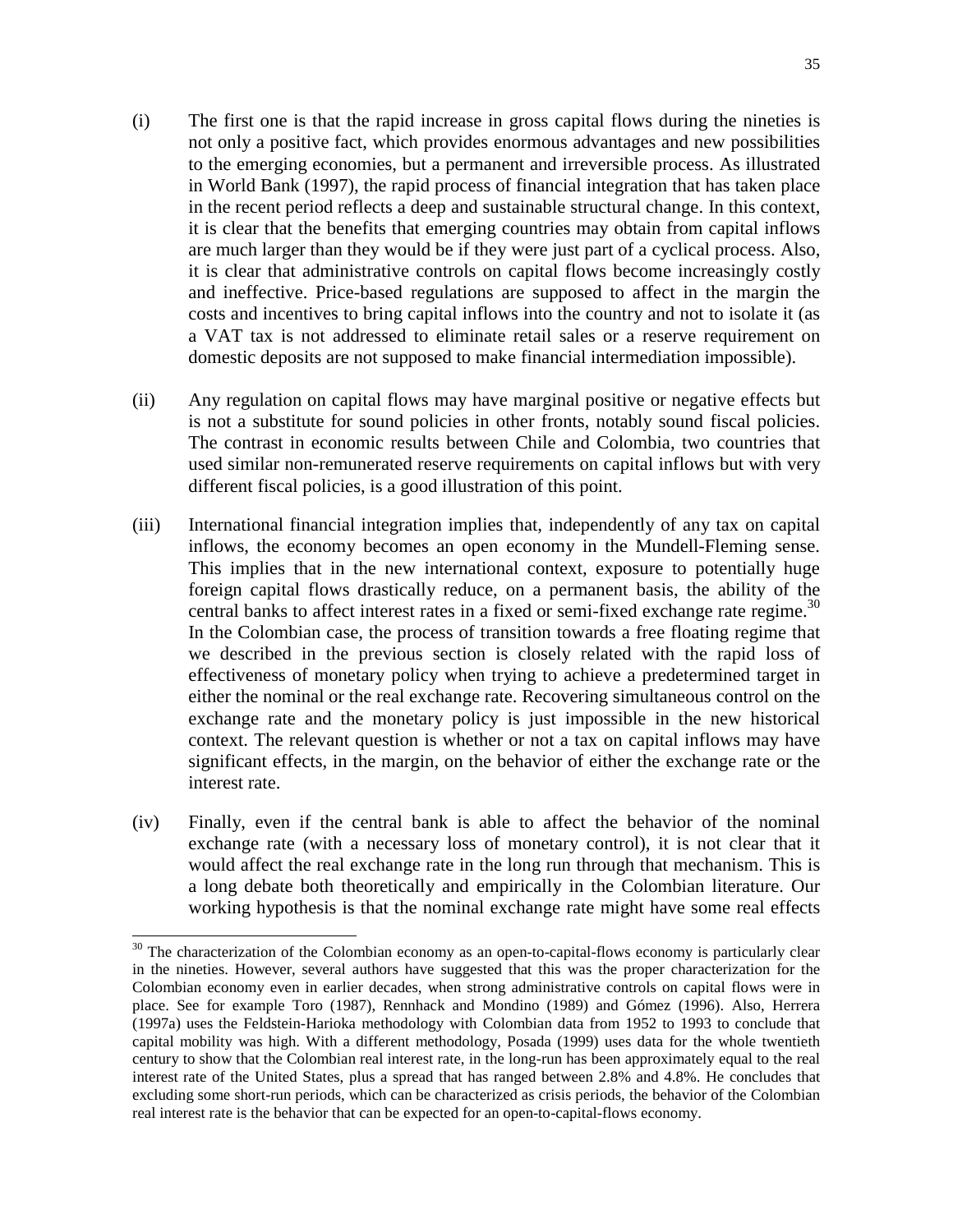in the short run but that the behavior of the real exchange rate in the long run is explained by fundamentals.<sup>31</sup> Moreover, as the economy is more integrated to the rest of the world, the pass-through effects might become larger and the ability of the exchange rate policy to affect the real exchange rate is reduced even in the short run.

With these working hypothesis as a framework, the main arguments in favor of price-based regulation instruments on capital inflows can be classified in two groups: (i) the use of these instruments as a *liability policy* addressed to bias capital inflows against the short-run ones, and (ii) their use as a *macroeconomic policy* tool. In this section we will look at both types of arguments and at the evidence provided in the Colombian literature for each one of them. In chapter 4 we will propose an alternative way of evaluating the effectiveness of the non-remunerated reserve requirement as a macroeconomic policy tool in the Colombian case.

## 1. Reserve Requirements on Foreign Capital Inflows as a *Liability Policy*.

It is clear from the design of the Colombian regulations on capital inflows during the nineties that they are aimed, among other goals, to reduce the short-term component of capital inflows: First, the non-remunerated reserve requirement affected foreign debt and did not affect foreign direct investment. Second, its tax-equivalent was much higher for the short-term than for medium- and long-term loans. Third, until May 1997, the long-term debt inflows were exempted of the requirement

The benefits that may be obtained from the price-based regulation of capital inflows as they effectively create a bias against short-term debt are related to a reduction in the vulnerability of the economy to sudden external shocks (such as panics and contagion effects) that may affect even healthy economies with good macroeconomic fundamentals. A high average maturity of private debt makes the country less vulnerable to a reduction in the supply of loans from abroad which, as happened in some East Asian countries in 1997 and 1998, may force a sudden reduction in the outstanding debt.

In the Colombian case, as we argued in chapter 2, the fact that there was not any massive repayment in the final years of the 1990s suggests that the country benefited from the high average maturity of the foreign private foreign debt. Evidence presented in Cárdenas and Barrera (1996, 1997) suggests that the introduction of the reserve requirement on capital inflows had the desired effect on the term structure of the debt. Ocampo and Tovar (1999) use more formal procedures to test this hypothesis and conclude that the term structure of private capital inflows was affected both by the exemptions for loans with a minimum maturity and by the differences in the tax-equivalent of the reserve requirements on medium-term *versus* short-term borrowing.

 $31$  The effects of the nominal exchange rate on the real exchange rate may exist not only because the passthrough of a nominal devaluation into the inflation rate is less than unity in Colombia (Rincón, 1999c), but because the nominal exchange rate policy may affect the behavior of private capital flows, which in turn affect the fundamentals that are behind the determination of the real exchange rate.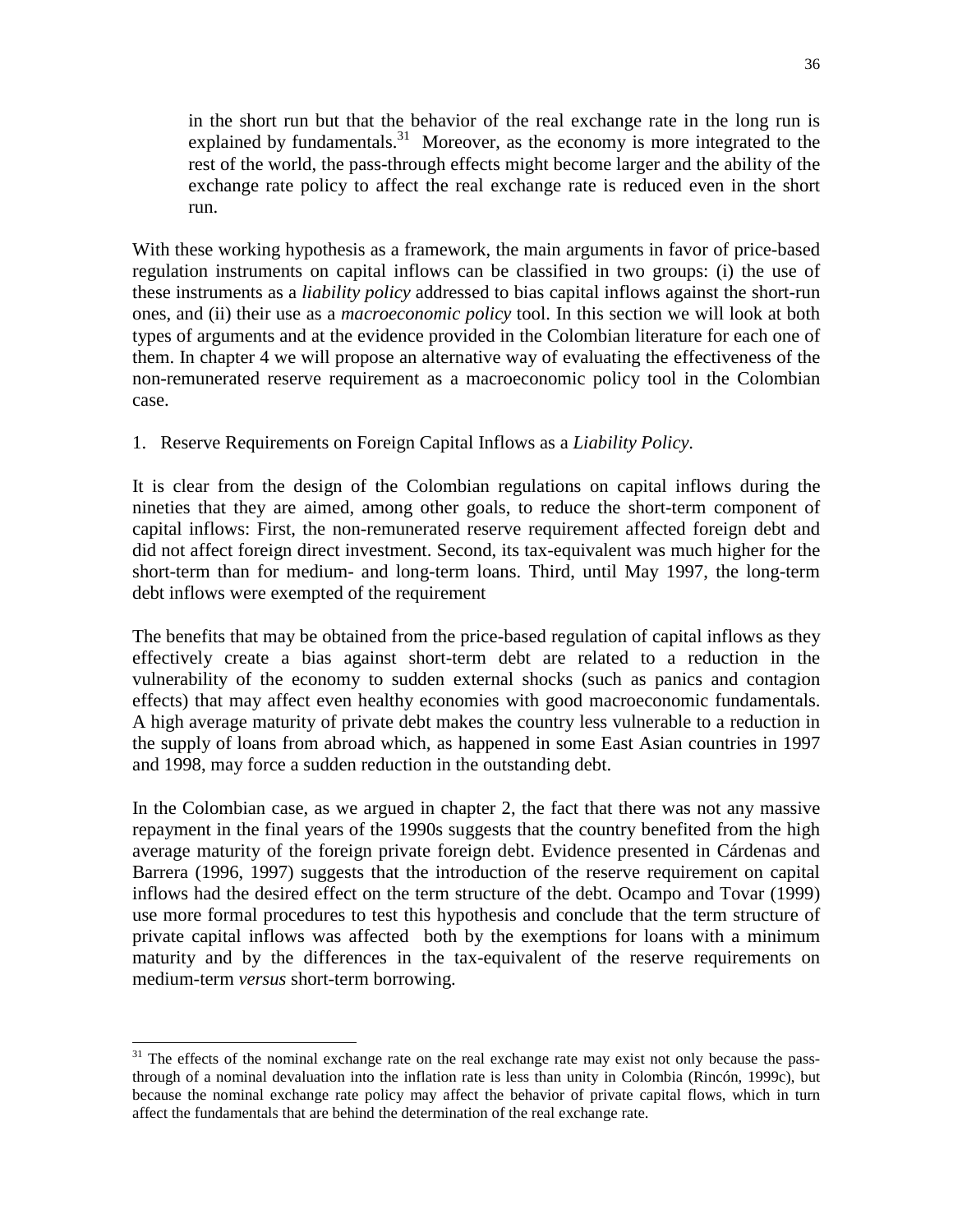It must be said, however, that the use of price-based regulations on foreign capital inflows as a *permanent* liability policy is not necessarily desirable, even if it is effective in increasing the average maturity of foreign private debt. The bias against short term foreign debt implies a distortion that may become costly. In particular, it implies that short-term domestic financial instruments are more protected from foreign competition than the longterm ones. This may become an obstacle for the development of the domestic capital markets as far as the domestic long-term financial instruments are discouraged in relative terms.

In addition, a high average maturity of private debt is not a safeguard against a panic or a contagion crisis. When there is a shock on the economy, "what was originally contracted to be long-term debt may become shorter-term debt by the decision of the debtors" as far as they can pre-pay their foreign currency liabilities or buy dollar-denominated assets to hedge their positions (García, 1999). To some extent, this happened in the Colombian case in 1998 and 1999, although, as we saw, the repayment of private debt was not massive in those years.

In summary, it is likely that in the long run, the costs of using price-based regulations on foreign capital inflows as a *permanent* liability policy may become larger than the benefits. A better strategy for this purpose may be to use prudential financial regulation. A possibility would be to increase capital requirements of the banking system on loans extended to clients with a high short-term debt exposure (whether in domestic or in foreign currency) or with a large currency mismatch between liabilities and assets (future earnings included). This measure could be justified as far as these clients are riskier.

## 2. Reserve Requirements on Foreign Capital Inflows as a *Macroeconomic Policy* Tool.

In evaluating the use of price-based regulations on capital inflows as a macroeconomic policy the Colombian literature has focused on the effects of those regulations on the volume of capital inflows. Empirical results on this topic are mixed.

Cárdenas and Barrera (1996, 1997) use regression analysis with data from 1985 to 1995 to conclude that the introduction of the price-based capital regulations in 1993 was not effective in reducing capital inflows. Their analysis is flawed, however, as far as they do not consider the existence of administrative controls until 1993. In other words, they forget the fact that the reserve requirements introduced in 1993 substituted administrative controls and were just part of a broader strategy addressed to liberalize the capital account and to use more market-oriented instruments in the regulation of capital flows.

To avoid the problem with changes in administrative controls, Ocampo and Tovar (1999) use econometric procedures with data since 1993, when most of them had been removed. They find that the reserve requirements on capital inflows "were effective in reducing the volume of capital inflows, both due to the increased costs of shorter-term borrowing and to the discrete effects of regulations, associated to the imperfect substitution of borrowing at different maturities" (p. 29). Rincón (1999) obtains similar results using short-term capital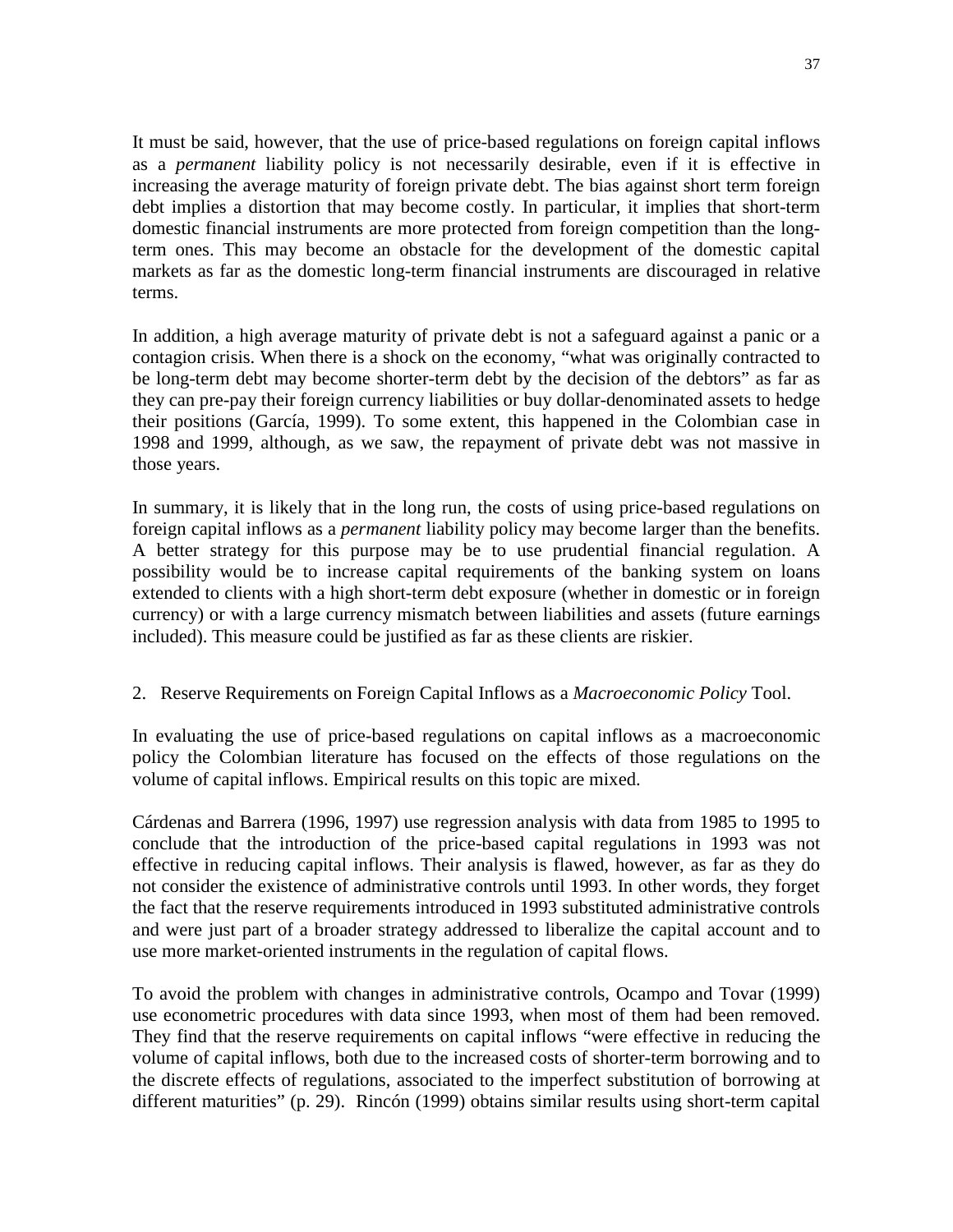flows as the dependent variable, confirming that the reserve requirement was effective in reducing their volume. Rocha and Mesa (1998) present similar exercises but with stocks rather than flows. They also conclude that the reserve requirements were effective in affecting the net foreign debt stock *vis-a-vis* the domestic net assets of the private sector.

The econometric results on the effectiveness of price-based regulations on the volume of capital inflows may be however subject to criticism: they do not solve the simultaneity problem that arises from the fact that those regulations affect the domestic interest rates, which in turn affect capital inflows. The papers mentioned in the previous paragraphs obtain a partial equilibrium result: given the differential between domestic and foreign interest rates, a tax on capital inflows reduces the volume of those capital inflows. The tax, however, should increase the domestic interest rate and it is likely that its total effect on the volume of capital inflows will be ambiguous when this channel is taken into account.

A tax on capital inflows can also have other indirect effects through which capital inflows may be even increased. A very interesting one has been mentioned in an IMF working paper by Tito Cordella (1998). In a formal model, he shows that if capital controls (or a tax) on short-term capital inflows are effective in reducing the vulnerability of an emerging market to financial crisis, they may increase the volume of capital inflows. The argument can be expressed as follows: when a tax on short-term capital inflows is perceived by foreign lenders as an instrument that reduces the vulnerability of an emerging market, it may reduce the relevant interest rate at which that market can have access to foreign resources. The country risk premium is reduced and foreign lending may increase. "Accordingly, the empirical findings suggesting the ineffectiveness of capital controls in reducing the total volume of capital flows in emerging markets do not refute, and may instead corroborate, the view that short-term capital controls can be effective instruments in reducing the vulnerability of such markets to financial crises" (p. 3).

The ambiguity in the total effect of price-based regulations on the volume of capital inflows is highlighted in Colombia by the fact that private capital inflows reached their historical peak after 1993, when those regulations were introduced.<sup>32</sup> This does not mean, however, that their effectiveness as a macroeconomic policy tool is necessarily ambiguous. In our view, their effectiveness as a macroeconomic policy tool should be evaluated from the perspective of their impact on the domestic interest rates and the real exchange rate and not on the volume of capital inflows.

As we saw in chapter 2, the Colombian economy was characterized during most of the nineties by a current account deficit in the balance of payments which reflected a large excess of aggregate demand and a simultaneous process of real appreciation of the Colombian peso. With very high capital mobility, macroeconomic policy faced a difficult trade off. If monetary policy was used to increase domestic interest rates, capital inflows

<sup>&</sup>lt;sup>32</sup> The simple correlation between the introduction of the tax in 1993 and large volumes of capital inflows in the following period has led many analyst to conclude that the tax was not effective. See for example Steiner (1996). Besides the explanation provided in the text, the coexistence of the tax with large capital inflows may also be explained as a consequence of a reaction function of the economic authorities: the tax is introduced by the authorities as an endogenous response to exceptionally large capital inflows. This hypothesis is successfully tested by Cardoso and Goldfajn (1997) for the Brazilian case.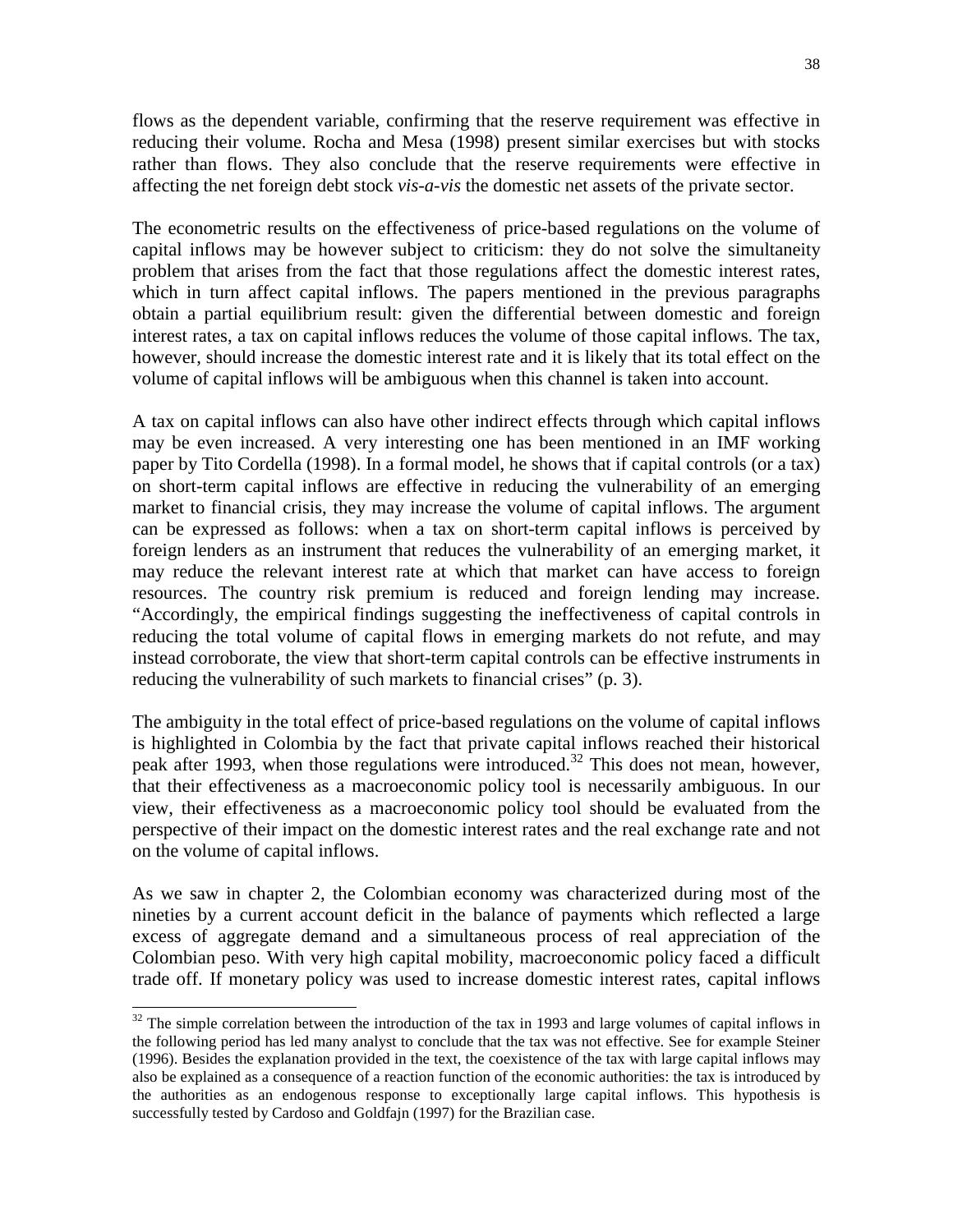would be stimulated with a corresponding additional pressure towards nominal and real appreciation of the peso which, in turn, would weaken even further the current account of the balance of payments. What was required was a macroeconomic policy tool able to increase the domestic interest rates, in order to discourage domestic demand, without creating additional pressures towards the appreciation of the real exchange rate. Fiscal restraint would have been an optimal policy to reduce excess demand. Given the inflexibility of fiscal policy, however, the tax on capital inflows that was imposed by the Banco de la República through the non-remunerated reserve requirements aimed at this goal. Our purpose in chapter 4 is to show that it was effective from this perspective, which does not necessarily mean that the reserve requirements reduced the volume of capital inflows.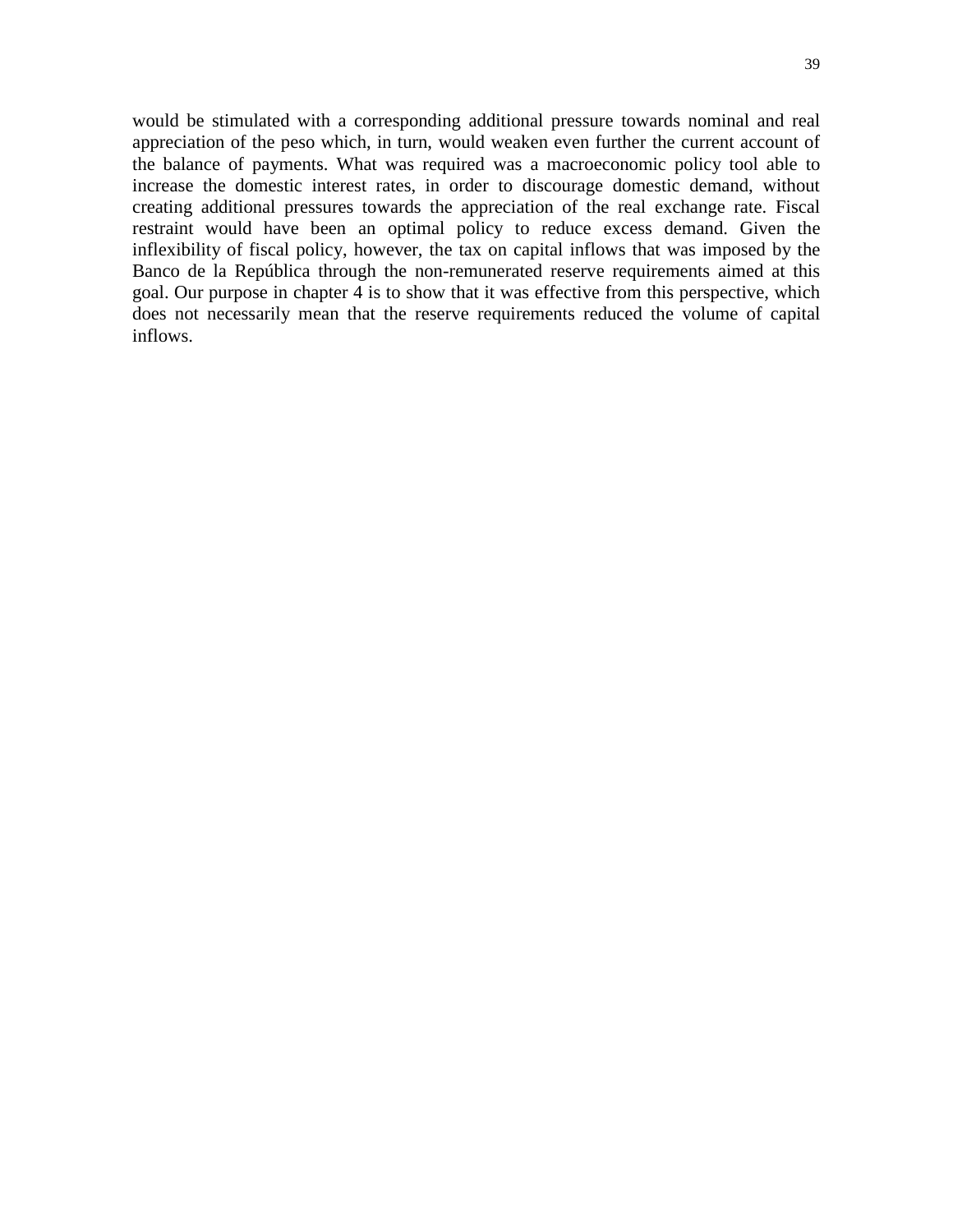## **IV. A NEW PERSPECTIVE FOR THE EVALUATION OF THE MACROECONOMIC EFFECTS OF THE NON-REMUNERATED RESERVE REQUIREMENT ON CAPITAL INFLOWS.**

#### A. The Model

This chapter introduces an alternative procedure for evaluating the effectiveness of the nonremunerated reserve requirement on capital inflows that was imposed in Colombia since 1993.

The theoretical framework is based upon a very simple model that explicitly relates the real interest rates and the real exchange rate. The model is built on three basic assumptions about the characteristics of the Colombian economy in the nineties: First, that capital mobility is very high, which implies that interest rate parity condition holds in the long run, although the interest rate may be affected in the short run by domestic monetary policy. Second, that the real exchange rate is determined in the long run by real factors such as the terms of trade, aggregate demand (mostly affected by government expenditure) and capital flows, although in the short run may also be affected by the behavior of the nominal exchange rate. Third, that capital flows are affected by the differential between domestic and foreign interest rate. The non-remunerated reserve requirement on capital inflows imposed by the central bank, to which we will refer as a tax, enters into the model as far as it affects the cost of foreign credit and, therefore, the relevant foreign interest rate.

#### 1. Real Interest Rate Parity Condition.

Assuming high capital mobility, the first equation of our model is the standard uncovered interest parity condition, adjusted for the fact that the cost of foreign borrowing must include the tax-equivalent of the non-remunerated reserve requirement established by the Colombian central bank (*TAX*):

$$
(1) \t\t i = i^* + TAX + \Delta s^e
$$

l

where *i* is the domestic interest rate, that for statistical purposes we will assume is the average interest rate paid by the financial system on 3 month CDs; *s* is the log of the nominal exchange rate, so that  $\Delta s^e$  is the expected value of nominal devaluation ( $\Delta s^e = s_{+1}$ ) *– s*); and *i\** is the relevant foreign interest rate, which we compute as the LIBOR 3-month rate  $(i^{US})$  plus the spread on Colombian government bonds (*spread*), that is assumed to reflect the Colombian country risk (hence,  $\tilde{i}^* = i^{US} + spread$ ).<sup>33</sup>

 $33$  We use the spread of Colombian Bonds in the international market over US Treasury for a five year maturity since 1995. Since there were not liquid Colombian bonds in the market for the previous period, the series were completed for 1993 and 1994 by using the margin over the Libor 3-month rate of the average effective interest rate of foreign loans to the private sector.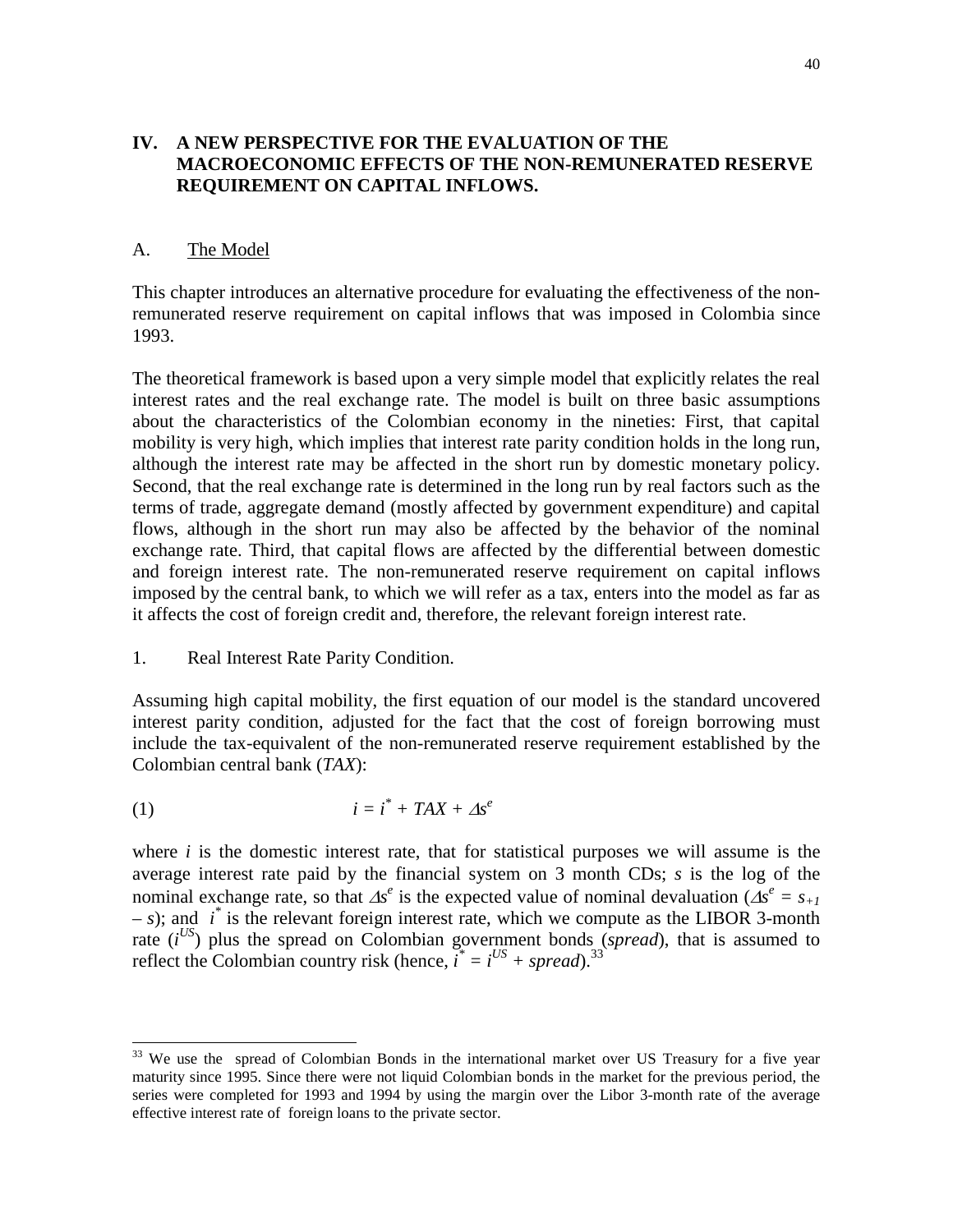From equation (1), we can derive the real interest rate parity condition by using the Fisher decomposition of the nominal interest rate and the definition of the real exchange rate.<sup>34</sup> In fact, the Fisher equation states that both for the domestic country and for the rest of the world:

$$
(2) \qquad \qquad i = r + \pi^e
$$
\n
$$
i^* - x^* + \pi^{e^e}
$$

(3) 
$$
i^* = r^* + \pi^{*}e,
$$

where  $r$  and  $r^*$  respectively represent the domestic and the foreign *ex-ante* real interest rates, and  $\pi^e$  and  $\pi^{*e}$  denote the domestic and foreign expected inflation rates. Substituting  $(2)$  and  $(3)$  in  $(1)$ , we get:

(4) *r = r\* + TAX +* α*s e -*↓*<sup>e</sup> +*↓*\*e* .

If we represent the log of the real exchange rate by *q* and we denote the log of the domestic and foreign price indexes by  $p$  and  $p^*$ , respectively, then:<sup>35</sup>

$$
(5) \t q = s - p + p^*.
$$

Denoting the expected rate of real devaluation by  $\Delta q^e = q_{+1}^e - q$ , then:

$$
\varDelta q^e = \varDelta s^e - \pi^e + \pi^{*e}.
$$

Substituting  $(6)$  in  $(4)$ , we obtain:

l

$$
r = r^* + TAX + \Delta q^e.
$$

Equation (7) represents the real interest rate parity condition. For estimation purposes, we can derive a long run equilibrium equation as:

(8) 
$$
r = \alpha_1 r^* + \alpha_2 TAX + \alpha_3 \Delta q^e + \varepsilon,
$$

where the coefficients  $\alpha_i$  need to be estimated and  $\varepsilon$  is an error term which allows for short run deviations of *r* from its long run equilibrium level. We assume that those short run deviations may depend on domestic monetary policy, which for statistical purposes will be represented by the excess supply of real money balances, *ermb*. In the short run, therefore, the dynamics of the real exchange rate can be represented by the following function:

(9) 
$$
\Delta r = F(\Delta r^*, \Delta TAX, \Delta \Delta q^e, \text{ermb}, \varepsilon_1).
$$

$$
(+) \quad (+) \quad (+) \quad (+) \quad (-) \quad (-)
$$

 $34$  This is a standard procedure. See, e.g., Meese and Rogoff, 1988; Pauls, 1993; Clarida and Gali, 1995; MacDonald, 1997, 1998, 1999.

 $35$  For statistical purposes, we use the multilateral real exchange rate index deflated by CPI, published by the Banco de la República.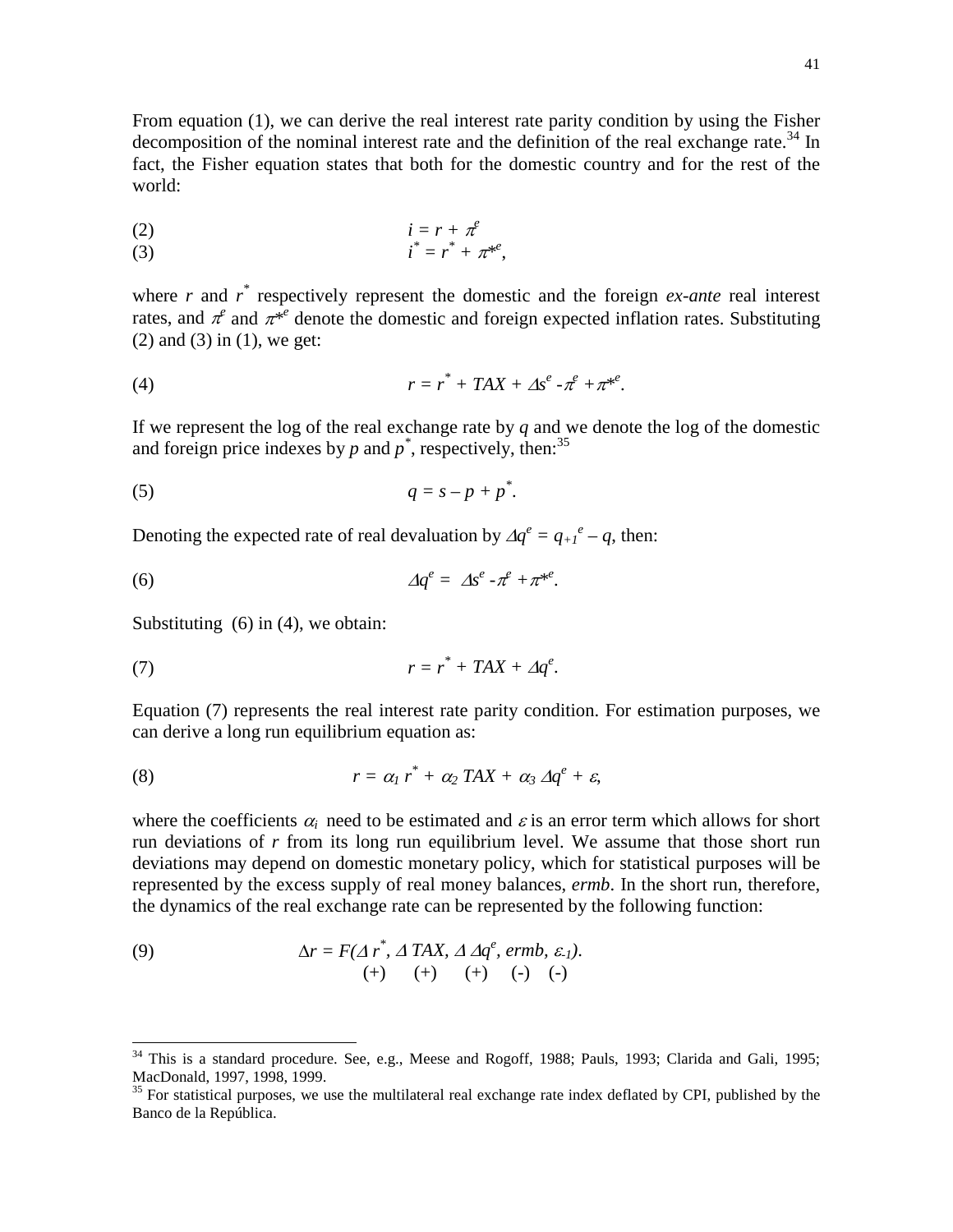#### 2. Real Exchange Rate equation

Following several studies on the real exchange rate in developing countries and in Colombia, it is assumed to be determined in the long run by real factors.<sup>36</sup> In particular, we include the log of the terms of trade (*tot*), the log of current real government expenditure of the central government (*ge*), the log of net total real capital inflows (*cf*) and a time-trend *(trend)* sought to capture technological and productivity changes:  $37$ 

(10) 
$$
q = \beta_1 + \beta_2 cf + \beta_3 tot + \beta_4 ge + \beta_5 trend + u
$$

$$
(-) (-) (-) (-) (-)
$$

where  $u$  is an stochastic error term that allows for short term dynamics of the real exchange rate, which might be affected by the behavior of the nominal devaluation  $(\Delta s)$ , as shown in the following function:

(11) 
$$
\Delta q = F(\Delta cf, \Delta tot, \Delta ge, \Delta s, u_1) \n(-) (-) (-) (+) (-)
$$

Assuming rational expectations, the expected rate of real devaluation  $(\Delta q^e)$  that appears in equations (8) and (9) should be the fitted value of  $\Delta q$  estimated in equation (11).<sup>38</sup>

#### 3. Capital flows equation

Capital flows are assumed to depend on the interest rate differential:

(12) 
$$
cf = F(r, r^* + TAX)
$$

$$
(+) (-)
$$

Thus, our model is summarized by equations (8) through (12). It can be observed that an increase in *TAX* does not necessarily reduce *cf*, as far as its effects through *r* may have the opposite effect. In our view, the effectiveness of the *TAX* should be evaluated from a different perspective: it is effective if it allows the real interest rate to increase without appreciating the real exchange rate.

#### B. The Econometrics and the Data

l

The empirical work is based in the method of instrumental variables and alternative cointegration proceedings. The model is estimated in several steps in order to avoid simultaneity problems. First, the capital flows equation (Equation 12) is estimated with a

<sup>36</sup> See Khan and Montiel (1987), Edwards (1989a, 1989b) and Cottani *et al*. (1990). For the Colombian case, see, among others, Herrera (1997a), Calderón (1995), Carrasquilla y Arias (1997), Ocampo y Gómez (1997) and Cárdenas (1997, chapter 2), and Arias and Misas (1998).

 $37$  As far as net capital inflows present negative values, the variable was re-scaled before being transformed to logs.

It is clear from the model that the current and the expected real exchange rate reflect the effects coming from the regulation on capital inflows that we capture in the variable *TAX*. The theoretical justification for this is given by models of Stockman (1980), Mussa (1976, 1984), and Edwards (1989b).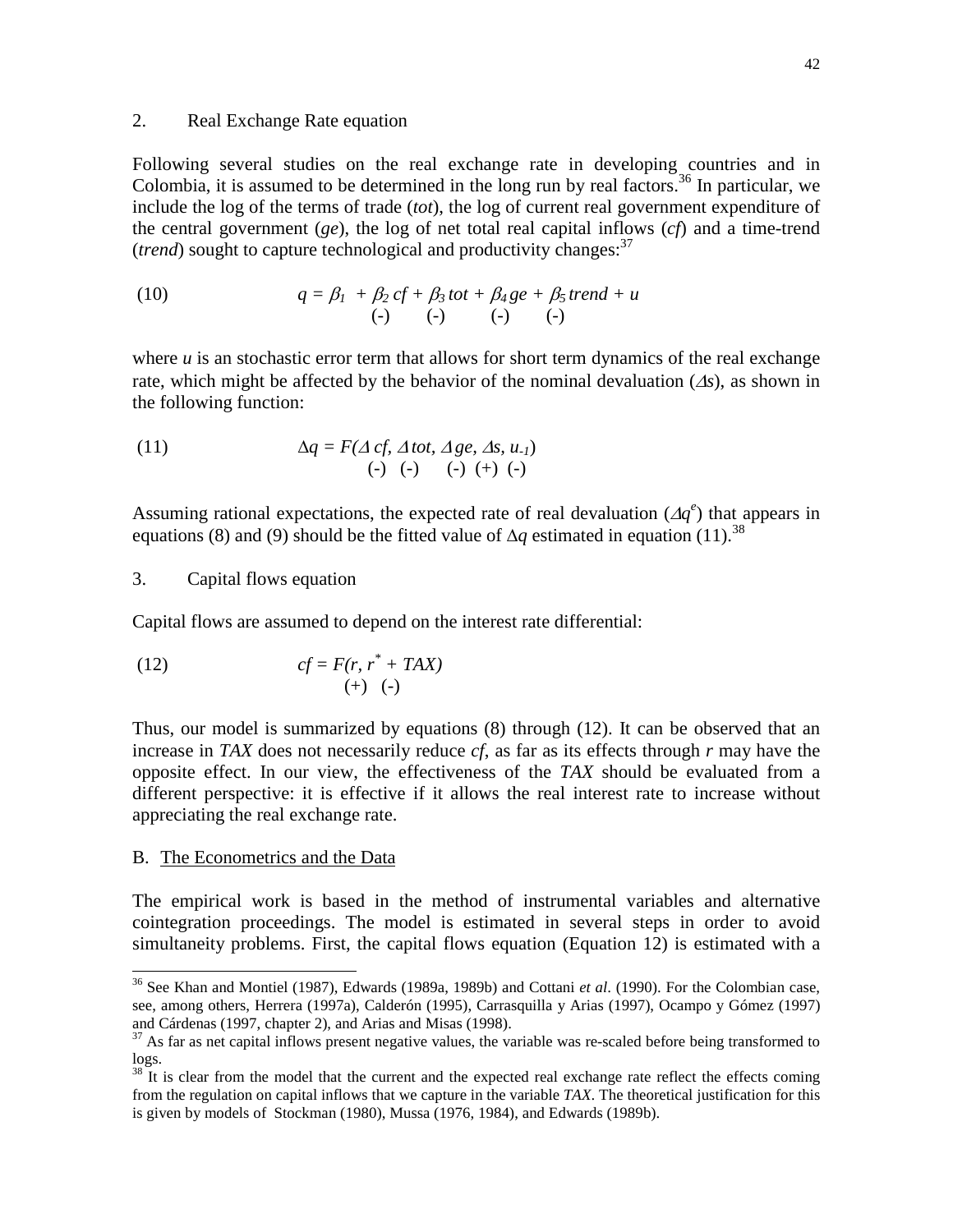simple regression of *cft* against lagged values of *cf*, domestic and foreign interest rates and *TAX*. Then, the fitted value is used as an instrument in the real exchange rate equations. As far as the real exchange rate (*q*) is a non-stationary variable, the estimation of the corresponding long run equilibrium equation (equation 10) uses a cointegration procedure. Finally, the fitted value of the dynamic error-correction equation for the real exchange rate (equation 11) is taken as our instrument for the expected real devaluation in the real interest rate equations (Equations 8 and 9).

The data set consists of monthly time-series data for the period 1993:9 through 1999:9. The series for capital inflows are taken from the foreign exchange transactions reports (*Balanza Cambiaria*) and include net cash capital flows (debt and investment) of both the public and the private sectors.

Given that  $r$  and  $r^*$  are *ex-ante* interest rates, they are not observable and have to be estimated. For that purpose we use the methodology proposed by Mishkin (1984), which is described in the Appendix 2. The estimation of  $r^*$  was carried out before adjusting it by the spread; that is, we estimate  $r^{US}$  and then we add the spread. Intuitively,  $r_t$  and  $r^{US}$  are the fitted values of  $r_{(ex\ post)}$  and  $r^{US}$ <sub>(ex post)t</sub> in a regression against a vector that contains the available relevant information at *t-1*. The variables  $r_{(ex\ post)t}$  and  $r^{US}(ex\ post)t}$ , in turn, are defined by the differences between the corresponding nominal interest rates  $(i_t$  and  $i^{US}_t$ ) and observed inflation rates forwarded to  $t+3$  (that is,  $\pi_{t+3}$  and  $\pi_{t+3}^*$ ). As shown in Appendix 2, there are no important differences between the real *ex-ante* interest rates and the *ex-post* rates.

The methodology to obtain *TAX* draws heavily on Ocampo and Tovar (1997) and the modifications introduced by Rincón (2000). As shown in Appendix 3, the tax-equivalent of the non-remunerated reserve requirements on capital inflows differs quite significantly depending on the maturity of the foreign loan for which it is estimated. This is so because in some periods the requirement has applied only to loans with shorter maturities than 12, 18, 36 or 60 months. To obtain a unique indicator, we took a simple average of the estimates of the tax-equivalent for loans with 18, 36 and 60 months. We did not include shorter maturities in the computation of the average *TAX* since the corresponding taxequivalent levels were prohibitive for them.

Variable *ermb*, as mentioned before, represent the excess supply of real money balances. Following Edwards and Khan (1985), we define the 'excess' of real money balances as the residual from a linear OLS regression of the seasonally adjusted time series of the log of real narrow money on a constant, the seasonally adjusted time series of the log of real industrial production index (as a proxy of real GDP), the estimated expected inflation rate  $(\pi^e_t)$ , as estimated in Appendix 2) and a trend.

## C.- The capital flows equation

Following equation (12), capital inflows at period  $t$ ,  $cf$ , were estimated as a function of lagged domestic and foreign interest rates, the tax-equivalent of the non-remunerated reserve requirement, and lagged values of the dependent variable. We tried three lags of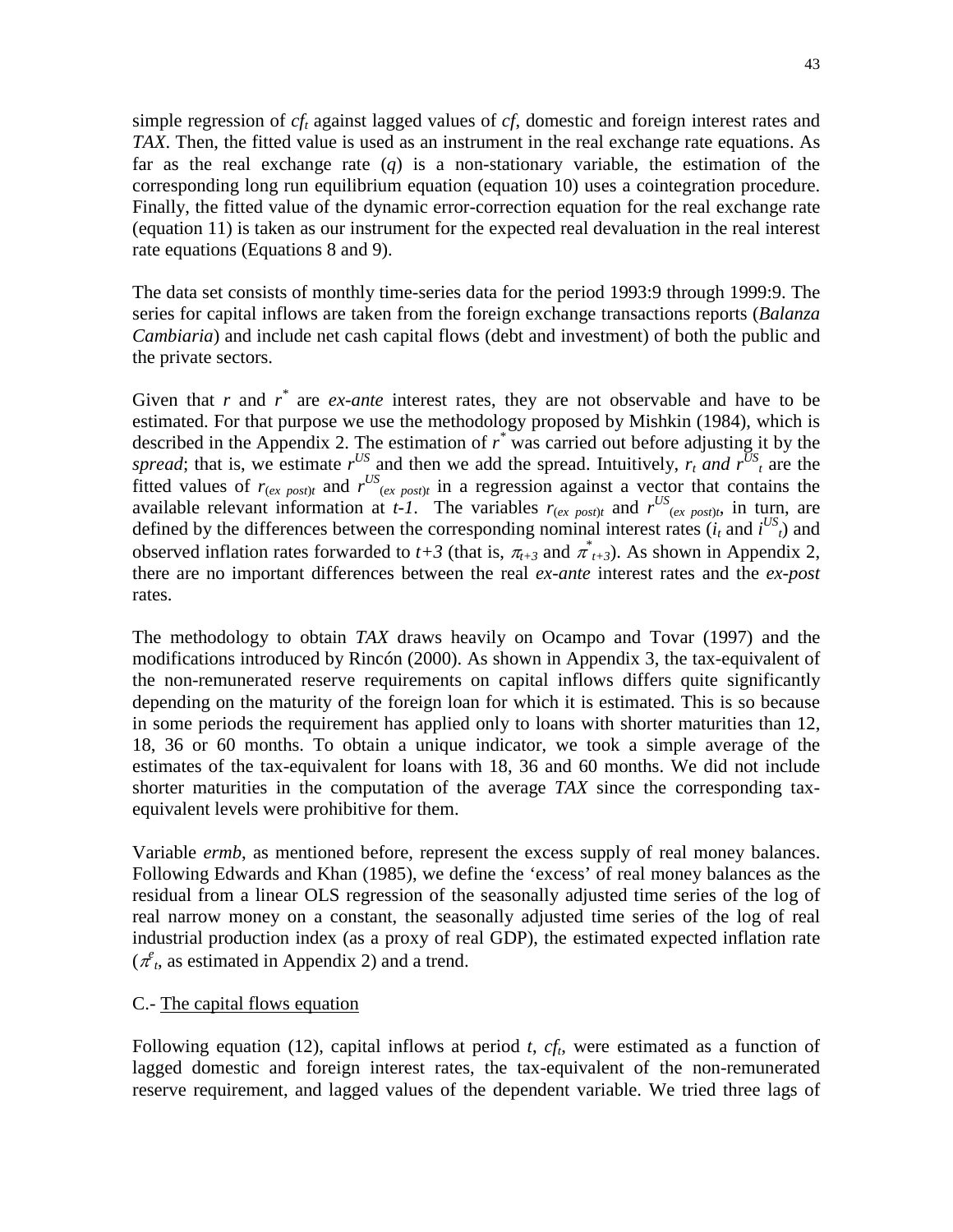each of the explanatory variables. Table 4.1 reports those coefficients that resulted significant at the 10% level, following the procedure of "testing down" suggested by Hendry *et al.* (1990).

*Regression 1* in Table 4.1 was estimated with the restriction that follows from equation (12), according to which the coefficients for the foreign interest rate  $(r^*)$  and for the *TAX* should be equal. Hence, the variable included in the regression is  $r^* + TAX$ . The coefficients have the expected signs for both  $r_{t-1}$  and  $(r^* + TAX)_{t-3}$ . In *Regression 2*, the restriction is lifted in order to evaluate the separate effect of *TAX*. The effects of  $r_{t-1}$  and  $r_{t-1}^*$  $3$  are again significant and with the expected signs. The effect of  $TAX_{t-3}$  is also significant and with the expected (negative) sign. There is, however, a positive effect of  $TAX_{t-2}$  which makes the total effect of this variable ambiguous. A possible explanation for this result, as argued above, is the indirect effect of the non-remunerated reserve requirement on capital inflows that goes through the domestic interest rate. This equation alone, therefore, cannot be conclusive about the effectiveness of those reserve requirements.

| (Equation 12)              |                         |                         |  |  |  |  |  |  |
|----------------------------|-------------------------|-------------------------|--|--|--|--|--|--|
| Dependent Variable: $cf_t$ |                         |                         |  |  |  |  |  |  |
| Explanatory                | Regression 1            | Regression 2            |  |  |  |  |  |  |
| Variable                   |                         | (Separating TAX)        |  |  |  |  |  |  |
| $cf_{t-2}$                 | 0.62                    | 0.60                    |  |  |  |  |  |  |
|                            | (.00)                   | (.00)                   |  |  |  |  |  |  |
| $cf_{t-3}$                 | 0.39                    | 0.42                    |  |  |  |  |  |  |
|                            | (.00)                   | (.00)                   |  |  |  |  |  |  |
| $r_{t-1}$                  | 0.02                    | 0.02                    |  |  |  |  |  |  |
|                            | (.08)                   | (.07)                   |  |  |  |  |  |  |
| $(r^* + TAX)_{t-3}$        | $-0.05$                 |                         |  |  |  |  |  |  |
|                            | (.02)                   |                         |  |  |  |  |  |  |
| $\ast$<br>$r_{t-3}$        |                         | $-0.05$                 |  |  |  |  |  |  |
|                            |                         | (.03)                   |  |  |  |  |  |  |
| $TAX_{t-2}$                |                         | 0.32                    |  |  |  |  |  |  |
|                            |                         | (.02)                   |  |  |  |  |  |  |
| $TAX_{t-3}$                |                         | $-0.37$                 |  |  |  |  |  |  |
|                            |                         | (.01)                   |  |  |  |  |  |  |
|                            |                         |                         |  |  |  |  |  |  |
|                            | $\overline{R}^2 = 0.34$ | $\overline{R}^2 = 0.34$ |  |  |  |  |  |  |
|                            | $Q(12) = 11.1$          | $Q(12) = 11.1$          |  |  |  |  |  |  |
|                            | $(p-value=0.52)$        | $(p-value=0.52)$        |  |  |  |  |  |  |

| Table 4.1                                   |
|---------------------------------------------|
| The Regression Model for Capital Inflows    |
| $(\mathbf{\Gamma}_{\alpha}$ = $(4.2 - 1.2)$ |

1/ The value in brackets is the *p*-*value*. *Q* is the Ljung-Box statistic for serial correlation.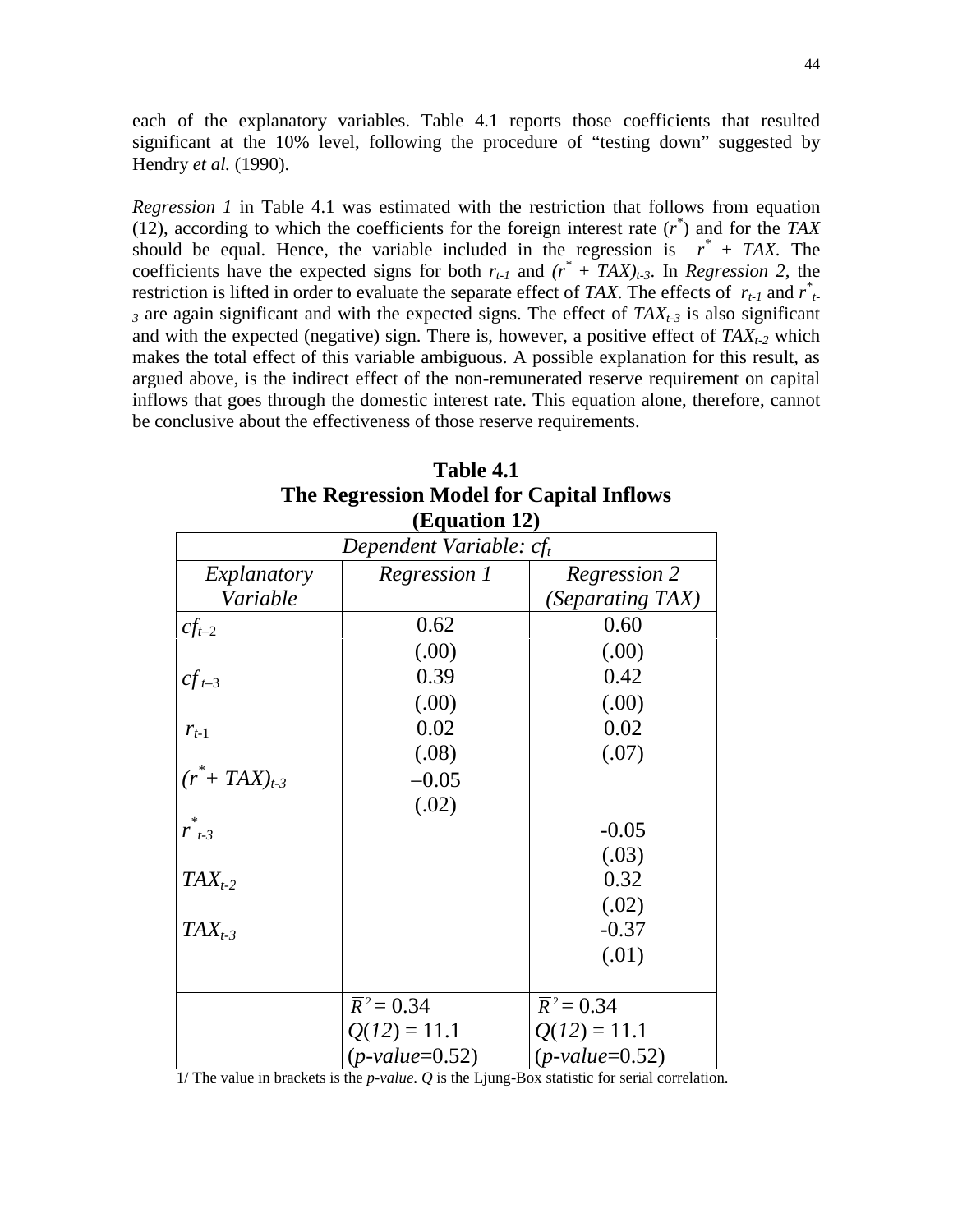#### D. The Real Exchange Rate Equations

l

Table 4.2 shows the estimates of the regression model for the 'long run equilibrium' real exchange rate following Equation (10). To avoid endogeneity problems we use the fitted value of the capital flows equation as the instrumental variable for capital inflows (*ivcf*). *Regression 1* and *Regression 2* in the Table differ on whether the capital flows equation for the computation of the instrumental variable is the restricted one, in which *r \** and *TAX* are taken together (*Regression 1* of Table 4.1), or the unrestricted one, in which there are separate coefficients for the effect of *TAX* (*Regression 2* of Table 4.1). The results of both regressions are very similar, although *Regression 1* provides slightly better statistical characteristics. In both regressions the instrumental variable for capital flows show a negative and significant effect on the equilibrium real exchange rate. The time-trend variable (*trend*) that was supposed to capture technological and productivity changes resulted insignificant and was dropped. The estimated coefficients for all other variables are correctly signed and significant. The negative effect of the terms of trade variable (*tot*) implies that, as expected, the income (or wealth) effect dominates the substitution effect. Finally, the negative impact of *ge* is consistent with a two sector (tradeable - nontradable) model in which the current government spending is concentrated in the non-tradable sector. Although serial correlation is present, it does not bias our estimates. They are inefficient, though. To test the *stability* of the model a Dickey-Fueller cointegration type of test was implemented and the null hypothesis of no cointegration was rejected.<sup>39</sup>

As said above, the error term of the 'long run equilibrium equation' allows for short-run deviations of the real exchange rate. Then, we can estimate an error-correction model, in which the differences of the variables from the 'long run' model, as well as the estimated error term (*û*), might affect the short-run behavior of the real exchange rate. As stated by Equation (11), we assume that the variations in the nominal exchange rate  $(\Delta s)$  may also affect the short run behavior of the real exchange rate.

For the estimation of the error correction model we define the dependent variable as the future variation of the real exchange rate ( $\Delta' q_t = q_{t+3} - q_t$ ). This differs from the traditional Engle-Granger procedure as we are interested in the future variation of the real exchange rate that may be expected given the information that the economic agents have at time *t*. The fitted value of  $\Delta' q_t$  is to be used later as the rational expectation of real devaluation in our real interest rate equation. The explanatory variables include the error term of the cointegration equation at time *t*, the lagged values of the dependent variable and the contemporaneous and lagged values of the time-differences of the terms of trade, the instrumental variable for capital inflows, the current government expenditure and the nominal exchange rate.

 $39$  Henceforth, when the results of a test and/or estimation are not reported, they are available under request from the authors. The first case is that of the unit root tests. All series were tested first for unit roots using standard tests before any estimation. We will make explicit only the cases when a series was found to be stationary. Otherwise, all series behave as non-stationary processes.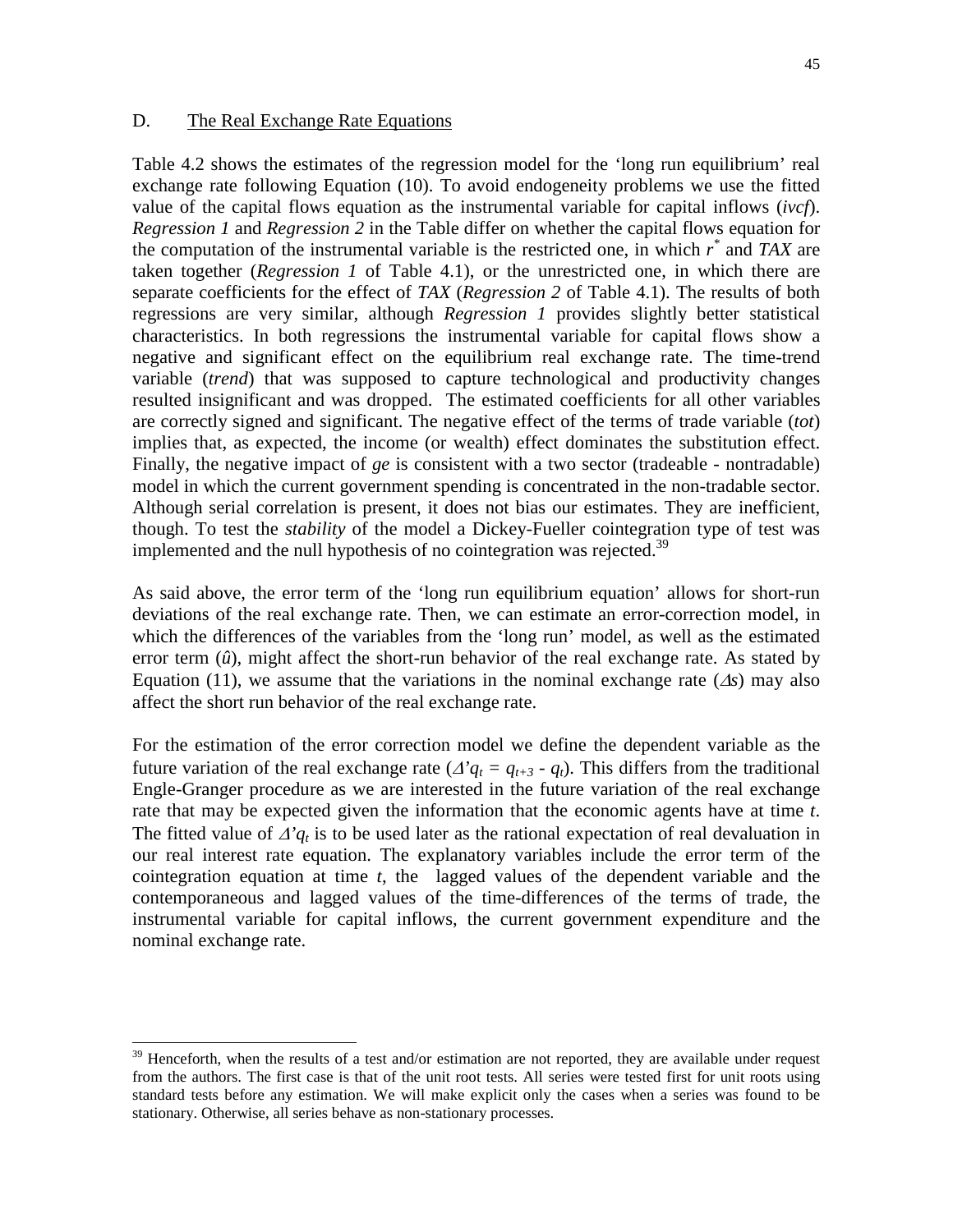| The Estimates for the 'Equilibrium' Real Exchange Rate<br>(Equation 10) |              |              |  |  |  |  |  |
|-------------------------------------------------------------------------|--------------|--------------|--|--|--|--|--|
| Dependent Variable: $q_t$                                               |              |              |  |  |  |  |  |
| Explanatory                                                             | Regression 1 | Regression 2 |  |  |  |  |  |

*constant* 6.56 6.23

*tot<sub>t</sub>*  $-0.15$   $-0.17$ 

*Variable*

**Table 4.2**

|          | $\sqrt{2}$         | 1.VV                    |
|----------|--------------------|-------------------------|
| $ivcf_t$ | $-0.12$            | $-0.05$                 |
|          | (0.00)             | (0.00)                  |
| $ge_t$   | $-0.11$            | $-0.12$                 |
|          | (.00)              | (0.00)                  |
|          |                    |                         |
|          | $\bar{R}^2 = 0.49$ | $\overline{R}^2 = 0.37$ |
|          | $Q(12) = 56.5$     | $Q(12) = 96.1$          |
|          | $(p-value=0.00)$   | $(p-value=0.00)$        |

1/ The value in brackets is the *p*-*value*. *Q* is the Ljung-Box statistic for serial correlation.

The best estimates, after dropping the variables that did not result statistically significant at a 10% level, are presented in Table 4.3 (where for any variable *x*, we denote:  $\Delta x_t = x_t - x_{t-1}$ ). *Regression 1* presents the estimates for the case in which the instrumental variable for capital inflows was estimated with the restriction of  $r^*$  + TAX acting with the same coefficient. As can be observed, capital flows have negative effects on the real exchange rate both in the short and long run. As we hypothesized, the nominal exchange rate has short-run positive effects on the real exchange rate. In contrast, the terms of trade and the government expenditure do not have significant short run effects on the real exchange rate.

Regression 2 uses the instrumental variable for capital inflows with a separate effect of *TAX*. The results are very similar. However, in this case we got two coefficients with signs contrary to expected: a negative effect of nominal devaluation at time *t* and a positive effect of the lagged increase in government current spending.

*(Separating TAX)*

 $(0.00)$  (00)

 $(05)$  (06)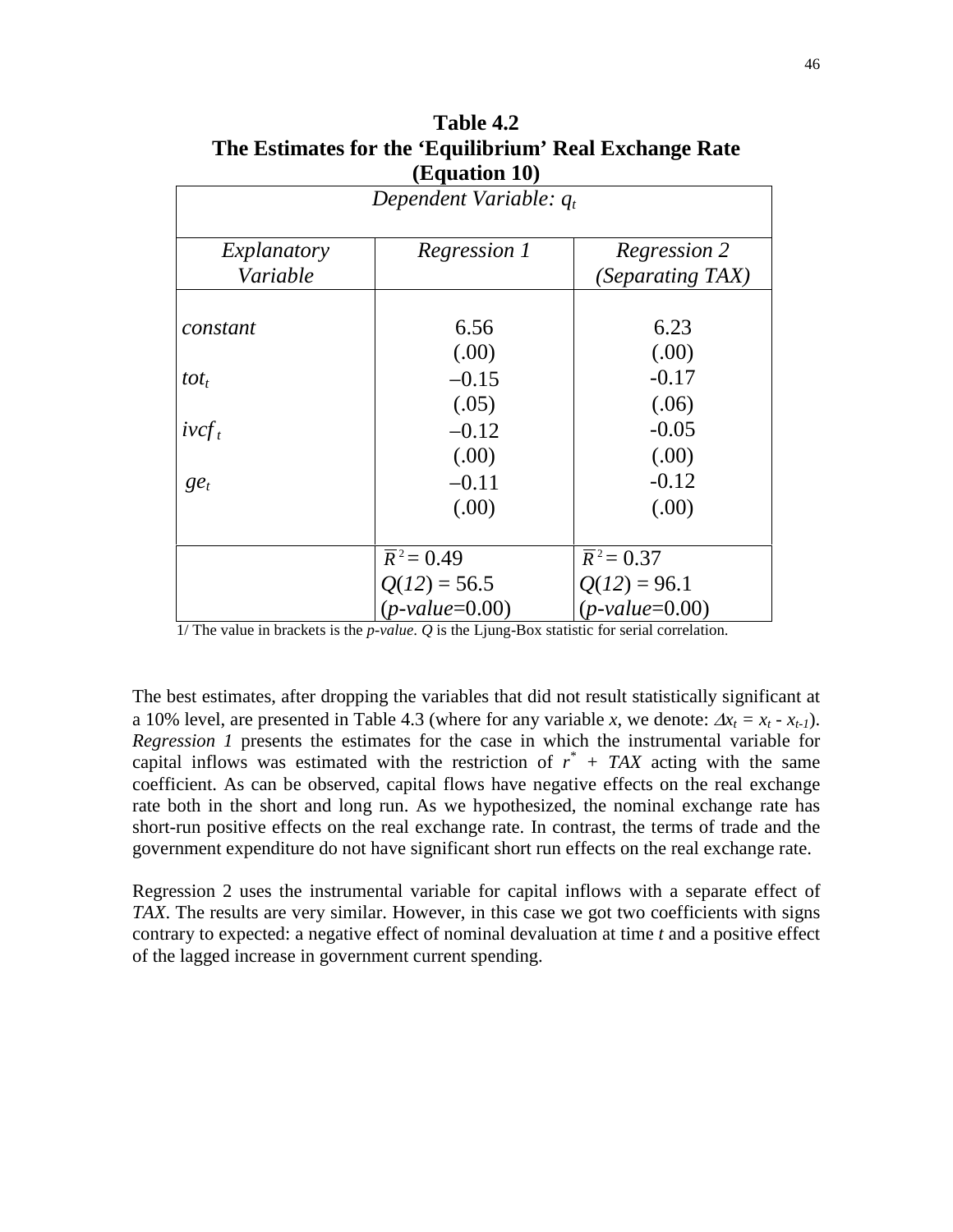| Extrange Rait (Equation 11)       |                         |                         |  |  |  |  |  |
|-----------------------------------|-------------------------|-------------------------|--|--|--|--|--|
| Dependent Variable: $\Delta' q_t$ |                         |                         |  |  |  |  |  |
| Explanatory                       | Regression 1            | Regression 2            |  |  |  |  |  |
| Variable                          |                         | <i>(Separating TAX)</i> |  |  |  |  |  |
| $\Delta q_{t-1}$                  | 1.27                    | 1.46                    |  |  |  |  |  |
|                                   | (.00)                   | (0.00)                  |  |  |  |  |  |
| $\Delta q$ <sub>t-2</sub>         | $-0.64$                 | $-0.71$                 |  |  |  |  |  |
|                                   | (.00)                   | (0.00)                  |  |  |  |  |  |
| $\Delta ivcf_{t-1}$               | $-0.10$                 |                         |  |  |  |  |  |
|                                   | (.00)                   |                         |  |  |  |  |  |
| $\Delta ivcf_{t-2}$               | $-0.03$                 | $-0.03$                 |  |  |  |  |  |
|                                   | (.04)                   | (.05)                   |  |  |  |  |  |
| $\Delta ivcf_{t-3}$               | $-0.05$                 | $-0.01$                 |  |  |  |  |  |
|                                   | (.00)                   | (.04)                   |  |  |  |  |  |
| $\Delta ge_{t-1}$                 |                         | 0.02                    |  |  |  |  |  |
|                                   |                         | (.06)                   |  |  |  |  |  |
| $\Delta s_t$                      |                         | $-0.75$                 |  |  |  |  |  |
|                                   |                         | (.00)                   |  |  |  |  |  |
| $\Delta s_{t-1}$                  | 0.41                    | 0.83                    |  |  |  |  |  |
|                                   | (.03)                   | (.00)                   |  |  |  |  |  |
| $\hat{u}_t$                       | $-16.26$                | $-11.55$                |  |  |  |  |  |
|                                   | (.02)                   | (.07)                   |  |  |  |  |  |
|                                   |                         |                         |  |  |  |  |  |
|                                   | $\overline{R}^2 = 0.79$ | $\overline{R}^2 = 0.83$ |  |  |  |  |  |
|                                   | $Q(12) = 12.3$          | $Q(12) = 6.19$          |  |  |  |  |  |
|                                   | $(p-value=0.42)$        | $(p-value=0.90)$        |  |  |  |  |  |

**Table 4.3 The Estimates of the Error Correction Regression Model for the Real Exchange Rate (Equation 11)**

1/ The value in brackets is the *p*-*value*. *Q* is the Ljung-Box statistic for serial correlation.

l

Figure 4.1 plots the observed (*ex-post*) real devaluation ( $\Delta'q_t$ ) *versus* the fitted value of Regression 1, which we interpret as the expected real devaluation with the information available at time  $t \left( \Delta q^e \right)$ . The estimate of expected real devaluation seems to be a good predictor of *ex-post* real devaluation.40

<sup>&</sup>lt;sup>40</sup> When the fitted value of regression 2 is used, the corresponding plot is very similar to the one shown in Figure 4.1. It is available under request from the authors.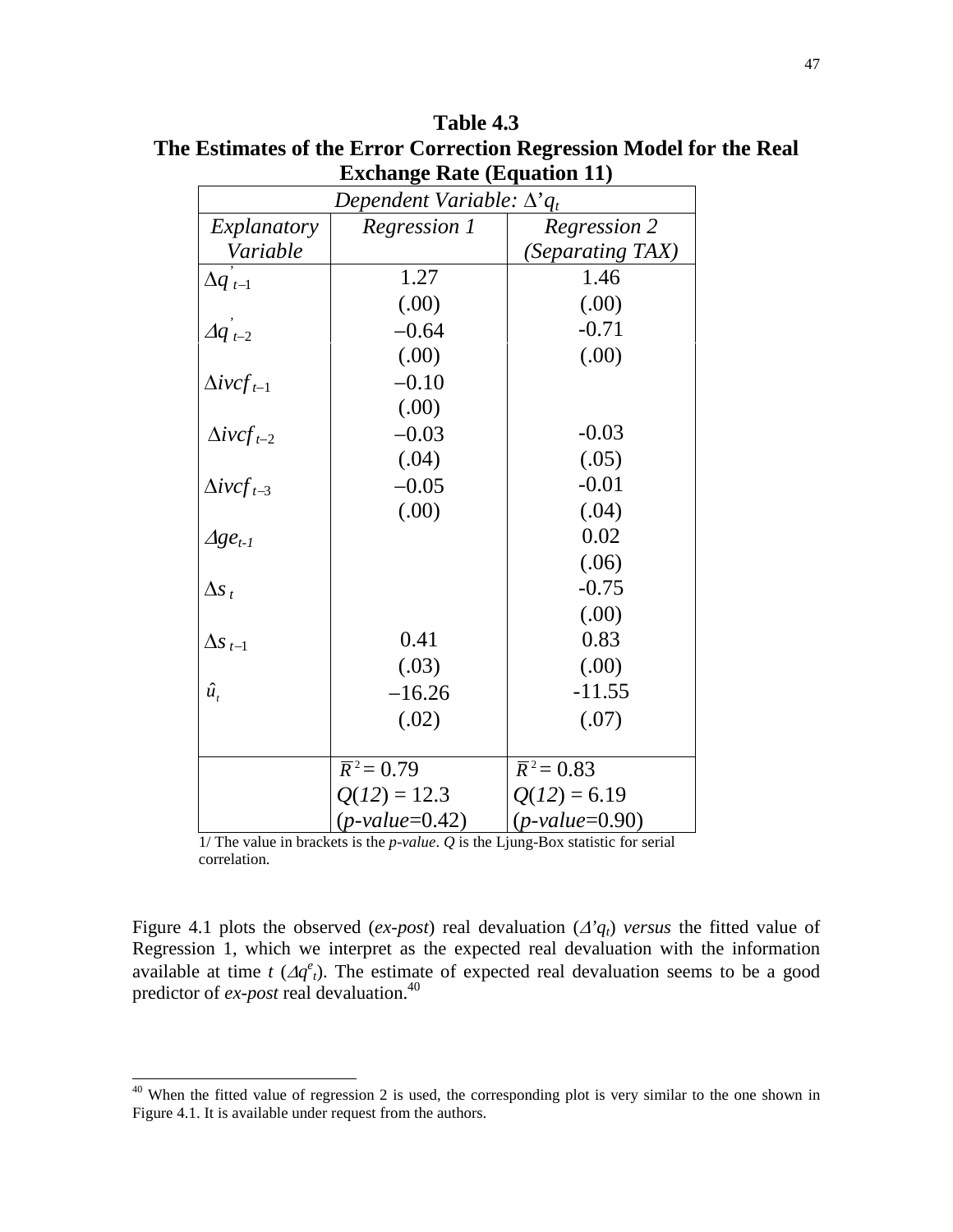#### **Figure 4.1**



#### E. The Estimation of the Real Interest Rate equation

l

Since we already have estimates of the unobservable variables  $r_t$ ,  $r_t$  and  $\Delta q_e^e$ , we can proceed to estimate the regression model given by equation (8). Our aim is to evaluate, first, if the equilibrium condition holds; that is, if the real interest rate parity condition holds; second, we aim to estimate the long and short-run elasticities; and third, to quantify the effect of the tax equivalent of the non-remunerated reserve requirement on capital inflows (*TAX*) on the *ex ante* real interest rate (*r*). In order to capture the role that may have played the monetary policy in affecting the real interest rate, we introduce a measure of the 'excess' of real money balances (*ermb*) in the dynamic presentation of the regression model (Equation 9). $^{41}$ 

The first thing we did was testing for the presence of unit roots. Standard unit root tests indicated that *TAX* and the *ex-ante* real interest rates (*r, r\** and *r \** +*TAX*) behave as unit root processes while the expected real devaluation  $(\Delta q^e_t)$  and the 'excess' of money balances  $(\text{ermb}_t)$  behave as stationary processes (the tests are not reported).

<sup>&</sup>lt;sup>41</sup> The fact that we allow some room for the monetary policy is based not only on the findings in this paper on the effectiveness of capital controls but also on other results from the literature in Colombia (Edwards, 1985; Toro, 1987; Gómez, 1996). From an statistical point of view, the introduction of the 'excess' of real money balances might improve the statistical properties of the model. We assume (and the estimation confirms) that the negative direct liquidity effects of *ermb* on the interest rate dominate over the indirect (positive) effects through higher inflationary expectations.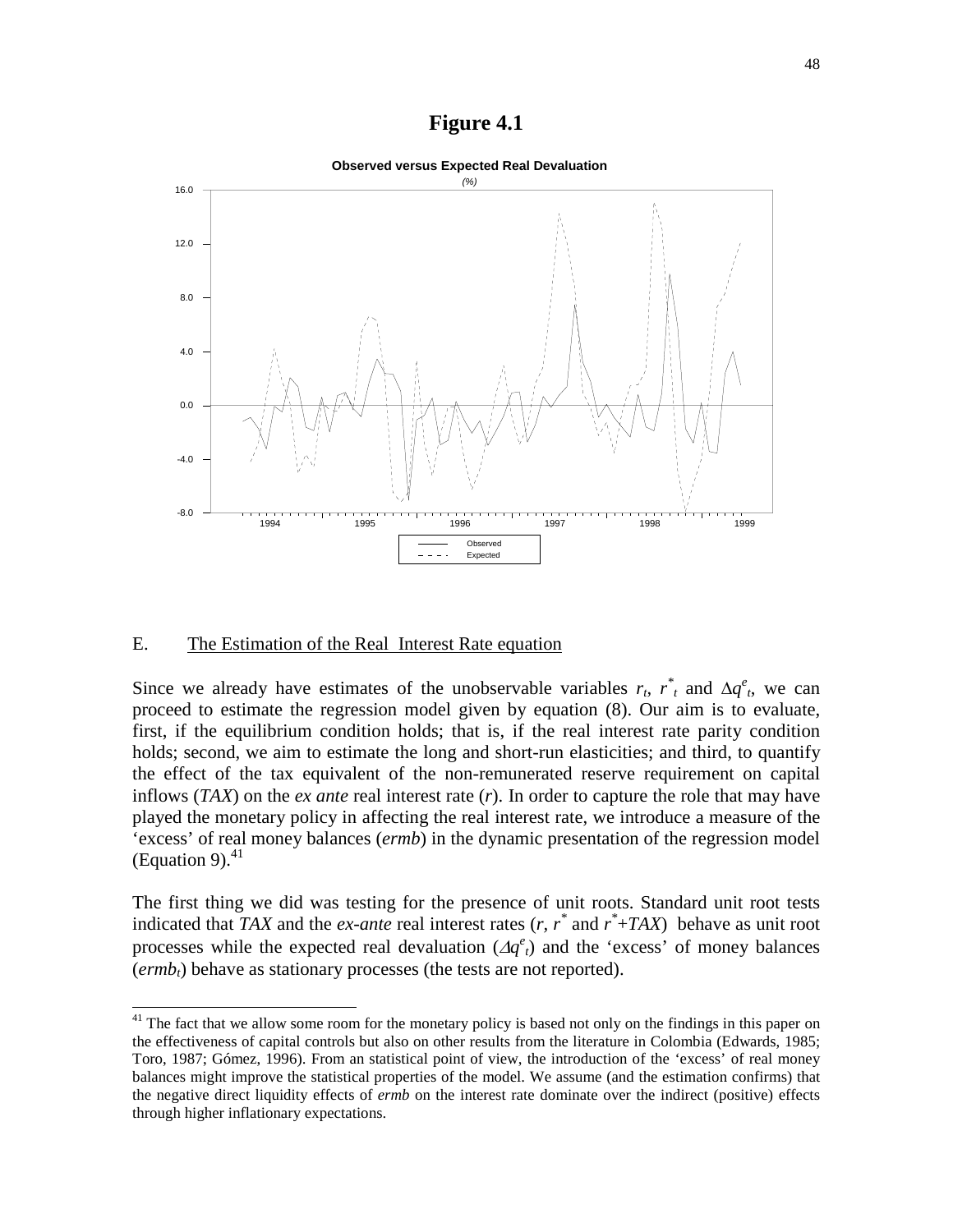Secondly, we evaluate for the presence of cointegration using two procedures: Johansen and Juselius (JJ) and Dickey-Fueller (DF). The JJ procedure consist of a full information maximum likelihood estimation of a system characterized by *n* cointegrating vectors. The *Trace* and *L-max* statistics indicated the presence of just one cointegrating relationship.<sup>42</sup> When testing *weak exogeneity* we found that  $r_t$  resulted the endogenous variable, as expected, while  $(r^* + TAX)_t$ ,  $\Delta q^e$ , and  $ermb_t$  resulted *weakly* exogenous. When testing for *exclusion*, we found that  $(r^*+TAX)_t$  was part of the *cointegration space* while  $\Delta q^e$  and *ermb<sub>t</sub>* were excluded. We estimated then the *conditional* (*partial*) system and tested it again for cointegration following the recommendations and, respective table, from Harbo et al. (1998).43 The results confirmed the existence of just one cointegration vector.

The Dickey-Fuller procedure consists simply on running an OLS regression and testing for unit roots on the residual from the regression model based on Equation (8). The test showed that the null hypothesis (i.e., that there is not presence of cointegration) could not be rejected at 5%. When we excluded  $\Delta q^e$  from the regression, however, the test was fully rejected, even at 1%. This corroborates the results from the JJ procedure: the presence of just one cointegrating relationship and the exclusion of the expected value of the real devaluation.

Hence, evidence goes against the existence of a long-run relationship between  $r_t$ ,  $(r^*+TAX)_t$ and  $\Delta q^e$ <sub>t</sub>. However, data suggest that there is a long-run relationship between  $r_t$  and  $(r^* + TAX)_t$ . For completeness we repeated the full exercise but separating the tax-equivalent of the non-remunerated reserve requirement,  $TAX_t$ , from  $r^*$ , and the results did not change much.

Table 4.4 reports the results from the OLS output of the 'equilibrium' relationship stated in Equation  $(8)$  augmented by a constant, with and without separating *TAX*.<sup>44</sup> It is clear from the results that the foreign real interest rate is the driving force of the domestic real interest rate, which can be considered evidence of the high degree of integration of Colombia to the world capital markets in the 90s. Moreover, it is interesting to note that the long run coefficient of the foreign real interest rate is close to unity. This result is particularly strong when we separate the tax equivalent of the non-remunerated reserve requirement. This implies that if the relevant foreign real interest rate  $(r^*)$  rises by 100 basic points, whether it is because of an increase in the US interest rates or because of an increase in the Colombian country risk (*Spread*), the domestic *ex-ante* real interest rate (*r*) will rise by about the same amount.

<sup>42</sup> Before testing for cointegration, we tested for the deterministic component in the statistical *system* and for specification and misspecification problems. The tests showed that data contained a constant in the cointegration space and that the specified VEC model adjusted generally quite well the data.

<sup>&</sup>lt;sup>43</sup> We use the critical values from "Table 3" in Harbo *et al.* (1998) with  $p_1=1$  and  $p_2=1$ , a 95% quantile and correction for *small* samples as suggested by Reinsel and Ahn (1992).<br><sup>44</sup> Estimates of Table 4.4 will be used in the next subsection for the sensibility analysis. The results from the

JJ procedure are quite similar but are computationally harder to use for the next subsection so that we decided to show just those coming from the Dickey-Fueller procedure.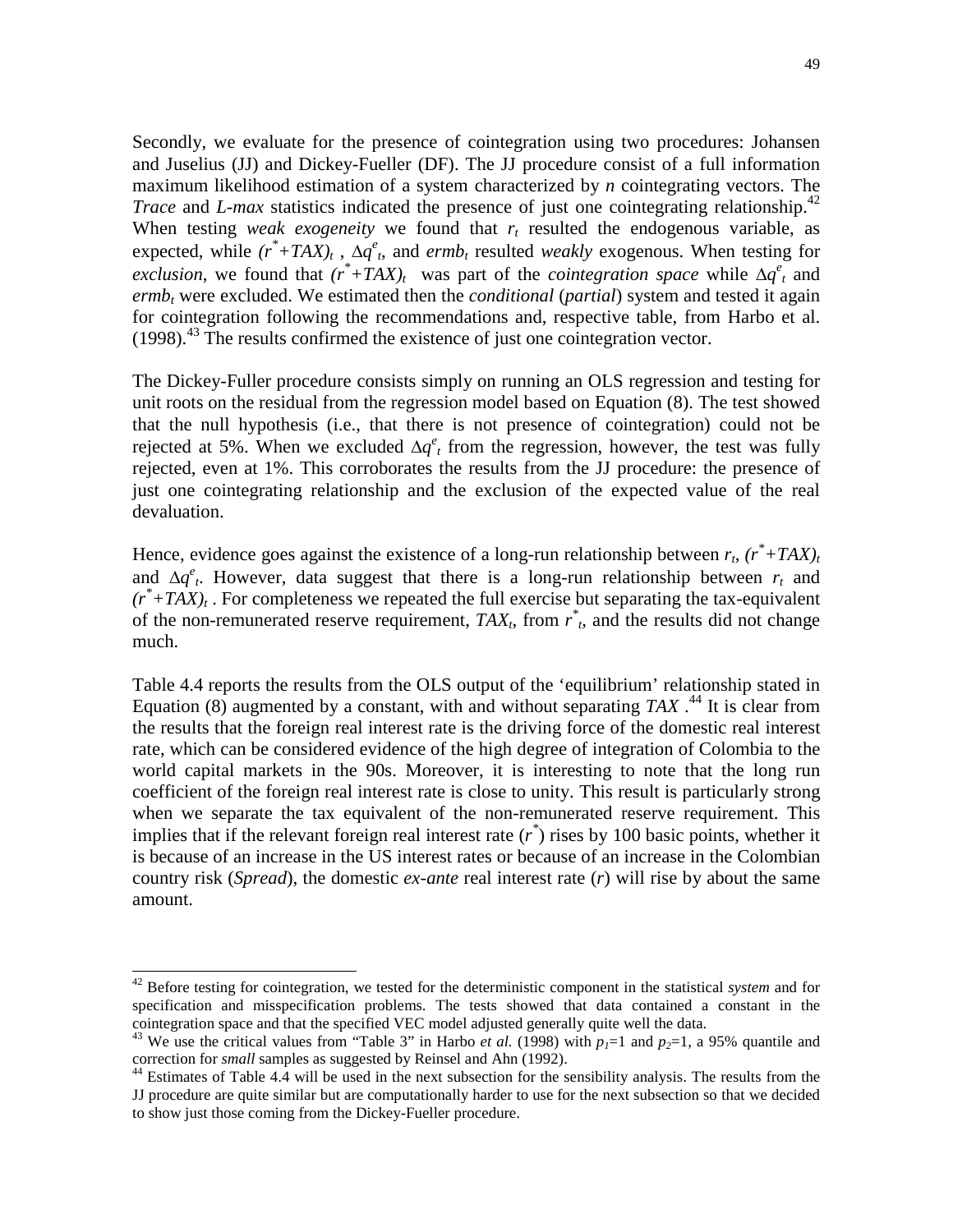The most relevant result for our original hypothesis is that the non-remunerated reserve requirement on capital inflows (*TAX*) does have a positive effect on the domestic *ex-ante* real interest rate. This result holds in both regressions in Table 4.4.

| Table 4.4                                                         |  |  |  |  |  |  |  |
|-------------------------------------------------------------------|--|--|--|--|--|--|--|
| <b>Estimates of the 'Equilibrium' Ex-Ante Real Interest Rates</b> |  |  |  |  |  |  |  |
| (Equation 8)                                                      |  |  |  |  |  |  |  |

|                           | (L'yuativii 0)          |                         |  |  |  |  |  |  |
|---------------------------|-------------------------|-------------------------|--|--|--|--|--|--|
| Dependent Variable: $r_t$ |                         |                         |  |  |  |  |  |  |
| Explanatory               | Regression 1            | Regression 2            |  |  |  |  |  |  |
| Variable                  |                         | <i>(Separating TAX)</i> |  |  |  |  |  |  |
|                           |                         |                         |  |  |  |  |  |  |
| Constant                  | 0.70                    | 0.74                    |  |  |  |  |  |  |
|                           | (.56)                   | (.54)                   |  |  |  |  |  |  |
| $r^*$ + TAX <sub>t</sub>  | 1.13                    |                         |  |  |  |  |  |  |
|                           | (.00)                   |                         |  |  |  |  |  |  |
| $r_t^*$                   |                         | 1.01                    |  |  |  |  |  |  |
|                           |                         | (.00)                   |  |  |  |  |  |  |
| $TAX_t$                   |                         | 1.70                    |  |  |  |  |  |  |
|                           |                         | (.00)                   |  |  |  |  |  |  |
|                           |                         |                         |  |  |  |  |  |  |
|                           | $\overline{R}^2 = 0.45$ | $\bar{R}^2 = 0.45$      |  |  |  |  |  |  |
|                           | $Q(12) = 108.1$         | $Q(12) = 117.6$         |  |  |  |  |  |  |
|                           | $(p-value=0.00)$        | $(p-value=0.00)$        |  |  |  |  |  |  |

<sup>1/</sup> The value in brackets is the *p*-*value*. *Q* is the Ljung-Box statistic for serial correlation.

Table 4.5 presents the estimation of the error-correction model for the domestic *ex-ante* real interest rate given by equation (9).This equation captures the dynamics of *r* in the process of adjustment towards its long-run equilibrium level. Given the economic and statistical properties of  $\Delta q^e$ <sub>t</sub> and *ermb<sub>t</sub>* (as stationary processes), we introduced these variables in levels in the dynamic equation, as recommended by JJ. The expected real devaluation  $(\Delta q^e_t)$ did not result significant in explaining the short run behavior of the domestic real interest rate. Changes in the foreign real interest rate were not significant either. In contrast, changes in *TAX* have a positive short-run effect on the domestic *ex-ante* real interest rate. Also, the estimates of the coefficient for  $ermb<sub>t</sub>$  show that a expansionary monetary policy, as measured by the 'excess' of real money balances, produces a temporary decrease in the domestic *ex-ante* real interest rate.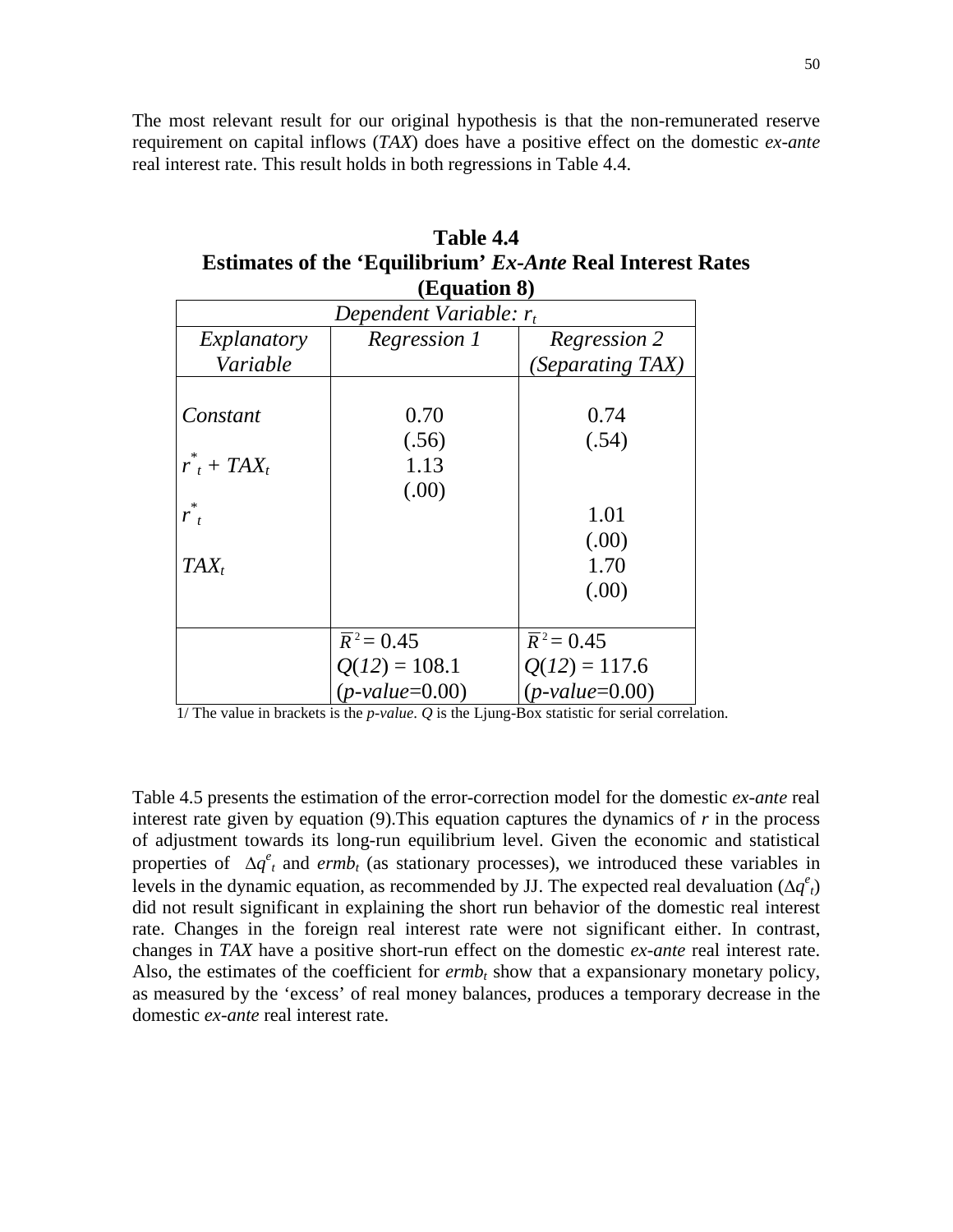## **Table 4.5 Estimates of the Error Correction Model for the Domestic** *Ex-Ante* **Real Interest Rate (Equation 9)**

| Dependent Variable: $\Delta r_t$ |                         |                         |  |  |  |
|----------------------------------|-------------------------|-------------------------|--|--|--|
| Explanatory                      | Regression 1            | Regression2             |  |  |  |
| Variable                         |                         | (Separating TAX)        |  |  |  |
| $\Delta r_{t-1}$                 | 0.21                    | 0.20                    |  |  |  |
|                                  | (.06)                   | (.04)                   |  |  |  |
| $\Delta r_{t-2}$                 | 0.25                    |                         |  |  |  |
|                                  | (.02)                   |                         |  |  |  |
| $ATAX_{t-1}$                     |                         | 2.31                    |  |  |  |
|                                  |                         | (.00)                   |  |  |  |
| ermb <sub>t</sub>                | $-14.20$                | $-12.95$                |  |  |  |
|                                  | (.02)                   | (.02)                   |  |  |  |
| $\hat{\mathcal{E}}_{t-1}$        | $-26.83$                | $-16.44$                |  |  |  |
|                                  | (.00)                   | (.00)                   |  |  |  |
|                                  |                         |                         |  |  |  |
|                                  | $\overline{R}^2 = 0.28$ | $\overline{R}^2 = 0.41$ |  |  |  |
|                                  | $Q(12) = 5.99$          | $Q(12) = 7.3$           |  |  |  |
|                                  | $(p-value=0.91)$        | $(p-value=0.83)$        |  |  |  |

 $1/\hat{\mathcal{E}}_{t-1}$  is the error correction term. The value in brackets is the *p*-*value*. The table reports only those coefficients with *p*-*value* <0.10. *Q* is the Ljung-Box statistic for serial correlation.

#### F. Sensibility Analysis: macroeconomic effects of the non-remunerated reserve requirements on capital inflows

In order to summarize the implications of our econometric results in terms of the macroeconomic effects of the non-remunerated reserve requirement on capital inflows, this section presents a counterfactual sensibility analysis to evaluate the simultaneous effect of a marginal change in *TAX* on the endogenous variables of our model, that is, on the domestic *ex-ante* real interest rate (*r*), the long-run equilibrium level of this variable, the net capital inflows (*cf*), and the long-run 'equilibrium' real exchange rate.

For this purpose, we used the parameters of the model in order to estimate the values of the endogenous variables by taking the observed values of the exogenous variables (*TAX, r<sup>\*</sup>*, *ermb, tot, ge and*  $\Delta s$ *).* These values differ from the observed values only because of estimation errors. Then, we simulated the values of the endogenous variables assuming an increase of 1% in *TAX* and keeping the other exogenous variables at their observed levels. Figure 4.2 plots the results for the period 1994:1 to 1999:6 using the model with and without separating *TAX*.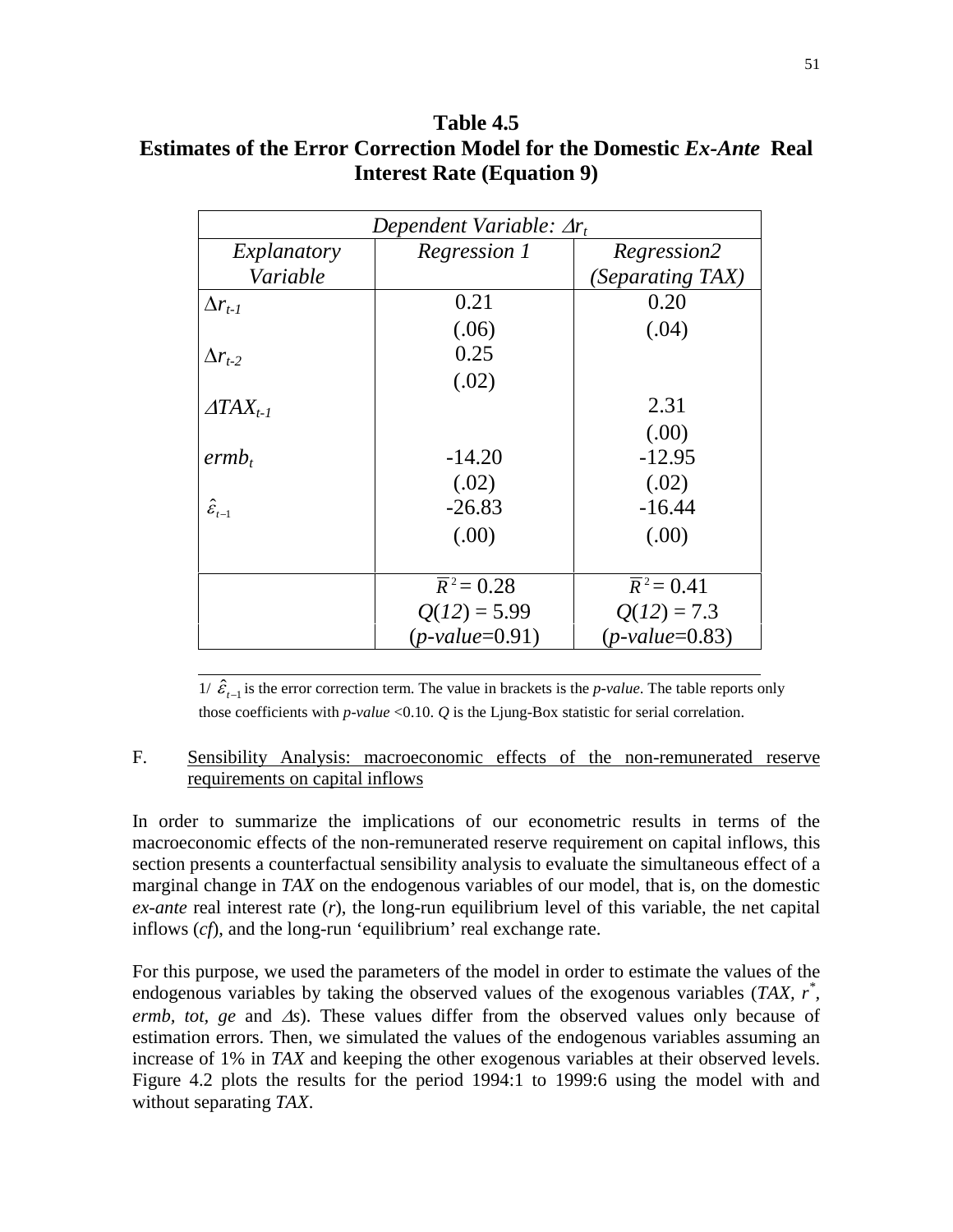**GRAPH 4.2 SENSIBILITY TO A 1% INCREASE IN** *TAX*

## **A. Without separating** *TAX*





# **B. Separating** *TAX*

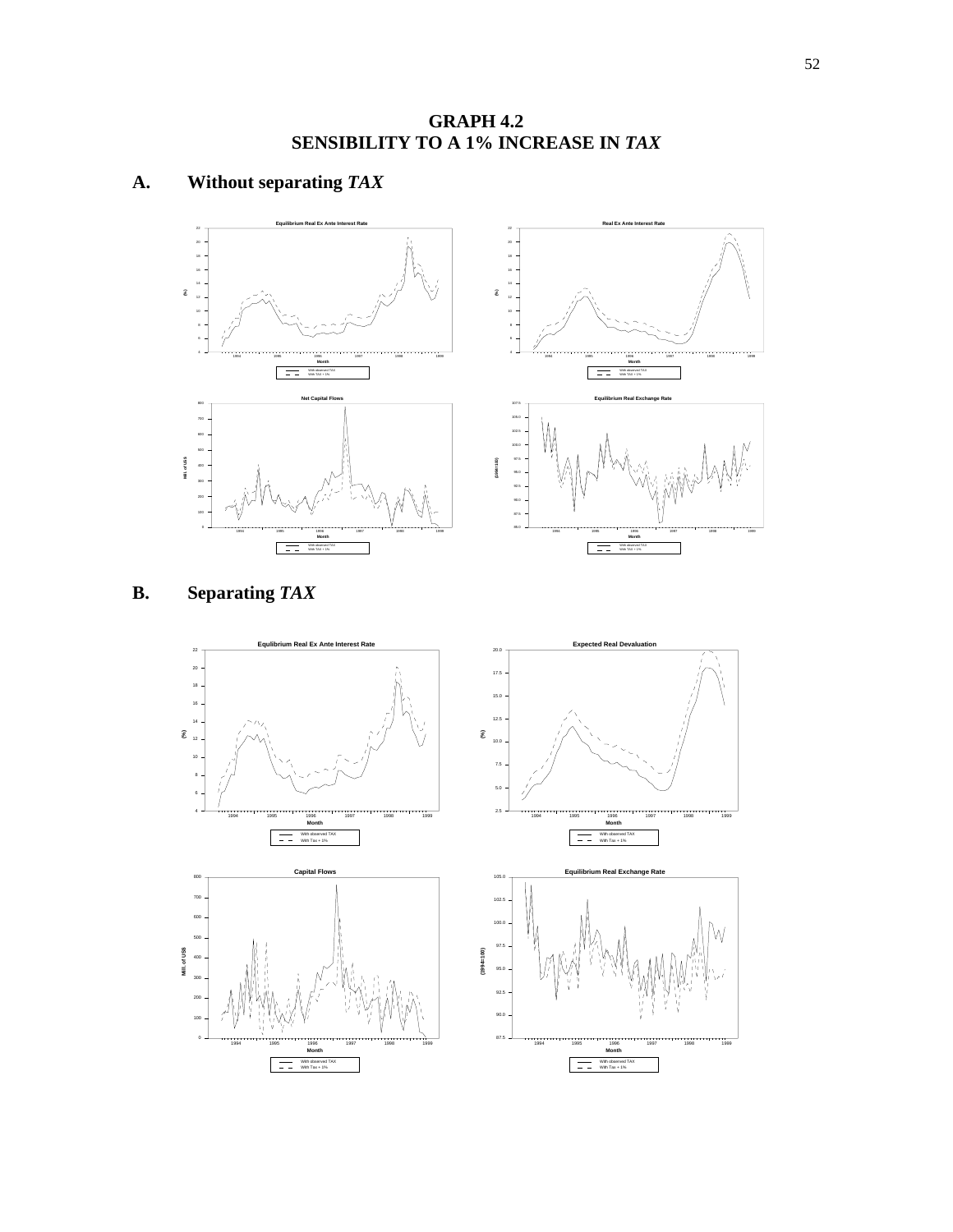It is clear from Figure 4.2 that the permanent increase in *TAX* leads to a permanent increase in the domestic *ex-ante* real interest rate (*r*). The effect on capital inflows is ambiguous and quite small, as far as the increase in *TAX* and the increase in *r* have opposite effects. For the same reason, the effect of *TAX* on the equilibrium real exchange rate is ambiguous and almost negligible.

It is important to stress that we are working with a partial equilibrium model in this exercise. Thus, the dynamics of the model is not taking into account the macroeconomic implications that would arise from the increase in the domestic real interest rate as a consequence of an increase in *TAX*. It is likely, for instance, that an increase in the domestic interest rate by the middle of the nineties, compared to the levels that were observed in that period, would have reduced aggregate demand and the current account deficit of the balance of payments. By the same token, the behavior of the *spread*, as a measure of country risk, would have had a different trajectory. Hence, the sharp increase in the relevant foreign interest rate and the domestic interest rate that took place by the end of the decade would have probably been mitigated.

The main point that we want to make with this analysis is to show that our estimates confirm the effectiveness of *TAX* in the sense we have described in this paper: it allows to increase the domestic real interest rate in a context of an open economy with a low degree of monetary autonomy. Moreover, it does so without creating pressures towards a real appreciation of the peso. The tax, therefore, is useful as a macroeconomic policy tool addressed to reduce aggregate demand and to contribute in a process of macroeconomic stabilization.

Notice that in our model, an increase in the domestic real interest rate (*r*) for stabilization purposes can also be achieved through a tightening of monetary policy (reducing *ermb*). Nevertheless, in this case, the increase in *r* would be only temporary as far as the long-run equilibrium level of this variable does not depend on monetary policy. Moreover, the increase in *r* through this mechanism would necessarily and unambiguously increase capital inflows (reduce *cf*) and reduce the real exchange rate during the period in which the domestic real interest rate is above its long run equilibrium level. Thus, the increase in capital inflows and the real appreciation of the peso would also be temporary and unsustainable in the long run.

In summary, it is clear that if the authorities aim to increase the domestic real interest rate in order to stabilize aggregate demand without creating pressures towards a real appreciation of the peso, an increase in the tax on capital inflows is a superior policy than a tightening of money supply.<sup>45</sup>

<sup>&</sup>lt;sup>45</sup> The importance of avoiding a temporary and unsustainable process of real appreciation of the domestic currency should be part of the objectives of any central bank in globalized economy. A recent survey of the world economy published in *The Economist* (1999) have stressed the importance of asset price bubbles and bursts as something that should be taken in mind by central bankers as a signal of sustainable economic stability. In addition to current and forecasted inflation, as measured by CPI, central banks should look at asset prices and credit. Overvaluation of domestic prices of both goods and services and of assets, as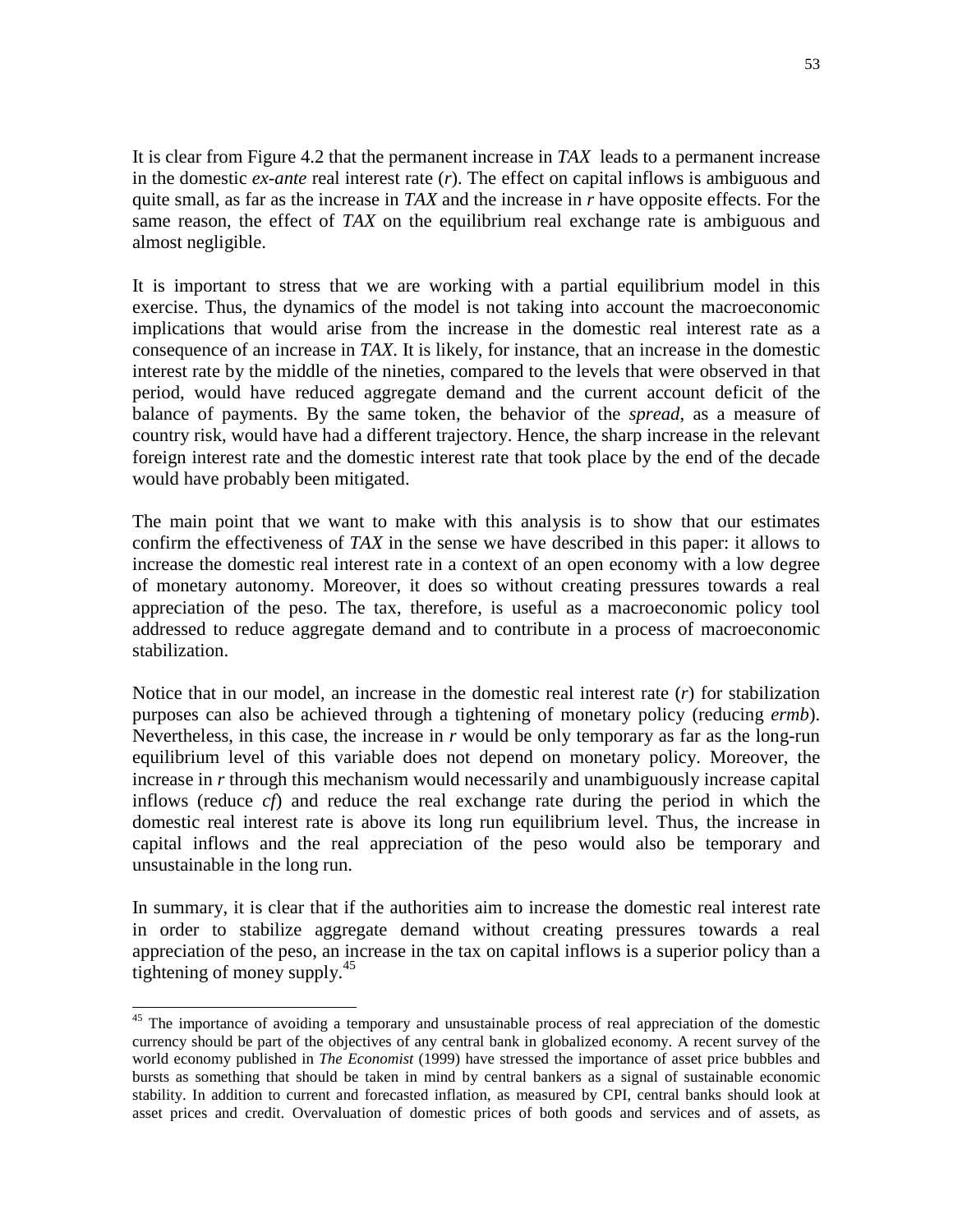## **V. CONCLUSIONS AND FINAL REMARKS.**

The Colombian economy in the nineties can be characterized as an increasingly open economy in which capital flows play an extremely important role. As a consequence, the long-run behavior of the domestic real interest rate was determined mainly by the foreign real interest rate, adjusted by the specific country risk (as reflected in the spreads on the Government bonds in the international financial markets) and by the costs of the implicit tax imposed through the non-remunerated reserve requirements on capital inflows.

The high and increasing degree of financial integration of the Colombian economy with the rest of the world greatly reduced the ability of the authorities to affect the behavior of both the nominal and the real exchange rate through monetary and exchange rate policies. This explains the process of gradual liberalization of the foreign exchange regime during the nineties, which went from a crawling-peg system in the initial years of the decade to a fully flexible regime in 1999.

In this context, the ability of monetary and exchange rate policies to contribute in the macroeconomic stabilization was also greatly reduced during the nineties. The dilemmas for the Central Bank were, therefore, extremely difficult when faced with an unprecedented increase in government spending, a rapid increase in the private sector debt, and large current account imbalances financed by huge but unsustainable foreign capital flows.

The non-remunerated reserve requirements on capital inflows introduced in Colombia in 1993 were a useful macroeconomic policy tool in helping to deal with the mentioned dilemmas. They allowed to increase the domestic real interest rate and to discourage aggregate demand in the process of stabilization without creating additional pressures towards a real appreciation of the Colombian peso, which would have aggravated the external imbalances.

Of course, the implicit tax on capital inflows could only act as a marginal element in a macroeconomic environment in which the lack of fiscal austerity was creating tremendous risks which, at the end, led to the severe recession of 1998 and 1999. Indeed, the usefulness of price-based capital account regulations does not mean that they are a substitute for a sound fiscal policy. The differences in the Colombian and the Chilean experiences, two countries that used an implicit tax on capital inflows but with very different fiscal policies, are a good illustration of this point.

Price-based regulation instruments on capital inflows were also useful in Colombia as a liability policy since they led to a higher average maturity of foreign private debt, which in turn helped to avoid a massive debt repayment in the crisis period. However, discouraging short-term foreign capital inflows through a tax creates distortions that work against the development of domestic capital markets. We argue, then, that other type of measures to deal with this problem may be preferable in the long run. In particular, we propose that

 $\overline{a}$ 

measured in foreign exchange, is an additional element that central banks should take care of as it may come about as a result of an unsustainable appreciation of the domestic currency. It is another indicator of overheating and is closely related with unsustainable trade imbalances.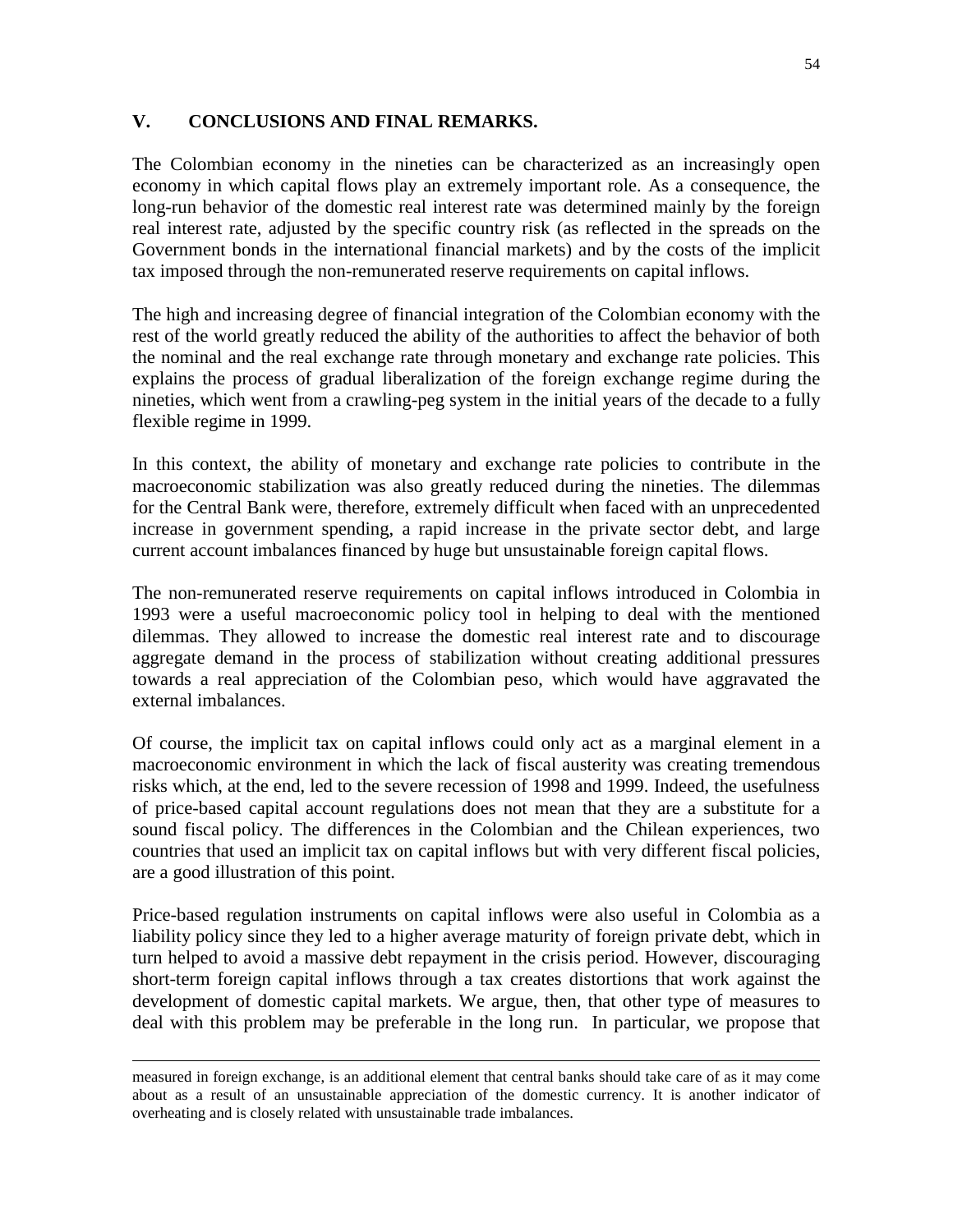prudential regulation should be used to discourage both a large reliance on short-term debt, in foreign and in domestic currency, and a currency mismatch in assets and liabilities of businesses and families.

In summary, we found that price-based regulation of the capital account is an effective and useful tool for macroeconomic policy which should be used in periods of large capital inflows to an economy with excess aggregate demand. Nevertheless, it is not a tool that should be kept as a permanent liability policy.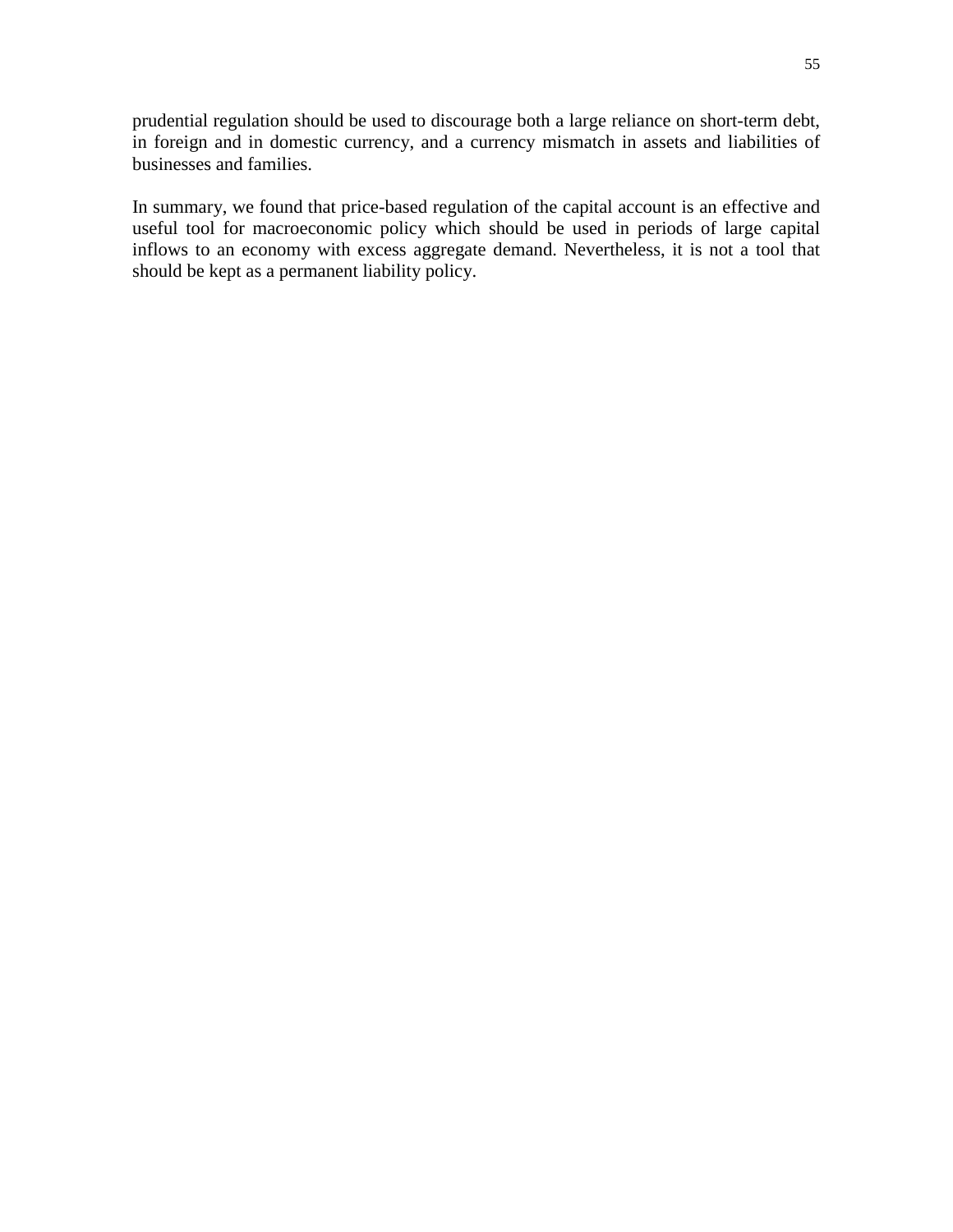#### **REFERENCES**

- Arias, Andrés Felipe y Martha Misas (1998), "Neutralidad Monetaria en la Tasa de Cambio Real Colombiana", *Coyuntura Económica*, Fedesarrollo, Vol. XXVIII, No. 4, Bogotá, Diciembre.
- Banco Interamericano de Desarrollo (1995), *Hacia una Economía menos Volátil, Informe Anual sobre Progreso Económico y Social en América Latina*, Washington, Octubre.
- Calderón Alberto (1995), "La Tasa de Cambio Real en Colombia: Mitos y Realidades", *Coyuntura Económica*, Fedesarrollo, Vol. XXV, No. 2, Bogotá, Junio.
- Cárdenas, Mauricio (1997), *La Tasa de Cambio en Colombia*, Cuadernos de Fedesarrollo, No. 1.
- Cárdenas, Mauricio y Felipe Barrera (1996), "Sobre la Efectividad de los Controles a los Flujos de Capitales en Colombia", *Coyuntura Económica*, Fedesarrollo, Vol. XXVI, No. 2, Bogotá, Junio,
- Cárdenas, Mauricio y Felipe Barrera (1997), "On the Effectiveness of Capital Controls: The Experience of Colombia during the 1990s," *Journal of Development Economics*, Vol 54.
- Cárdenas, Mauricio y Andrés Escobar (1997), "Determinantes del Ahorro en Colombia: 1925-1994", *Coyuntura Económica*, Fedesarrollo, Vol. XXVII, No. 2, Bogotá, Junio.
- Cardoso, Eliana and Ilan Goldfajn (1997), "Capital Flows to Brazil: The Endogeneity of Capital Controls," *IMF Working Paper*, September.
- Carrasquilla, Alberto (1999), *Estabilidad y Gradualismo: Ensayos sobre Economía Colombiana*, Banco de la República y Tercer Mundo Editores, Bogotá, Febrero.
- Carrasquilla, Alberto (2000), "El Programa Económico para el Año 2000", *Economía Colombiana y Coyuntura Política*, Revista de la Contraloría General de la República, Edición 277, Bogotá, Febrero.
- Carrasquilla Alberto y Arias, Andrés Felipe (1997), "Tipo de Cambio Real en Colombia: ¿Qué Pasó? Un Modelo de Tres Períodos", en Santiago Montenegro (coord.), *Los Determinantes de la Tasa de Cambio Real en Colombia*, Universidad de los Andes, CEDE, Debates No. 1.
- Carrasquilla, Alberto y Hernán Rincón (1990), "Relaciones entre déficit público y ahorro privado: Aproximaciones al caso colombiano," *Ensayos de Política Económica*, Banco de la República, No. 18, Bogotá, Diciembre.
- Clarida, R. and J. Gali (1995), "Sources of Real Exchange Rate Fluctuations: How Important are Nominal Shocks?" *Carnegie-Rochester Series on Public Policy*, 41, 1-56.
- Clavijo, Sergio (1998), *Política Fiscal y Estado en Colombia*, Ediciones Uniandes, Bogotá.
- Comisión de Racionalización del Gasto y las Finanzas Públicas (1997), *Informe Final: El Saneamiento Fiscal, Un Compromiso de la Sociedad*, Ministerio De Hacienda y Crédito Público, Santafé de Bogotá.
- Cordella, Tito (1998), "Can Short-Term Capital Controls Promote Capital Inflows?" *IMF Working Paper*, September.
- Correa, Patricia y Jaime H. Escobar (1990), "Radiografía de la Inflación Actual", *Coyuntura Económica*, Fedesarrollo, Vol. XX, No. 3, Bogotá, Octubre.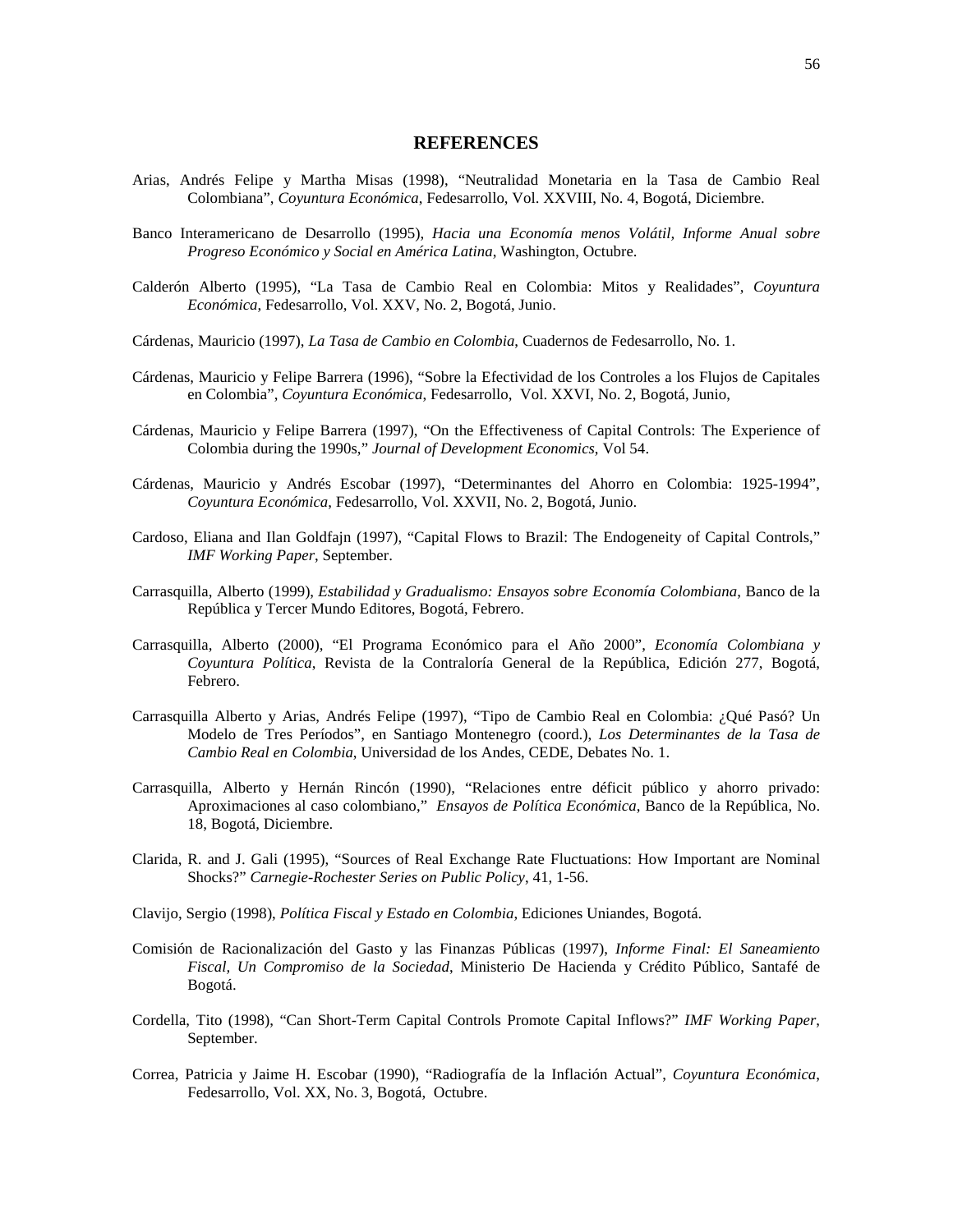- Correa, Patricia (2000), "Public Debt, Public Debt Markets and Monetary Policy in Colombia," *Mimeo*, Banco de la República, Document presented at the second OECD/World Bank Workshop on Development of Fixed Income Securities Markets in Emerging Economies, Washington D.C., January 24-26.
- Cottani, J. A., D. F. Cavallo y M. S. Khan (1990), "Real Exchange Rate Behavior and Economic Performance in LDCs,**"** *Economic Development and Cultural Change***,** 39, 61-76.
- Dornbusch Rudiger and Stanley Fischer (1992), "Inflación Moderada", *Ensayos sobre Política Económica*, No. 21, Banco de la República, Bogotá, Junio.
- Echeverry, Juan Carlos (1999), "La Caída del Ahorro durante los Noventa: Teoría y Evidencia Empírica", en *Planeación y Desarrollo*, Departamento Nacional de Planeación, Vol. XXX, No. 1, Bogotá, Enero-Marzo.
- Edison, H. and B. Pauls (1993), "A Re-Assessment of the Relationship Between Real Exchange Rates and Real Interest Rates: 1974-90," *Journal of Monetary Economics*, 31, 165-87.
- Edwards, Sebastián (1985), "Money, the Rate of Devaluation, and the Interest Rates in a Semi-open Economy: Colombia, 1968-82," *Journal of Money, Credit, and Banking*, 1, 59-68.
- Edwards, Sebastian (1989a), *Real Exchange Rates, Devaluation, and Adjustment: Exchange Rate Policy in Developing Countries*, Cambridge, MIT Press.
- Edwards, Sebastián (1989b), "Real Exchange Rates in Developing Countries: Concepts and Measurement," *Working Paper 2950*, NBER, Cambridge, MA.
- Edwards, Sebastián and M. Khan (1985), "Interest Rate Determination in Developing Countries: A Conceptual Framework," *IMF Staff Papers*, 3. 377-403.
- Fainboim, Israel y Julio César Alonso (1997), "Sobre el Uso Indiscriminado de Indicadores Fiscales Complementarios", en *Coyuntura Económica*, Fedesarrollo, Vol. XXVII, No. 3, Bogotá, septiembre.
- Fedesarrollo (1999), "Editorial", *Coyuntura Económica*, Vol. XIX, No. 3, Bogotá, Septiembre.
- Florez, Luis Bernardo y Mauricio Avella (1998), "El Ahorro en Colombia y las Opciones para el Futuro", en Asobancaria, *Banca 98: Agenda para el Fin del Milenio: Paz, Política Social y Economía*, Asociación Bancaria y de Instituciones Financieras de Colombia, Bogotá, Septiembre.
- García Ascencio, Felipe (1999), "Chile and Colombia: A Tale of Two Pesos," *IDEAglobal.com*, October 26.
- Gomez, Carolina. (1996), "Movilidad de Capital en la Economía Colombiana, Período: 1970-1994," *Ensayos de Economía***,** 11, UN de Medellín, 11-42**.**
- Harbo, I., S. Johansen, B. Nielsen, and A. Rahbek (1998), "Asymptotic Inference on Cointegrating Rank in Partial Systems," *Journal of Business and Economic Statistics*, 4, 388-399.
- Hendry, D., E. Leamer y D. Poirier (1990), "The ET Dialogue: Conversation on Econometric Methodology," *Econometric Theory*, 6, 171-261.
- Hernández, Antonio y Carolina Gómez (1998), "Ajuste Fiscal: de la Retórica a los Acuerdos", *Mimeo*, Banco de la República, Bogotá.
- Herrera, Santiago (1997a), "El Tipo de Cambio Real y la Cuenta Corriente de la Balanza de Pagos de Largo Plazo en Colombia", Fedesarrollo, *Coyuntura Económica*, Vol. XXVII, No. 1, Bogotá, Marzo.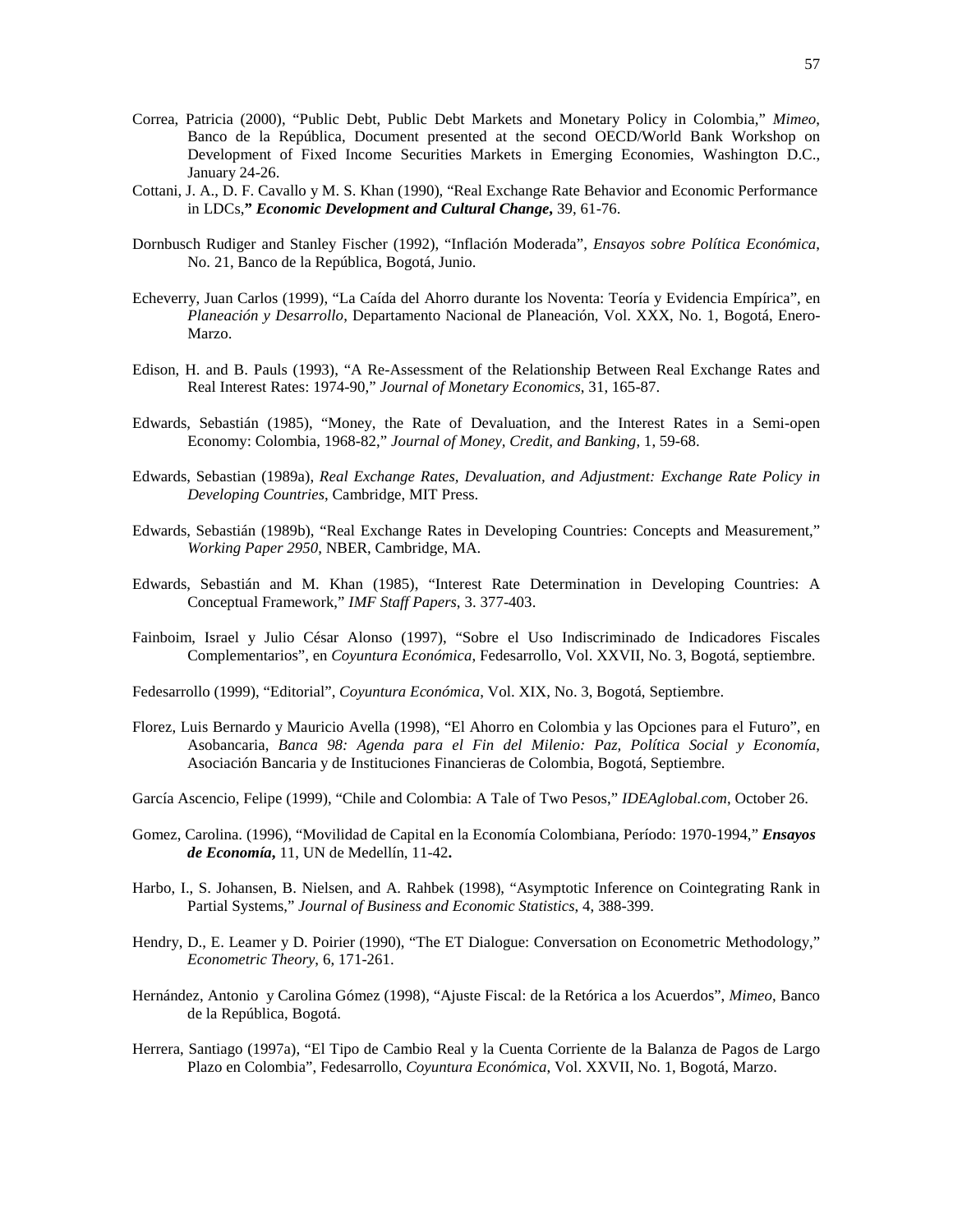- Herrera, Santiago (1997b), "Una Evaluación Distinta de la Situación Fiscal Colombiana", en *Coyuntura Económica*, Fedesarrollo, Vol. XXVII, No. 3, Bogotá, septiembre.
- Hommes, Rudolf, Armando Montenegro and Pablo Roda (coordinadores, 1994), *Una Apertura Hacia el Futuro: Balance Económico 1990-1994*, Tercer Mundo Editores y Departamento Nacional de Planeación, Bogotá, septiembre.
- Jaramillo, Juan Carlos, Roberto Steiner and Natalia Salazar (1999), *The Political Economy of Exchange Rate Policy in Colombia*, FEDESARROLLO, Working Paper Series, No. 11, January.
- Khan, M. S. y P. J. Montiel (1987), "Real Exchange Rate Dynamics in a Small, Primary-Exporting Country," *IMF Staff Papers*, 34, 681-710.
- López, Alejandro (1998), "¿Por qué cayó el ahorro privado en Colombia a comienzos de la década de los noventa?", en Fabio Sanchez (Compilador, 1998).
- López, Alejandro and Juan Ricardo Ortega (1998), "Private Saving in Colombia," *IMF Working Paper*, WP/98/171, December.
- MacDonald, R. (1997), "What Determines Real Exchange Rates?: The Long and The Short of It," *IMF Working Papers*, WP/97/21, IMF.
- MacDonald, R. (1998), "What Do We Really Know About Real Exchange Rates?" *Working Paper*, 28, Oesterreichische Nationalbank, Wien.
- MacDonald, R. (1999), "The Long-Run Relationship Between Real Exchange Rates and Real Interest Rate Differentials: A Panel Study," *IMF Working Papers*, WP/99/37, IMF.
- Meese, R. and K. Rogoff (1988), "What is Real? The Exchange Rate-Interest Differential Relation over the Modern Floating-Rate Period," *Journal of Finance*, 4, 933-48.
- Mishkin, F. (1984), "The Real Interest Rate: A Multi-Country Empirical Study," *Canadian Journal of Economics*, 2, 283-311.
- Mussa, Michael (1976), "The Exchange Rate, the Balance of Payments, and Monetary and Fiscal Policy Under a Regime Controlled Floating," *Scandinavian Journal of Economics*, 2, 229-48.
- Mussa, Michael (1984), "The Theory of Exchange Rate Determination," in Bilson and R. C. Marston (eds.), *Exchange Rate Theory and Practice*, NBER Conference Report, Chicago University Press.
- Ocampo, José Antonio y Leonardo Villar (1992), "Trayectoria y Vicisitudes de la Apertura Económica Colombiana", en *Pensamiento Iberoamericano*, No. 21, Volúmen Especial sobre "Comercio Apertura y Desarrollo: Casos Seleccionados,", Madrid, Enero-Junio.
- Ocampo, José Antonio (1997a), "Una Evaluación de la Situación Fiscal Colombiana", en *Coyuntura Económica*, Fedesarrollo, Vol. XXVII, No. 2, Bogotá, junio.
- Ocampo, José Antonio (1997b), "Evaluación de la Situación Colombiana: Réplica a los Comentarios", en *Coyuntura Económica*, Fedesarrollo, Vol. XXVII, No. 3, Bogotá, septiembre.
- Ocampo, José Antonio (1998), "La Política Económica durante la Administración Samper", en *Coyuntura Económica*, Fedesarrollo, Vol. XXVIII, No. 4, Bogotá, Diciembre.
- Ocampo, José Antonio y Javier Gómez (1997a), "Los Efectos de la Devaluación Nominal sobre la Tasa de Cambio Real en Colombia", en *Los Determinantes de la Tasa de Cambio Real en Colombia*, Santiago Montenegro (coord.), Universidad de los Andes, CEDE, Debates No. 1.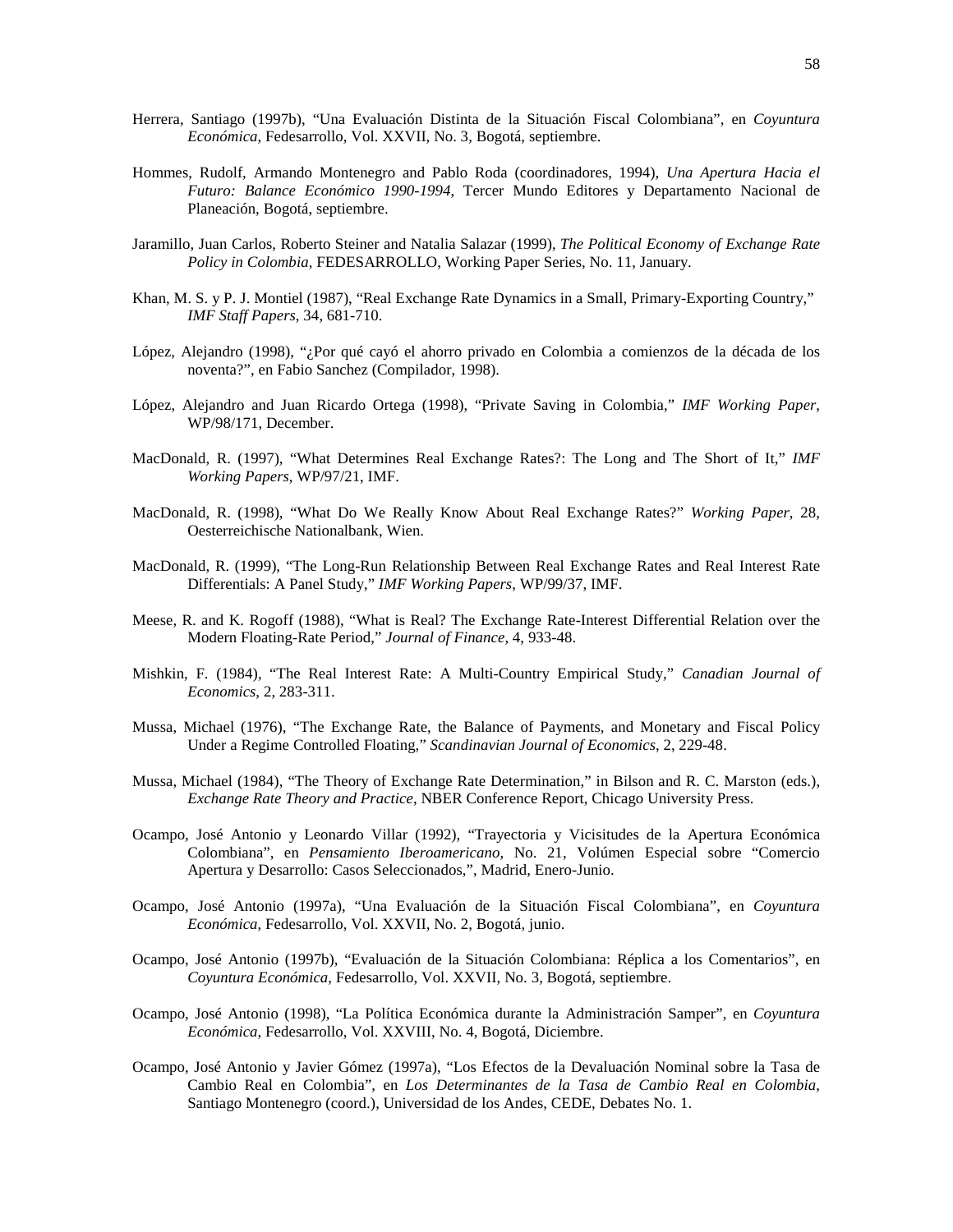- Ocampo, José Antonio and Camilo Ernesto Tovar (1999), *Price-based capital account regulations: the Colombian Experience*, CEPAL, Serie Financiamiento del Desarrollo, Santiago de Chile, Octubre.
- Ortega, Francisco (1991), "La Política Económica en 1991", en *Notas Editoriales, Revista del Banco de la República*, Vol. LXIV, No. 770, Bogotá, Diciembre.
- Otero, Jesús (1997), "Los determinantes de la tasa de cambio real en Colombia", en *Coyuntura Económica*, Vol. XXVII, No. 4, Bogotá, Diciembre.
- Posada, Carlos Esteban (1999), "Las Tasas de Interés en una Economía Pequeña con Movilidad Imperfecta de Capitales: El Caso Colombiano del Siglos XX (1905-1997)", *Borradores de Economía*, Banco de la República, No. 113, Febrero.
- Reinsel, G.C. and S. K. Ahn (1992), "Vector Autorregressive Models with Unit Roots and Reduced Rank Structure: Estimation, Likelihood Ratio Tests, and Forecasting,", *Journal of Time Series Analysis*, 13, 353-75.
- Rennhack, Rob y Guillermo Mondino (1989), "Movilidad de Capitales y Política Monetaria en Colombia", *Ensayos sobre Política Económica*, No. 15, Banco de la república, Bogotá, Junio.
- Rincón, Hernán (1999a), "Devaluación y Precios Agregados en Colombia, 1980-1998", forthcoming in *Borradores de Economía*, Banco de la República, Bogotá.
- Rincón Hernán (1999b), "Testing the Short-and-Long-Run Exchange Rate Effects on Trade Balance: The Case of Colombia", Banco de la República, *Borradores de Economía*, No. 120. Forthcoming in *Ensayos sobre Política Económica*.
- Rincon, H. (2000), "Efectividad del Control a los Flujos de Capital: Un Reexamen Empírico de la Experiencia Reciente en Colombia," *Revista de Economía del Rosario*, Universidad del Rosario, Bogotá, Vol. 3, No. 1.
- Rocha, Ricardo y Fernando Mesa (1998), "Flujos Internacionales de Capital en Colombia: Un Enfoque de Portafolio", *Archivos de Macroeconomía*, Departamento Nacional de Planeación, No. 78, Bogotá, Marzo.
- Sánchez, Fabio (Compilador, 1998), *El Ahorro en Colombia: Evolución y Comportamiento Global y Sectorial*, Tercer Mundo Editores y Departamento Nacional de Planeación, Bogotá, Julio.
- Steiner, Roberto (1996), "La Reciente Afluencia de Capital Extranjero a Colombia", *Coyuntura Económica*, Fedesarrollo, Vol. XXVI, No. 2, Junio.
- Stockman, A. C. (1980), "A Theory of Exchange Rate Determination," *Journal of Political Economy*, 88, 673-98.
- Toro, J. (1987), "Tasa de Interés y Variaciones en el Grado de Apertura de la Economía Colombiana durante el Período 1967-1985," *Desarrollo y Sociedad*, CEDE, 20, 127-175.
- The Economist (1999), "Central Banks: Navigators in Troubled Waters," *The Economist: A Survey of the World Economy*, September 25.
- Urrutia, Miguel (1993), "La Política Económica en 1993", *Notas Editoriales, Revista del Banco de la República*, Vol. LXVI, No. 794, Bogotá, Diciembre.
- Urrutia, Miguel (1995), "El Sistema de Bandas Cambiarias en Colombia", *Notas Editoriales, Revista del Banco de la República*, Vol. LXVIII, No. 807, Bogotá, Enero.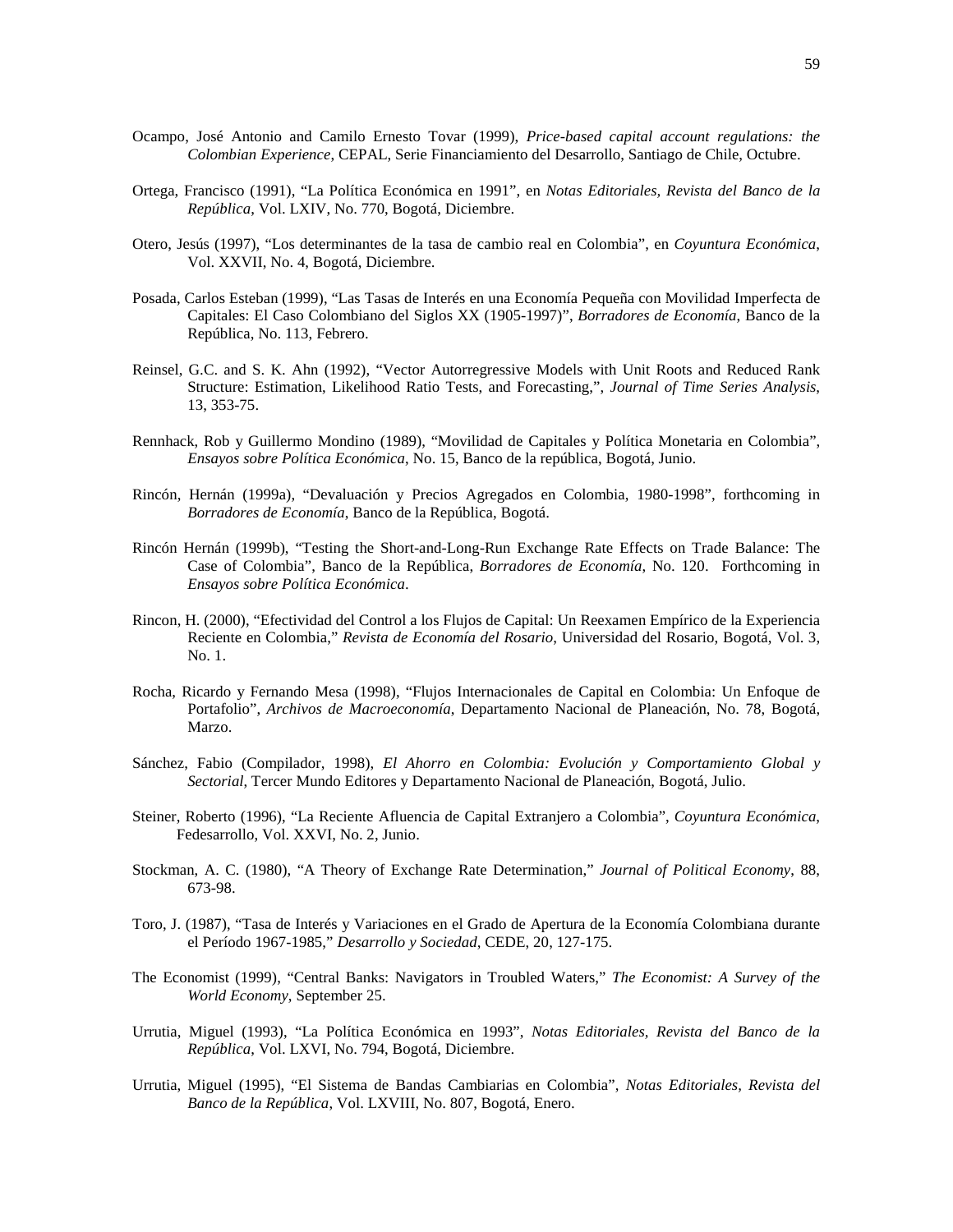- Urrutia, Miguel (2000), "Políticas para evitar burbujas especulativas en finca raíz", *Notas Editoriales, Revista del Banco de la República*, Vol. LXXIII, No. 867, Bogotá, Enero.
- Villar, Leonardo (1999), "Política Cambiaria en un Proceso de Ajuste Ordenado", *Revista del Banco de la República*, Vol. LXXII, No. 864, Bogotá, Octubre.
- Villar, Leonardo (2000), "¿La Economía Colombiana se Abrió o se Cerró en la Década de los Noventa? Una Nota sobre Indicadores de Apertura Económica", *Revista del Banco de la República*, Vol. LXXII, No. 864, Bogotá, Octubre.
- World Bank (1997), *Private Capital Flows to Developing Countries: The Road to Financial Integration*, A World Bank Policy Research Report, Oxford University Press.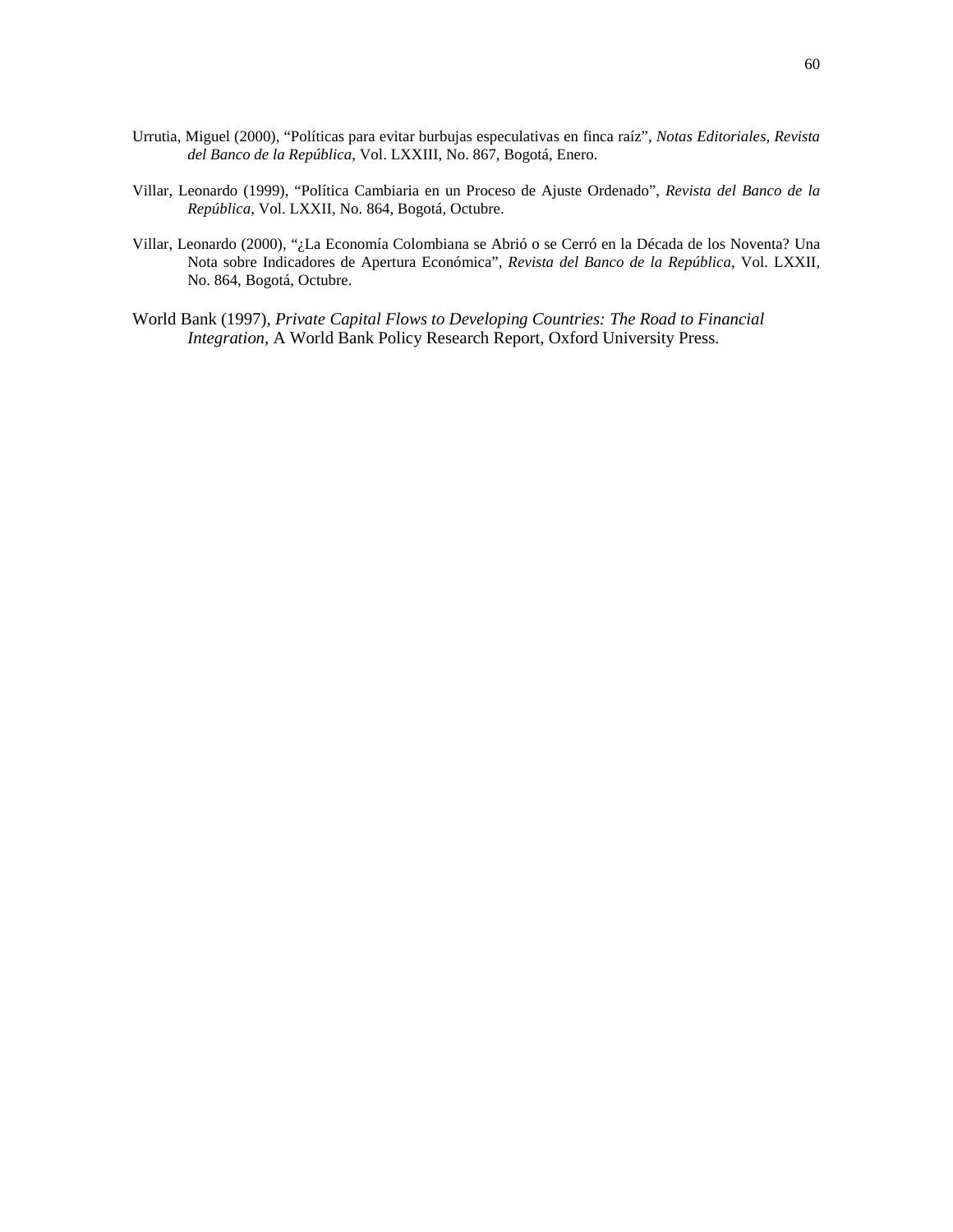#### **APPENDIX 1**

#### **Granger Causality Tests on Colombian Real Interest Rates, Real Absorption and Real GDP**

This appendix presents Granger causality tests between the *ex-post* real interest rate (*PRIR*), the growth rates of real absorption (*GRABS*) and the growth rate of real GDP (*GRGDP*) for the Colombian economy. For that purpose we use quarterly data for the period 1980:III through 1999:III and for the sub-sample 1990:I through 1999:III.

Since all series behave as unit root processes, the exercise tests first for cointegration *à la* Johansen and Juselius. In Table 1, the  $\lambda_{max}$  and the  $\lambda_{Trace}$  tests show that cointegration is not present at the 10% significance level for both the complete sample and for the sub-sample.

| Table 1                        |         |         |                 |                           |            |       |                   |            |
|--------------------------------|---------|---------|-----------------|---------------------------|------------|-------|-------------------|------------|
| Tests of Cointegration Rank 1/ |         |         |                 |                           |            |       |                   |            |
| $\tilde{\lambda}$ ,            | $H_0$ : | Ha:     | $\lambda_{max}$ | ACV                       | Ho:        | Ha:   | $\Lambda_{Trace}$ | <b>ACV</b> |
|                                |         |         |                 | $(10\%)$                  |            |       |                   | $(10\%)$   |
| $(i=1,2,3,4)$                  |         |         |                 |                           |            |       |                   |            |
|                                |         |         |                 | 1980:III through 1999:III |            |       |                   |            |
| 0.168                          | $r=0$   | $r = 3$ | 11.01           | 14.09                     | r < 1      | r > l | 16.30             | 31.88      |
| 0.068                          | $r=1$   | $r=2$   | 4.24            | 10.29                     | r < 2      | r > 2 | 5.28              | 17.79      |
| 0.017                          | $r=2$   | $r=1$   | 1.03            | 7.50                      | r < 3      | r > 3 | 1.03              | 7.50       |
| 1990: I through $1999$ : III   |         |         |                 |                           |            |       |                   |            |
| 0.412                          | $r=0$   | $r = 3$ | $16.52*$        | 14.09                     | $r \leq l$ | r > l | 26.34             | 31.88      |
| 0.241                          | $r=1$   | $r=2$   | 8.56            | 10.29                     | r < 2      | r > 2 | 9.82              | 17.79      |
| 0.039                          | $r=2$   | $r=1$   | 1.25            | 7.50                      | r < 3      | r > 3 | 1.25              | 7.50       |

1/ "ACV" stands for Asymptotical Critical Values. "\*" means significant at the 10% level. The calculated value of the statistics has a small sample correction according to Reinsel and Ahn (1992).

Table 2 shows de Granger causality tests on the quarterly variation (denoted by "*C*") of the series. For the complete sample, causality is found only from the interest rate to itself. In contrast, for the sub-sample, the real interest rate causes real GDP and the real absorption causes real GDP and real interest rate. Also, real GDP causes itself.

| Table 2                    |               |        |                              |           |          |          |
|----------------------------|---------------|--------|------------------------------|-----------|----------|----------|
| Granger Causality Tests 1/ |               |        |                              |           |          |          |
| Dependent                  | Explanatory   | F-test | Signif.                      | Normality | Q(12)    | ARCH(12) |
| Variable                   | Variable      |        |                              |           |          |          |
| 1980:III through 1999:III  |               |        |                              |           |          |          |
| <b>CPRIR</b>               | <b>CPRIR</b>  | 2.73   | .02                          | $23.35*$  | $11.63*$ | 15.02    |
|                            | CGRABS        | 1.53   | .18                          |           |          |          |
|                            | <b>CGRGDP</b> | .92    | .48                          |           |          |          |
| <b>CGRABS</b>              | <b>CPRIR</b>  | .54    | .77                          | 79.44*    | 11.46*   | 13.60    |
|                            | <b>CGRABS</b> | .55    | .76                          |           |          |          |
|                            | <b>CGRGDP</b> | 1.09   | .38                          |           |          |          |
| <b>CGRGDP</b>              | <b>CPRIR</b>  | .86    | .52                          | 978.50*   | 2.45     | 15.03    |
|                            | <b>CGRABS</b> | 1.72   | .13                          |           |          |          |
|                            | <b>CGRGDP</b> | .91    | .49                          |           |          |          |
|                            |               |        | 1990: I through $1999$ : III |           |          |          |
| <b>CPRIR</b>               | <b>CPRIR</b>  | 1.37   | .29                          | .54       | 6.70     | 4.45     |
|                            | <b>CGRABS</b> | 3.62   | .02                          |           |          |          |
|                            | <b>CGRGDP</b> | .38    | .87                          |           |          |          |
| <b>CGRABS</b>              | <b>CPRIR</b>  | .54    | .76                          | 3.84      | 9.60     | 14.55    |
|                            | <b>CGRABS</b> | .38    | .87                          |           |          |          |
|                            | <b>CGRGDP</b> | 1.15   | .38                          |           |          |          |
| <b>CGRGDP</b>              | <b>CPRIR</b>  | 9.25   | .00.                         | .31       | 13.03*   | 13.15    |
|                            | <b>CGRABS</b> | 18.14  | .00.                         |           |          |          |
|                            | <i>CGRGDP</i> | 6.95   | .00                          |           |          |          |

1/ The symbol "\*" means statiscal significance for the Normality, serial correlation *Q* and hereroskedasticity *ARCH* tests.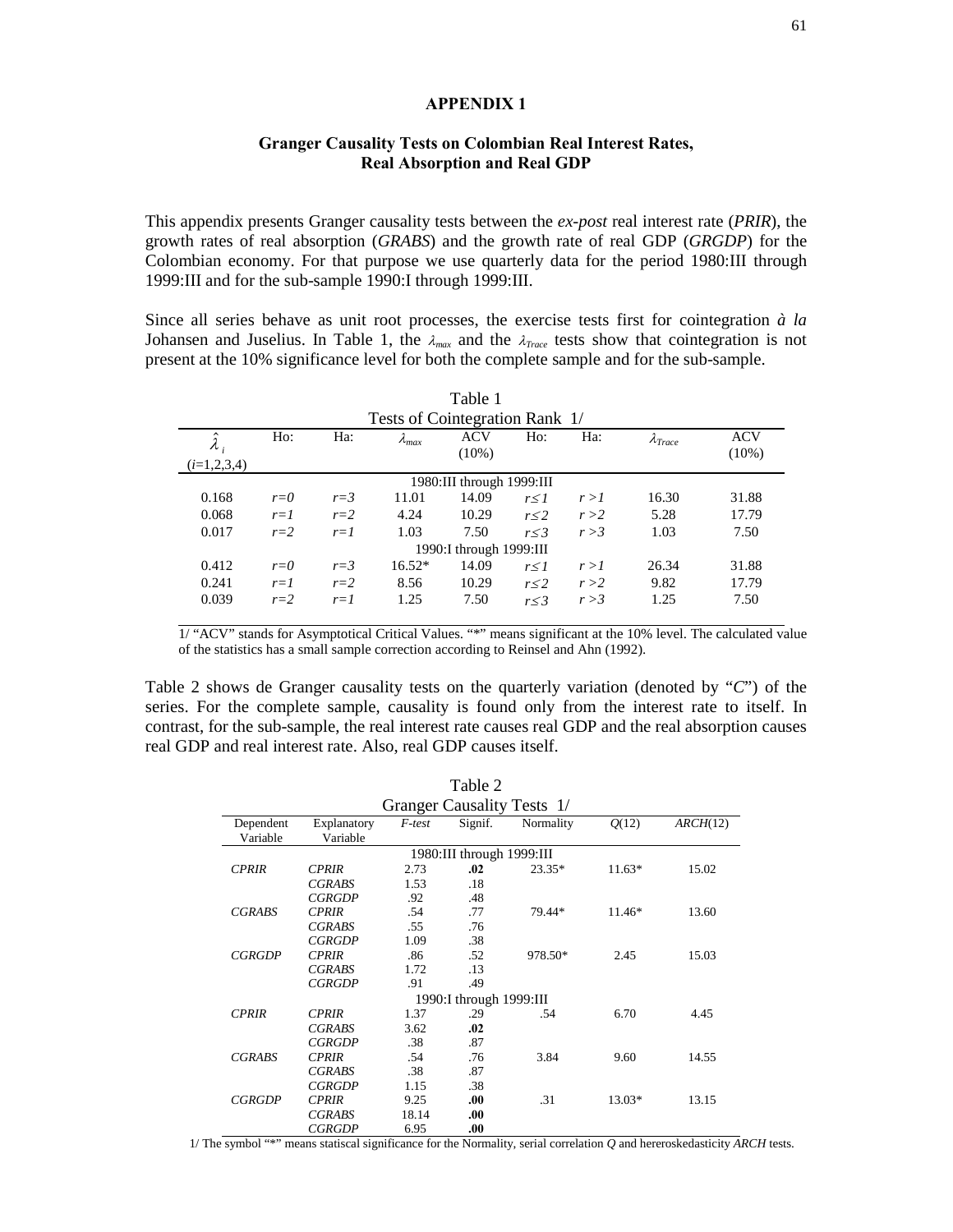Hence, the Granger causality tests suggest that in the nineties the real GDP growth was caused by the behavior of both the interest rate and the growth of real absorption. Interestingly enough, none of these results hold for the complete sample, when data from the eighties are included.

Figures 1 and 2 depict the impulse response functions (order:  $CGRABS \rightarrow CPRIR \rightarrow CGRGB$ F) for both the complete sample and the sub-sample, respectively. Figure 1 corroborates the results from the causality tests for the complete sample. None significant cross-effects appears. In contrast, in Figure 2 cross-effects show up. For instance, a one standard deviation shock to the real interest rate has a very important negative effect on the real GDP by the second quarter. A one standard deviation shock to real absorption initially decreases the real GDP but has a positive effect on it after the third quarter. It is surprising that the interest rate appears not having effects on the real absorption.



Figure 1 Impulse Response Function (1980:III through 1999:III)

Response to One S.D. Innovations ± 2 S.E.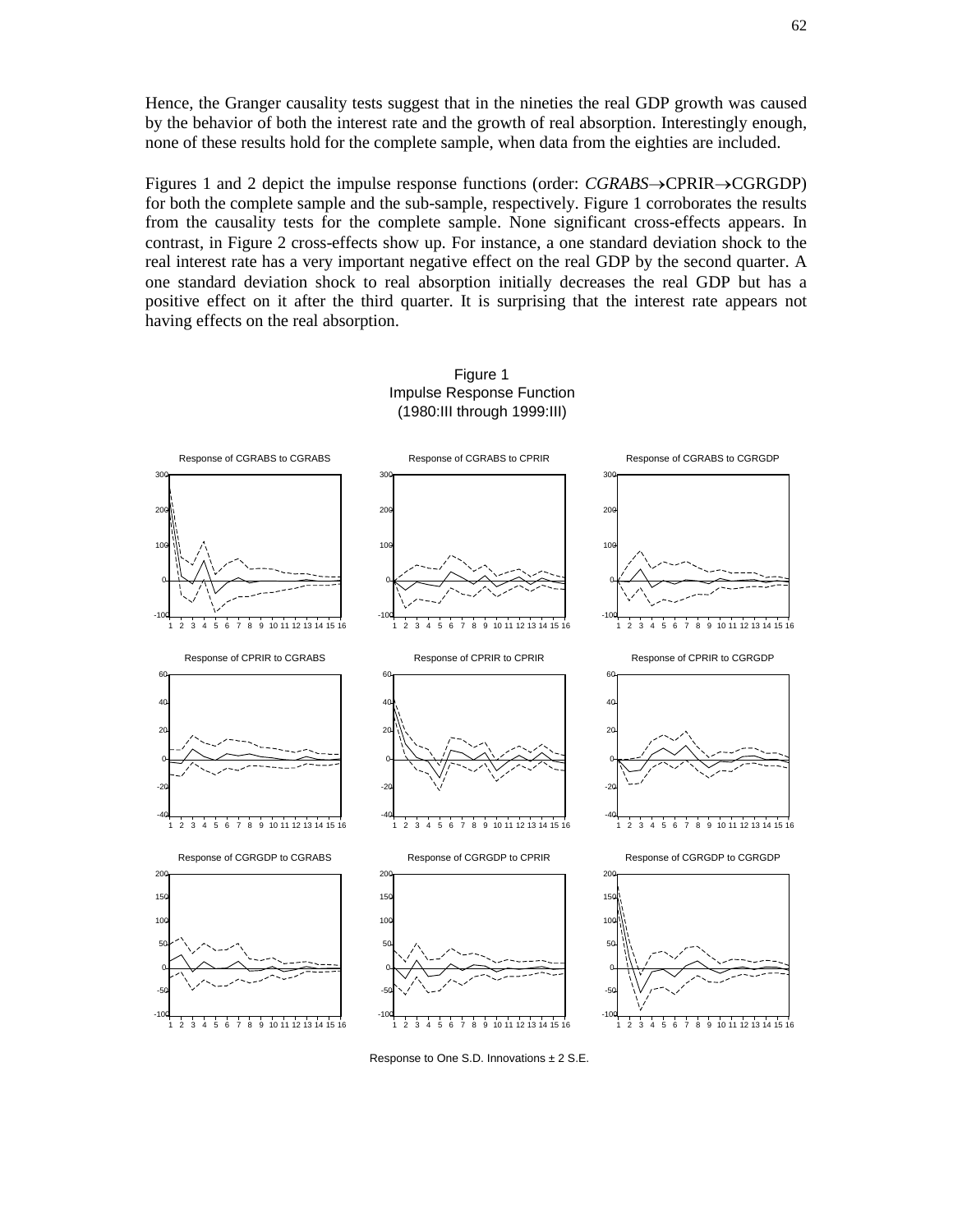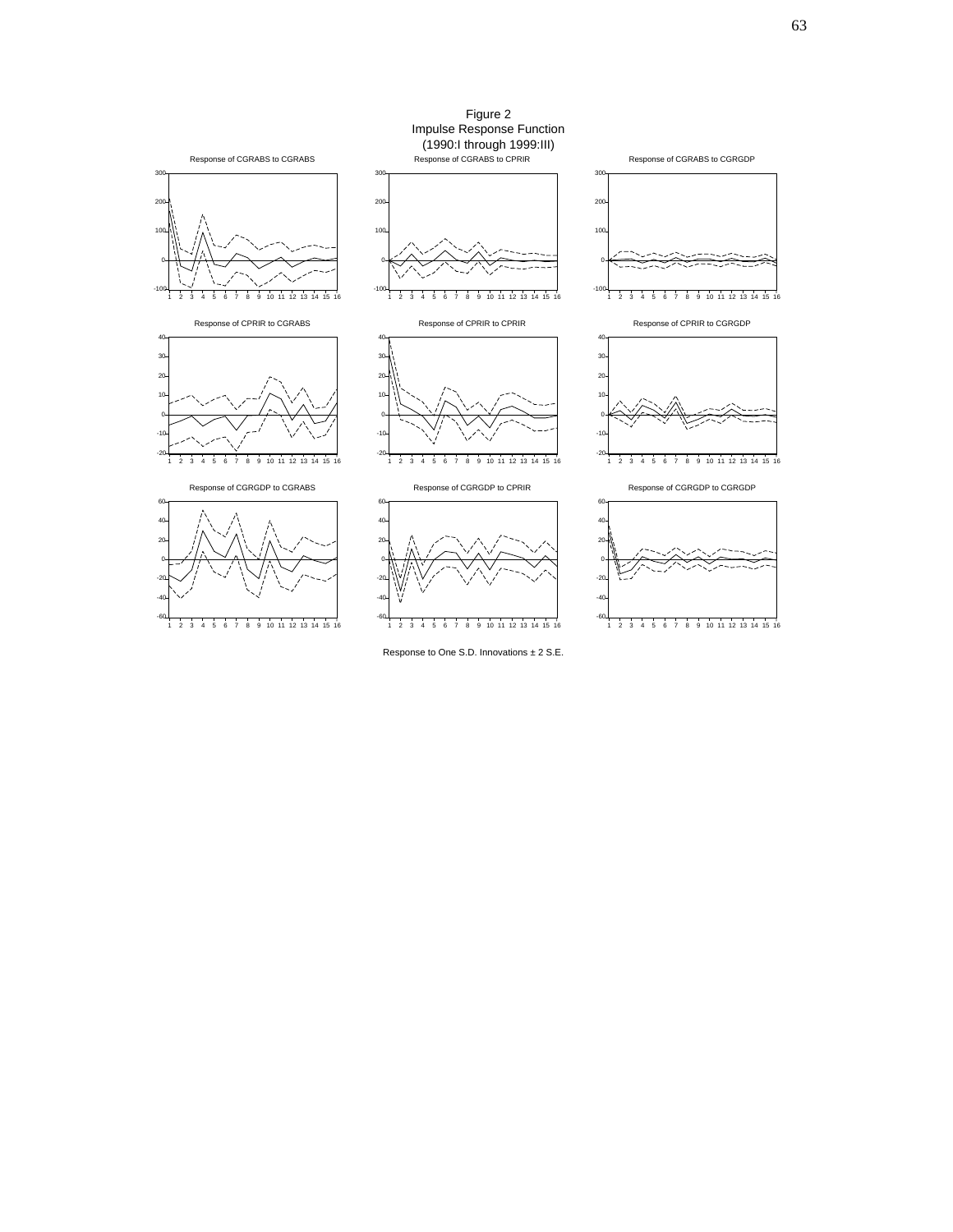#### **Appendix 2**

#### **Estimation of** *Ex-Ante* **Real Interest Rates**

We follow Mishkin (1984) for the estimation of the *ex-ante* real interest rates (*rt*), which are non-observable, on the basis of the observable  $ex\text{-}post$  real interest rates  $(r_{(ex\ post)t})$ . The *ex post* real interest at time *t* is defined as:  $r_{(ex\ post)t} \equiv i_t - \pi_t \equiv r_t - (\pi_t - \pi_t^e) \equiv r_t - \nu_t$ , where  $v_t$  is the forecast error for inflation. Under rational expectations,  $E(v_t/I_{t-1})=0$ , where **I***t-1* equals all available information at time *t-1*. If **x***t-1* is a vector of dimension *k*x1 which contains elements of the available information set **I***t-1*, then the optimal estimate of  $r_t$  given  $\mathbf{x}_{t-1}$  is the fitted value of  $r_{(ex\text{-}post)t}$  resulting from a linear regression into  $\mathbf{x}_{t-1}$ .<sup>1</sup>

For statistical purposes, the dependent variable  $r_{(ex\text{-}post)t}$  equals the difference between the nominal CDs  $3$  months rate  $(i_t)$  and the observed annual inflation rate forwarded three months  $(\pi_t)$ . For the *rest of the world*,  $r^{US}$ <sub>(*ex post*)*t*</sub> equals the difference between the LIBOR 3 months at time *t* and the United States inflation rate from *t* and *t*+*3*.

Both for Colombia and for the *rest of the world*, the vectors  $\mathbf{x}_{t-1}$  and  $\mathbf{x}_{t-1}$  included three lags of each of the following variables: the inflation rate, the growth rate of narrow money, the domestic nominal interest rate, the growth rate of the industrial production index and the dependent variable.

Table A.2.1 summarizes the econometric results. We report only those coefficients that resulted significant at the 10% level following the procedure of "testing down" suggested by Hendry et al. (1990). The estimated coefficients presents the expected signs and the global adjustment is quite good in both cases. Figures A.2.1 and A.2.2 plot the fitted values for the *ex ante* interest rates, compared to their *ex-post* values. Both plots show that there are not important differences between the *ex ante* real interest rates and the *ex post* rates. Notice that those differences also correspond to the differences between observed and expected inflation rates  $(\pi_t - \pi_t^e)$ .

There is a negative correlation  $(-0.39)$  between the Colombian *ex ante* real interest rate and the expected inflation, which says that the short-run nominal interest rate is not quite effective in protecting against the (expected) inflation rate. However, the Fisher parity condition seems to be present in the data (the correlation coefficient between the nominal interest rate and the expected inflation is 0.39).

<sup>&</sup>lt;sup>1</sup> Notice that by the *law* of iterated projections P( $v_t / \mathbf{x}_{t-1}$ )=0. This implies that is  $v_t$  orthogonal to  $\mathbf{x}_{t-1}$ . Now, substituting  $r_t$  into  $r_{(ex\ post)}$  yields:  $r_{(ex\ post)} = \mathbf{x}'_{t-1} \mathbf{\beta} + \mathbf{\nu}_t - \mathbf{\nu}_t$ . This equation can be estimated since the *ex-post* real interest rate is observable. The  $\beta$  estimates can then be used to obtain estimates of the *ex-ante* real interest rate as follows:  $\hat{r}_t = \mathbf{x}_{t-1} \hat{\boldsymbol{\beta}}$ . Since  $v_t$  and  $v_t$  are orthogonal to  $\mathbf{x}_{t-1}$ , the resulting  $\hat{\boldsymbol{\beta}}$  s are consistent estimates of the projection equation  $\beta$  in the equation for  $r_t$ . As a result, using the *ex-post* real interest rate will asymptotically produce the same estimates of  $β$  as a regression using the ex ante real interest rate. The estimate for  $\pi^e$ , the expected value of the inflation rate for time *t*+*1*, follows:  $\hat{\pi}^e$  =  $i$  -  $\hat{r}$  .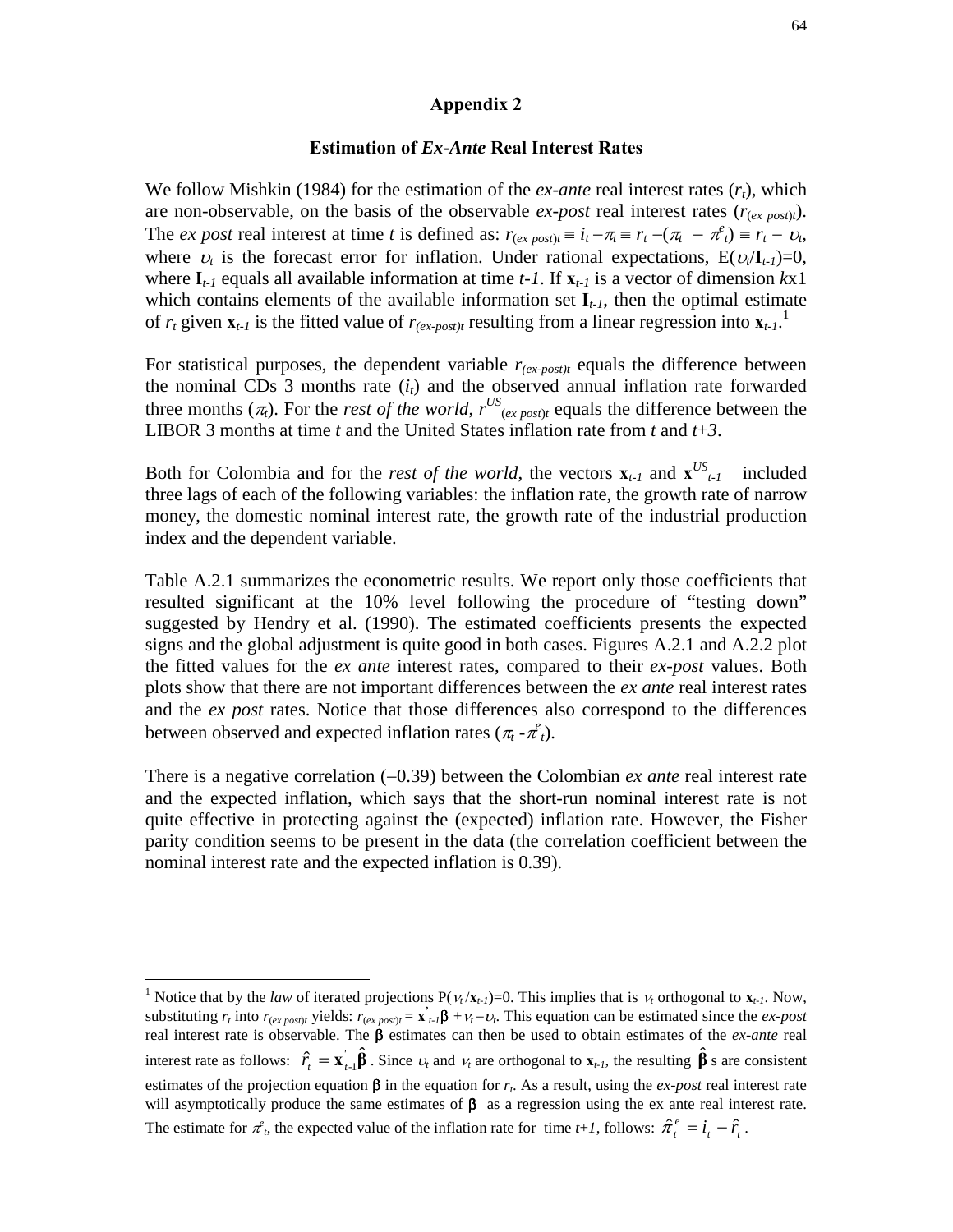| Table A.2.1                                         |             |                                                  |             |  |  |  |
|-----------------------------------------------------|-------------|--------------------------------------------------|-------------|--|--|--|
| <b>Estimates of the Ex Ante Real Interest Rates</b> |             |                                                  |             |  |  |  |
| Colombia                                            |             | <b>United States</b>                             |             |  |  |  |
| Dependent Variable: $r_{(ex\,post)}$                |             | Dependent Variable: r <sup>US</sup><br>(ex post) |             |  |  |  |
| Explanatory                                         | Coefficient | Explanatory                                      | Coefficient |  |  |  |
| Variable                                            |             | Variable                                         |             |  |  |  |
|                                                     |             |                                                  |             |  |  |  |
| $GRM1_{t-2}$                                        | $-0.11$     |                                                  |             |  |  |  |
|                                                     | (.01)       |                                                  |             |  |  |  |
| $I_{t-1}$                                           | 0.06        |                                                  |             |  |  |  |
|                                                     | (.02)       |                                                  |             |  |  |  |
| $GRIPI_{t-2}$                                       | 0.15        | $GRIPI^*_{t-1}$                                  | 0.07        |  |  |  |
|                                                     | (.00)       |                                                  | (.00)       |  |  |  |
| $r_{(ex\ post)t-1}$                                 | 0.80        | $r^{US}$ (ex post) t-1                           | 0.91        |  |  |  |
|                                                     | (.00)       |                                                  | (.00)       |  |  |  |
| $\overline{R}^2 = 0.88$                             |             | $\overline{R}^2 = 0.95$                          |             |  |  |  |
| $Q(12) = 9.63$ (p-                                  |             | $Q(12) = 8.17 (p-$                               |             |  |  |  |
| $value=0.65$                                        |             | $value=0.77$                                     |             |  |  |  |

1/ *GRM*1 is the growth rate of real narrow money, *I* is the nominal interest rate, *GRIPI* is the growth rate of the real industrial production index, and *r*(*ex post*)*t-*1 is the *ex post* real interest rate, as was defined above. The value in brackets is the *p*-*value*. The table reports only those coefficients with *p*-*value* <0.10. *Q* is the Ljung-Box statistic for serial correlation.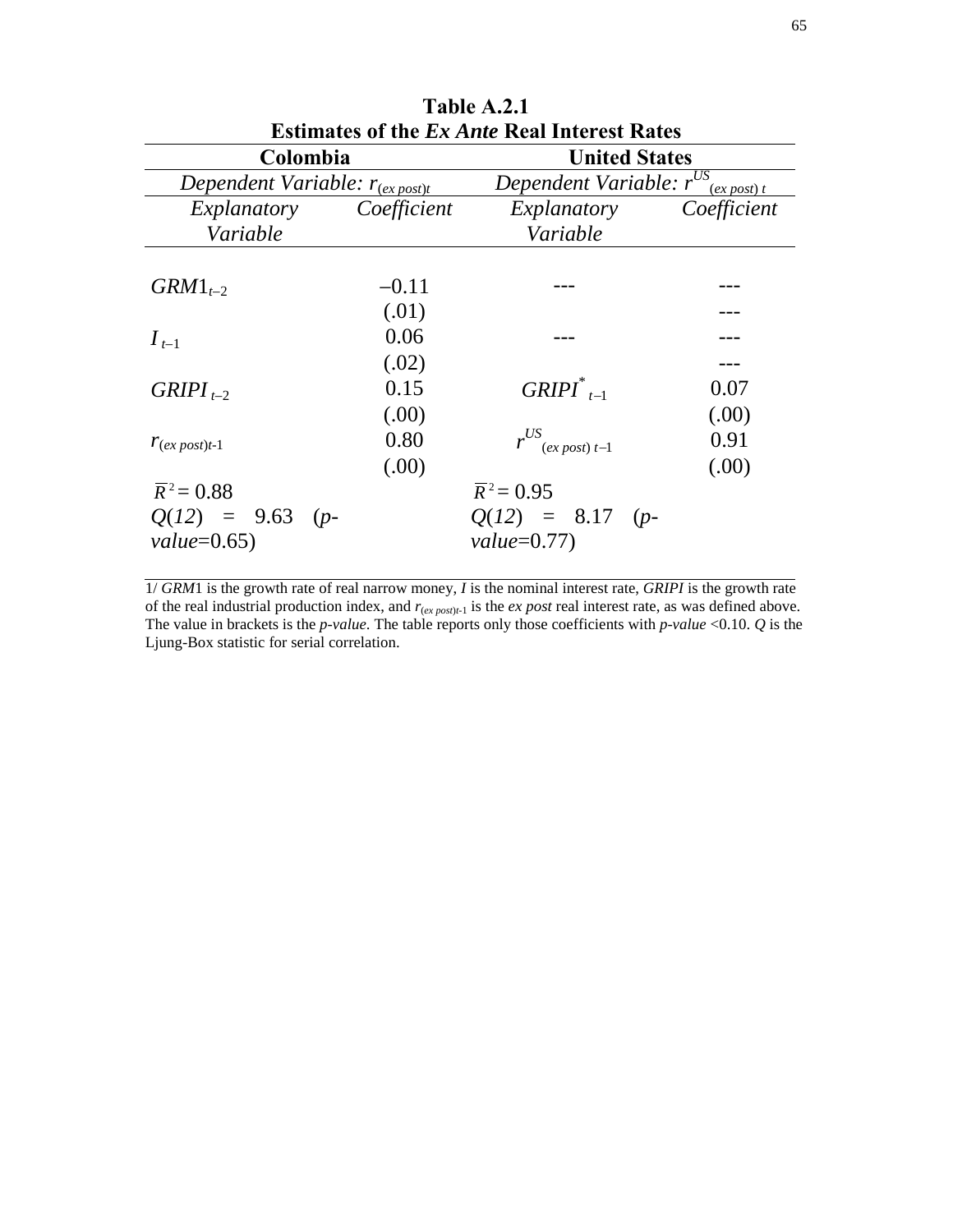**Figure A.2.1**



**Figure A.2.2**

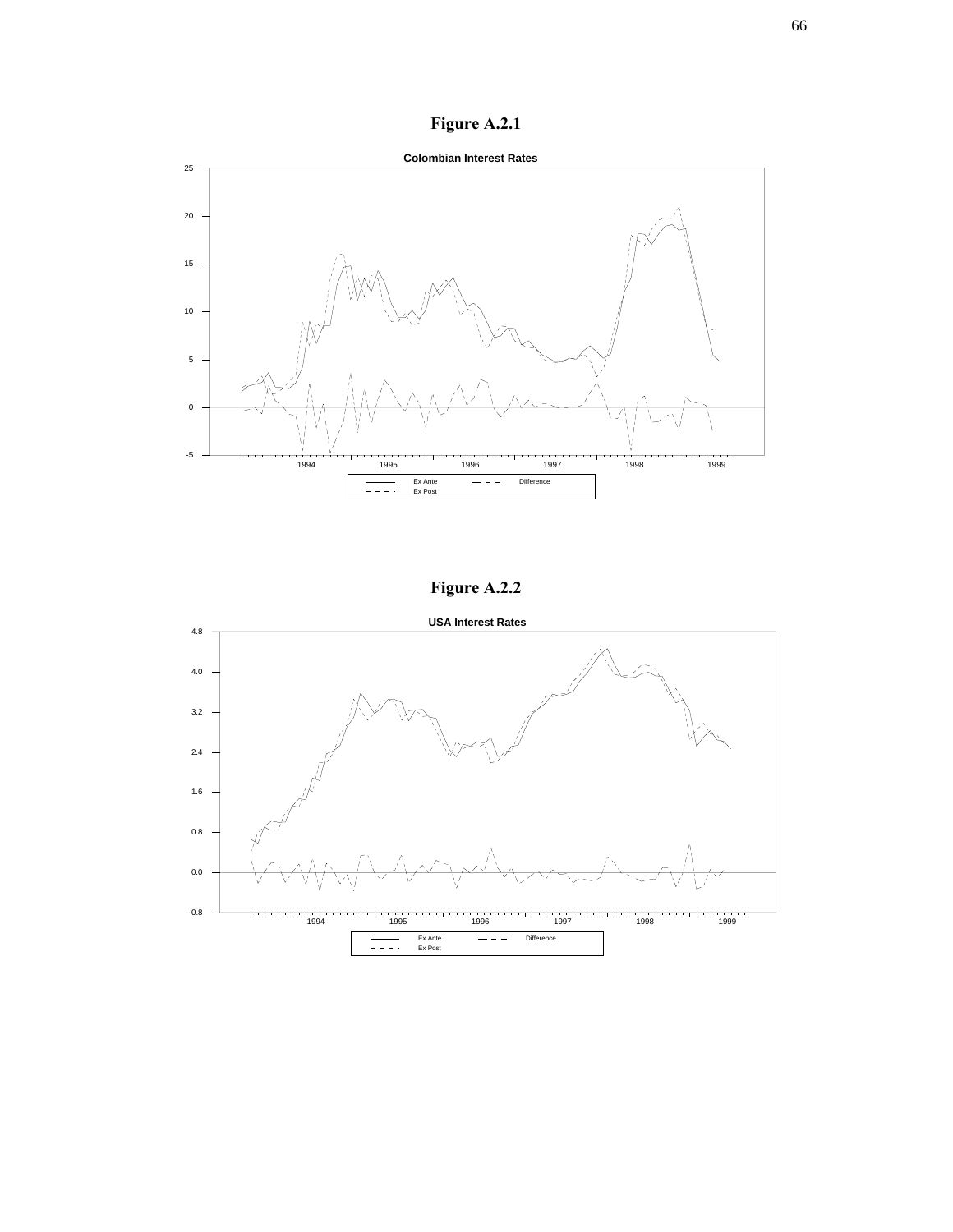#### **Appendix 3**

### **Derivation of the Tax Equivalent of the Non-Remunerated Reserve Requirements on Foreign Borrowing (***TAX***)**

The methodology for the derivation of the tax equivalent of the non-remunerated reserve requirements on foreign borrowing (*TAX*) draws heavily on Ocampo and Tovar (1999) and the modifications introduced in Rincón (2000).

Assuming *tm* is length of the period in which non-remunerated deposits must be held, the present value of one-dollar reserve-deposit is:

$$
R_{PV} = \{1 - [(1 + \theta \Delta s^e)/(1 + i)]\}^{tm}
$$

where  $\theta = 1$  when the reserve-deposit is dollar-denominated (as between September 1993 and May 1997) and  $\theta = 0$  when it is peso denominated (as since May 1997); *i* and  $\Delta s^e$  stand for the domestic nominal interest rate and for the expected nominal rate of devaluation, respectively<sup>2</sup>.

Denote by *i*<sup>\*</sup> the relevant nominal interest rate on foreign borrowing, which we compute as the LIBOR 3 months rate  $(i^{US})$  plus the spread on Colombian Government bonds (*spread*), that is assumed to reflect the Colombian country risk (hence  $i^* = i^{US}$  + *spread*). Let *tc* denote the credit period length and  $\varepsilon$  denote the non-remunerated reserve-deposit rate. Then, the annual total cost of the loan, including the cost of the non-remunerated reserve-deposit is:

$$
z = \{ [(1 + i^*)(1 + \theta \Delta s^e)]^{tc} + R_{PV}(1 + i)^{tc} \}^{(1/tc)} - 1
$$

And the tax-equivalent of the non-remunerated reserve requirement is:

$$
TAX = \{ (1 + z)/[(1 + i^*)(1 + \Delta s^e)] \} - 1
$$

 $\overline{a}$ 

The level of *TAX* can be estimated with this methodology for different credit periods (different values for  $tc$ ) and their respective deposit rates  $(\varepsilon)$ , according to the percentages established by the authority.<sup>3</sup> Figure A.3.1 shows the alternative estimations of *TAX* for *tc* = 18, 36, and 60 months. To have a unique measure of *TAX* we took a simple average of those three estimates. We did not take shorter credit maturities because for them the tax on foreign credit was prohibitive, so that its specific level is irrelevant.

<sup>&</sup>lt;sup>2</sup> We use the CDs 3 months nominal interest rate. Since  $\Delta s^e$  is non-observable, we used the observed nominal devaluation between period  $t-3$  and period  $t+3$ . An *ad hoc* implicit assumption here is that agents take decisions with respect to the exchange rate market combining perfect foresight and adaptive expectations.

 $3 \text{ We kept the interest rate, the spread and the expected deviation constant for all different credit periods.}$ in the calculation of *TAX*.